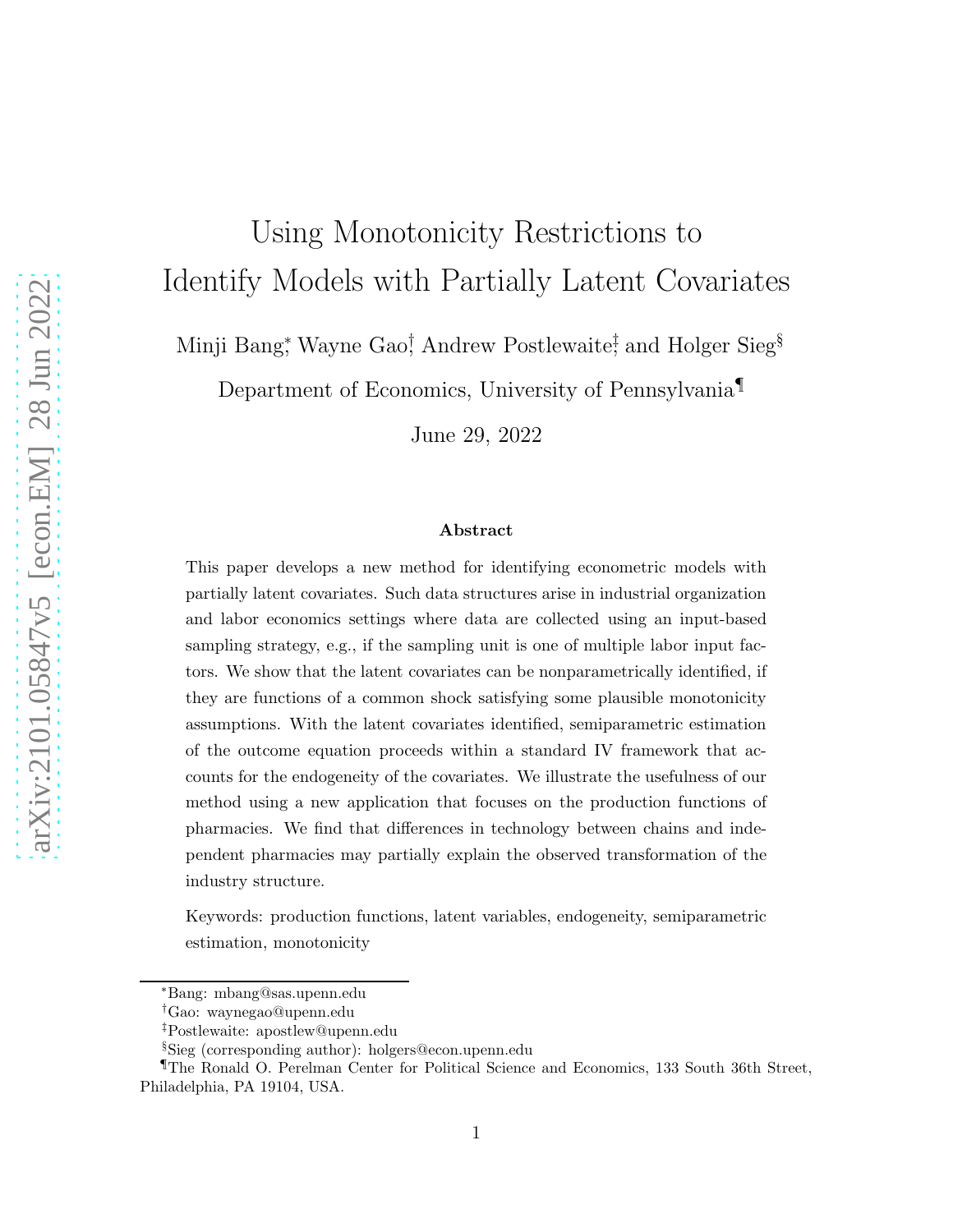### 1 Introduction

This paper develops a new method for identifying econometric models with partially latent covariates. We show that a broad class of econometric models that play a large role in industrial organization and labor economics can be nonparametrically identified if the partially latent covariate variables satisfy certain monotonicity assumptions. Examples that fall into this class of models are a variety of different production, skill formation, and achievement functions.<sup>[1](#page-1-0)</sup>

It is often plausible to assume that the different inputs or covariates are functions of a common unobserved random shock, and we consider models in which it is natural to impose strict monotonicity in this common shock.[2](#page-1-1) The monotonicity assumption imposes functional dependencies on the explanatory variables as pointed out in the context of production function estimation by [Ackerberg, Caves, and Frazer](#page-42-0) [\(2015](#page-42-0)). The key insight of this paper is that we can leverage the functional dependence between inputs to achieve identification within a partially latent covariate framework. In that sense, we turn the functional dependence problem on its head to impute the partially latent covariates. Broadly speaking, our imputation is in the spirit of matching algorithms [\(Rubin](#page-46-0), [1973](#page-46-0)). In contrast to traditional matching algorithms, we propose to match on the expected dependent variable to impute missing covariates.

The partially latent data structure that we study in this paper arises quite naturally in certain matched employer-employee data sets which contain information collected from individuals as well as information collected from businesses or establishments. In the past decades economists made enormous strides in finding and using matched employer-employee data, which have provided a new empirical basis for the study of workplace organization, compensation design, mobility, and production. In this paper we focus on cross-sectional employer-employee data sets which are commonly used in applied microeconomics and econometrics. Following [Abowd and Kramaz](#page-42-1) [\(1999\)](#page-42-1), an important dimension that distinguishes matched employer-employee data sets is the sampling design. Some sampling designs focus on the firm, while others use the employee as the primary unit of analysis. In this paper

<span id="page-1-0"></span><sup>&</sup>lt;sup>1</sup>Other potential applications in applied microeconomics are discussed in the conclusions.

<span id="page-1-1"></span><sup>2</sup>Note that this assumption is commonly used, for example, in the production function literature as discussed by [Olley and Pakes](#page-45-0) [\(1996\)](#page-45-0). In particular, this assumption does not require that inputs are "optimally" chosen by competitive firms and is consistent with a broad class of strategic and non-strategic models that may describe the agents' behavior.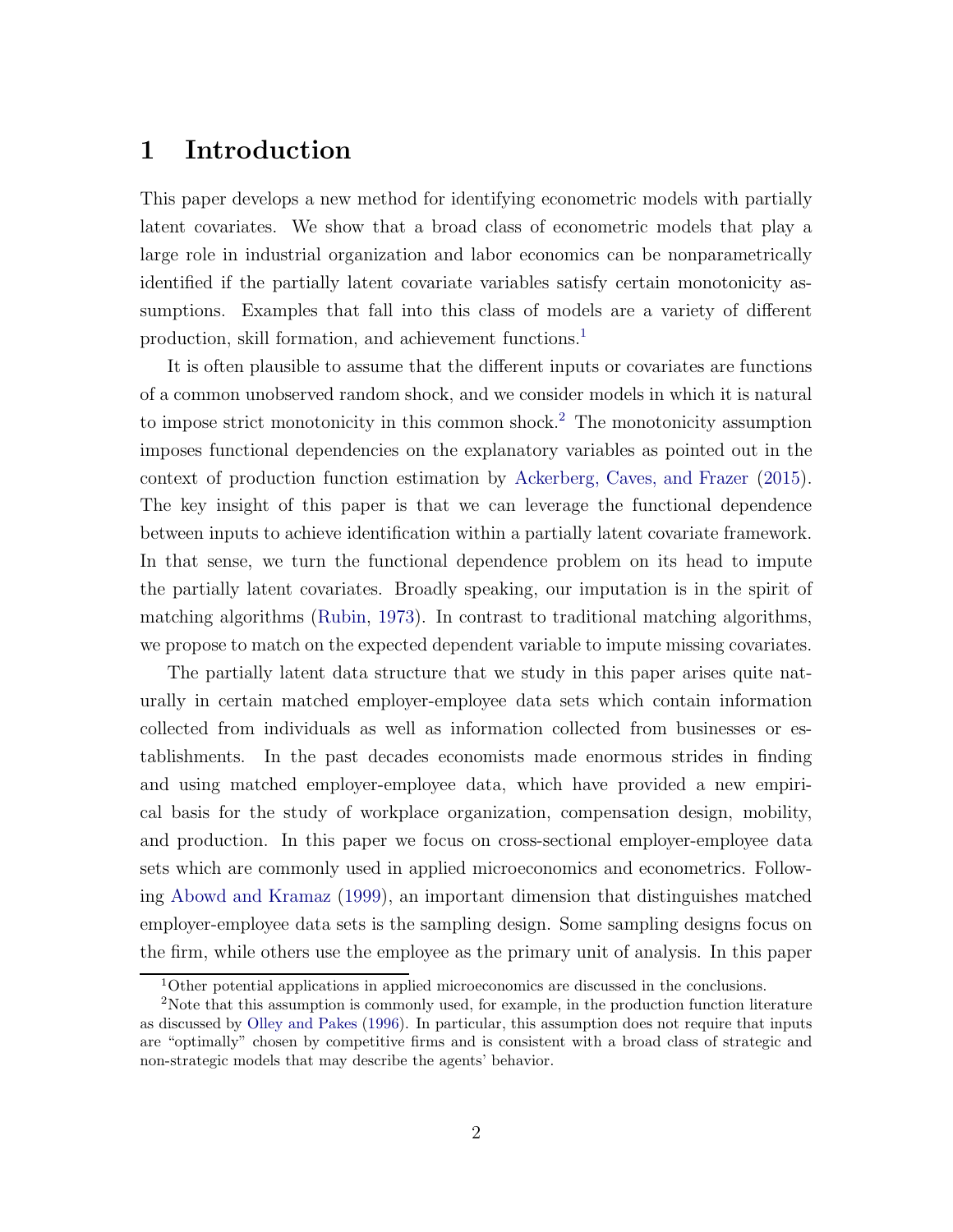we focus on the later type of sampling designs that often only sample one employee or a small random set of employees of the firm.

This lack of sampling of all employees of the firm may not be important from a perspective of labor economics, which largely focuses on job mobility and wage determination. However, it is more problematic if the focus is on productivity measurement within a production function framework. If the survey does not sample all employees in a firm then some important inputs are latent from the perspective of the econometrician. As a consequence, we call this type of sampling design an "inputbased sampling" approach, since the sampling unit is one of the multiple labor input factors. We provide a formal definition of this data structure in this paper. The main application that we study considers a production team in which team members perform different tasks. In our data set only one member from each team is interviewed to provide the data. It is plausible that this person knows the team's output, but does not have complete information about the other team members' input choices. By randomly sampling the teams we elicit information from all different types of team members and hence input factors.

Once we have identified the latent inputs, the estimation of the outcome or production function can proceed using standard semiparametric methods developed in the econometric literature. One key issue here is that the common shock creates an endogeneity problem.[3](#page-2-0) We show that we can combine our identification results with a variety of linear, nonlinear, and semiparametric estimation strategies. In that sense our approach is flexible and allows researchers to make appropriate functional form assumptions if necessary. We consider the scenario in which researchers only have access to a single cross-section of data and rely on instrumental variables for estimation.[4](#page-2-1) For example, production function estimation relies on the assumption that differences in local input prices give rise to differences in input choices that are uncorrelated with productivity shocks at the local level.<sup>[5](#page-2-2)</sup>

<span id="page-2-2"></span><sup>5</sup>Hence, local input prices can serve as valid instruments for endogenous input choices. See

<span id="page-2-0"></span><sup>&</sup>lt;sup>3</sup>In the context of production function estimation this endogeneity problem is referred to as the transmission bias problem since inputs are correlated with unobserved productivity shocks [\(Marschak and Andrews](#page-45-1), [1944\)](#page-45-1).

<span id="page-2-1"></span><sup>4</sup>Hence we cannot address this endogeneity problem using panel data with fixed effects, first advocated by [Hoch](#page-44-0) [\(1955](#page-44-0), [1962\)](#page-44-1) and [Mundlak](#page-45-2) [\(1961,](#page-45-2) [1963\)](#page-45-3). We can also not use more sophisticated timing assumptions within a control function or IV frameworks as discussed, for example, in [Olley and Pakes](#page-45-0) [\(1996](#page-45-0)) and [Blundell and Bond](#page-43-0) [\(1998](#page-43-0), [2000\)](#page-43-1), [Levinsohn and Petrin](#page-44-2) [\(2003\)](#page-44-2), and [Ackerberg, Caves, and Frazer](#page-42-0) [\(2015\)](#page-42-0). We discuss the extension of our methods to this scenario in the conclusions.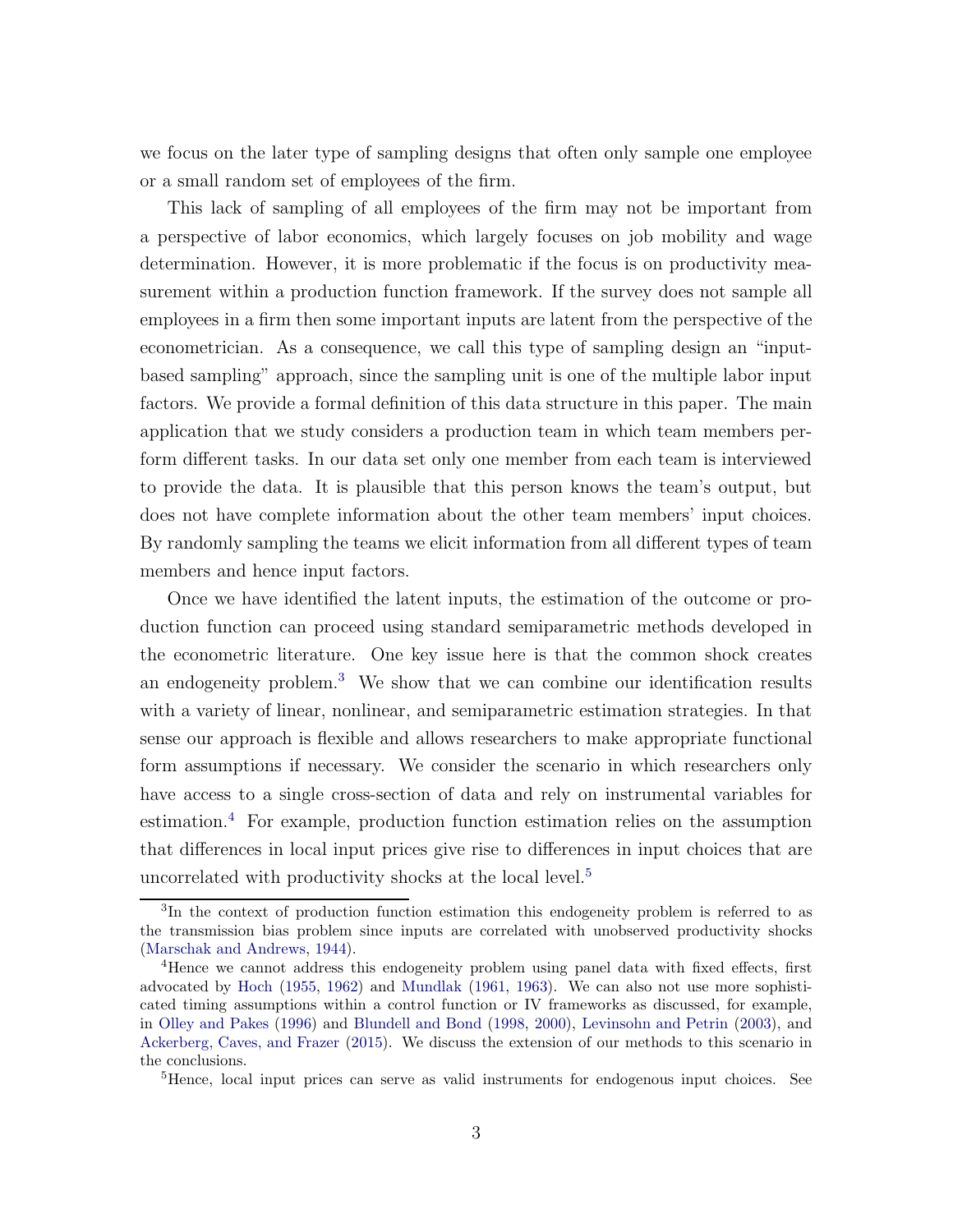Estimation proceeds in two steps. In finite samples, we first nonparametrically estimate the latent input functions. Plugging the estimators into our outcome equation, we can estimate the parameters of this function using a standard IV estimator based on the observed and imputed inputs. The second econometric challenge then arises for the need to account for the sequential nature of the estimator when deriving the correct rate of convergence and computing asymptotic standard errors. To illustrate this we consider the standard log-linear, Cobb-Douglas model. We propose two different estimators and provide both high-level and lower-level conditions under which these semiparametric two-step estimators are consistent and asymptotically normal at the usual parametric rate of convergence. The technical proofs are based on the general econometric theory on semiparametric two-step estimation as in [Newey](#page-45-4) [\(1994\)](#page-45-4), [Newey and McFadden](#page-45-5) [\(1994\)](#page-45-5), and [Chen, Linton, and Van Keilegom](#page-43-2) [\(2003](#page-43-2)). Finally, we show that using the conditional expectation of outcomes as the dependent variable produces efficiency gains relative to the more traditional estimator that uses the observed output instead.

To evaluate the performance of our estimator we conduct a variety of Monte Carlo experiments. Our findings suggest that our estimators are well-behaved in samples that are similar in size to those observed in our applications discussed below. We also study the behavior of our estimator when we pool observations across markets as is often necessary for many practical applications.

The type of sampling design that gives rise to a partial latent data structure arises in administrative employer-employee data sets that are designed by statistical agencies. It is also common among profession-based surveys that focus on one narrowly-defined occupation. These surveys tend to be national in scope since professions have generally a national market, the characteristics of which the survey organizers want to know. In our main application, we use data from the National Pharmacist Workforce Survey (NPWS) in 2000 which not only collects data for each pharmacist that is surveyed but also a limited amount of information at the store level including output.

We implement our new estimator using the NPWS and study differences in the

[Griliches and Mairesse](#page-44-3) [\(1998\)](#page-44-3) for a critical discussion of the assumption that these input prices are exogenous. Similarly, skill formation and achievement function estimation requires the choice of suitable instruments for parental inputs. For a more general discussion of the issues encountered in estimating achievement and skill formation functions see, among others, [Todd and Wolpin](#page-46-1) [\(2003](#page-46-1)) and [Cunha, Heckman, and Schennach](#page-43-3) [\(2010](#page-43-3)).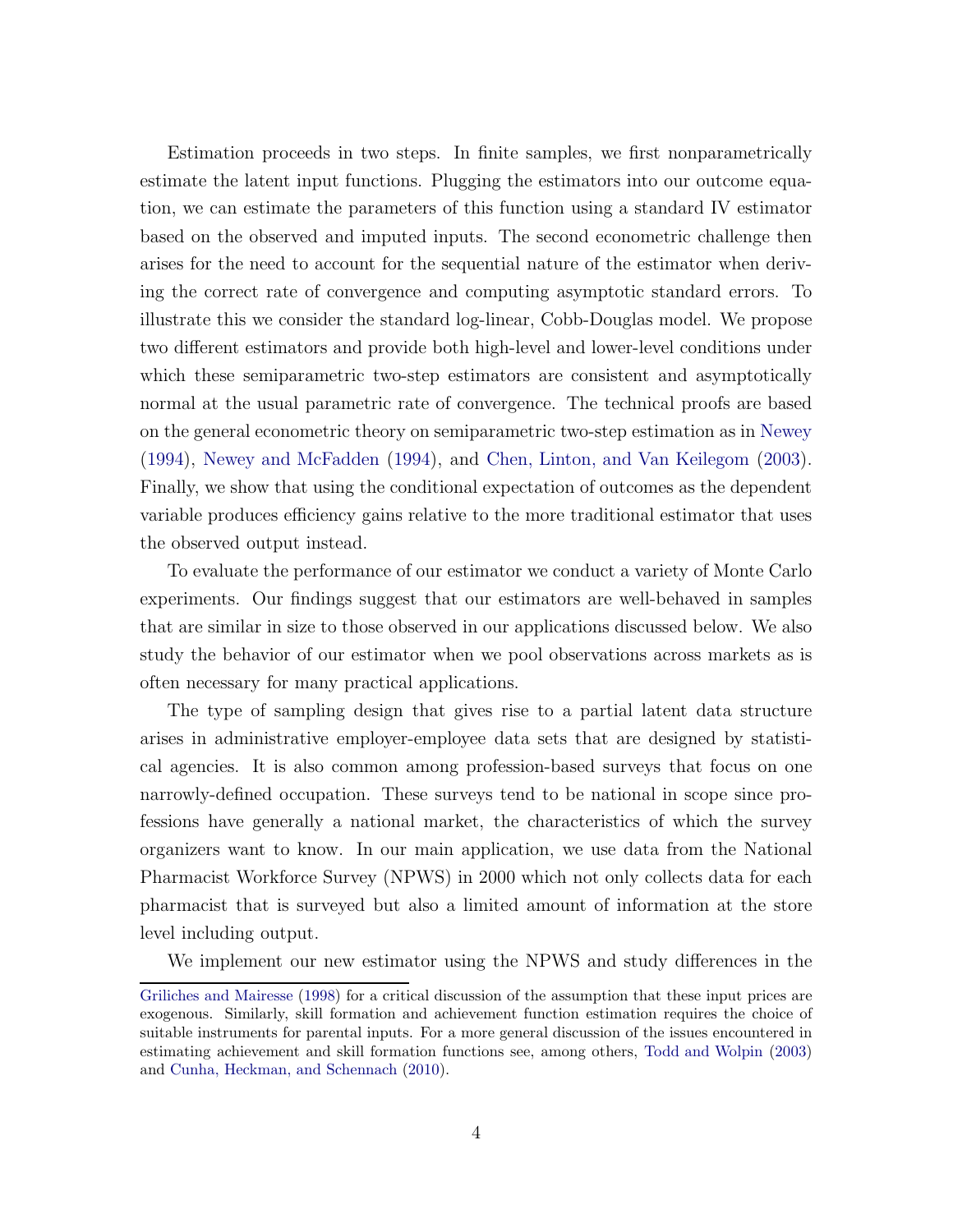marginal product of labor inputs in pharmacies. [Goldin and Katz](#page-44-4) [\(2016\)](#page-44-4) have forcefully argued that this is one of the most egalitarian and family-friendly professions in which females face little discrimination in the workforce. One potential explanation of this fact has been related to the rise of chains that have replaced independent pharmacies in many local markets. Here we estimate a team production function that distinguishes between managerial and non-managerial certified pharmacists. We can, therefore, test the hypothesis of whether managers have higher marginal products in chains than in independent pharmacies. We find that we can reject the null hypothesis that independent pharmacies and chains have the same technology. Estimates for independent pharmacies are somewhat noisy but do not suggest that there is a large difference between managers and regular employees. Estimates for chains suggest that managers have higher marginal products than regular employees. We thus conclude that chains seem to improve the effectiveness of managers which may partially explain why they have become the dominant firm type in this industry.

This paper relates to the line of literature on production function estimation by proposing a method to handle the problem of partially latent inputs. Our identification strategy is based on strict monotonicity and the consequent invertibility in a scalar unobservable, a feature also leveraged by [Olley and Pakes](#page-45-0) [\(1996\)](#page-45-0) and [Levinsohn and Petrin](#page-44-2) [\(2003](#page-44-2)). They essentially use an auxiliary variable together with an input to control for the unobserved productivity shock: investment with capital in [Olley and Pakes](#page-45-0) [\(1996\)](#page-45-0) and intermediate inputs with capital in [Levinsohn and Petrin](#page-44-2) [\(2003\)](#page-44-2). In comparison, we use the output with the observed input to pin down the productivity shock. We emphasize that the feature of functional dependence between input variables, which was pointed out by [Ackerberg, Caves, and Frazer](#page-42-0) [\(2015\)](#page-42-0) as an underlying problem in [Olley and Pakes](#page-45-0) [\(1996\)](#page-45-0) and [Levinsohn and Petrin](#page-44-2) [\(2003\)](#page-44-2), in fact, forms the basis of our imputation strategy. While most of these papers focus on value-added production functions, there is also much interest in estimating gross output production functions. [Doraszelski and Jaumandreu](#page-43-4) [\(2013](#page-43-4)) propose a solution to the transmission bias problem that also relies on observed firm-level variation in prices. In particular, they show that by explicitly imposing the parameter restrictions between the production function and the demand for a flexible input and by using this price variation, they can recover the gross output production function. [Gandhi, Navarro, and Rivers](#page-44-5) [\(2020\)](#page-44-5) provide an alternative identification strategy to estimate gross output production functions that works well in short panels. Beyond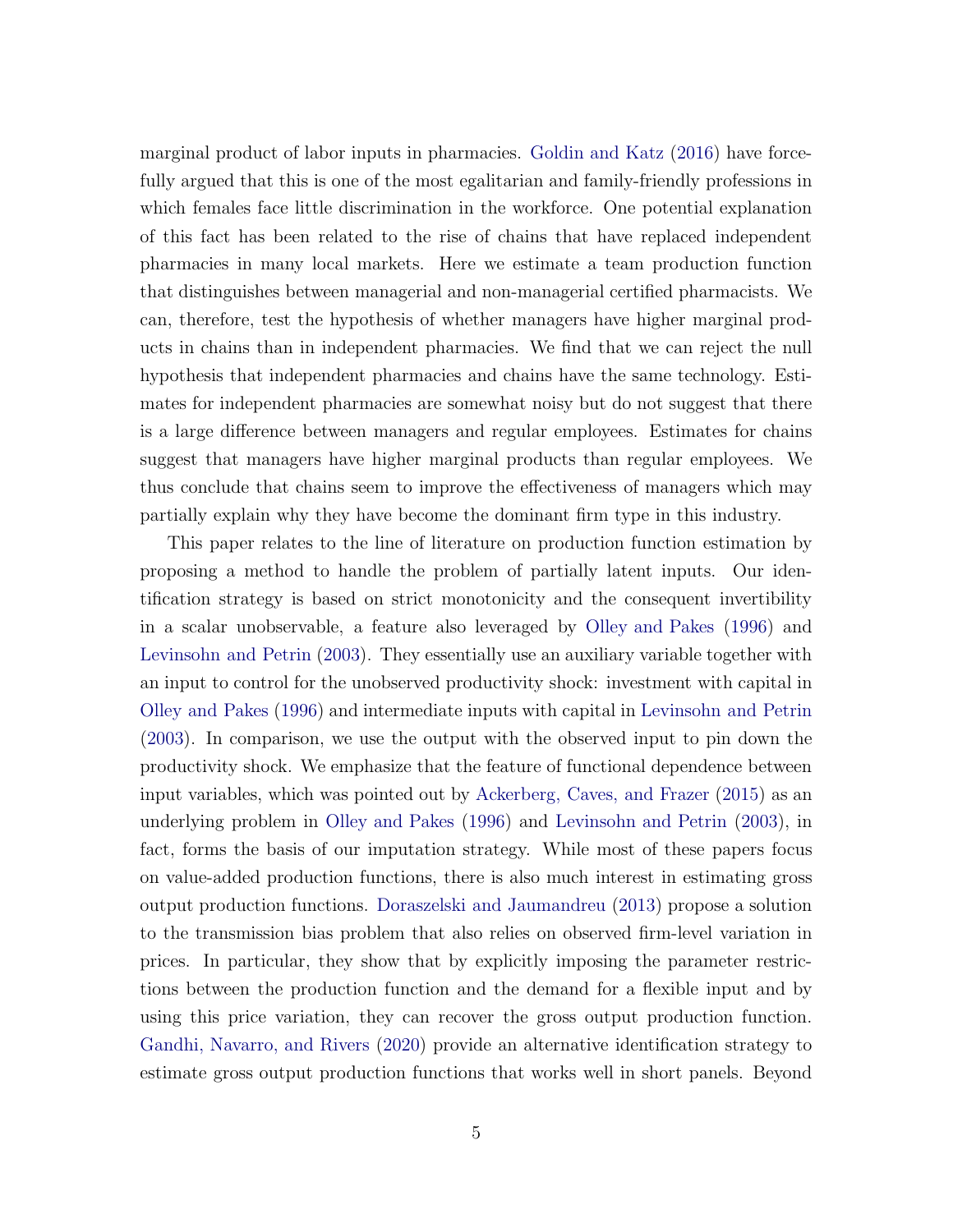these conceptual linkages, our paper has a different focus from these papers cited above: they focus more on the dynamic nature of capital inputs, while we focus on the problem of partially latent inputs. Moreover, the estimation of production functions is just one of many applications of our general identification result. This paper shows that our methods may be even more useful for applications outside of IO where these data structures are more prevalent as we discuss below.

Also, we should point out that this paper is both conceptually and technically different from previous work on missing data in linear regression and, more generally, GMM estimation settings, such as [Rubin](#page-46-2) [\(1976\)](#page-46-2), [Little](#page-45-6) [\(1992\)](#page-45-6), [Robins, Rotnitzky, and Zhao](#page-45-7) [\(1994\)](#page-45-7), [Wooldridge](#page-46-3) [\(2007\)](#page-46-3), [Graham](#page-44-6) [\(2011](#page-44-6)), [Chaudhuri and Guilkey](#page-43-5) [\(2016](#page-43-5)), [Abrevaya and Donald](#page-42-2) [\(2017\)](#page-42-2) and [McDonough and Millimet](#page-45-8) [\(2017\)](#page-45-8). This line of literature usually exploits two types of conditions: first, observations with no missing data occur with positive probability, and second, data are "missing at random" (potentially with conditioning). Neither condition is satisfied in our setting: every observation contains missing data, and missing can be correlated with other observables as well as the unobserved productivity shock. Instead, we rely on monotonicity in a scalar unobservable shock to identify and impute the latent input.

Similarly, our monotonicity conditions also differentiate our paper from the econometric literature on data combination as surveyed by [Ridder and Moffitt](#page-45-9) [\(2007](#page-45-9)), which mostly involves conditional independence assumptions. In particular, our paper shares a similar flavor with the "moment-matching" approach in this literature, such as [Angrist and Krueger](#page-42-3) [\(1992\)](#page-42-3), [Ridder and Moffitt](#page-45-9) [\(2007](#page-45-9)), and [Buchinsky, Li, and Liao](#page-43-6) [\(2022\)](#page-43-6): these papers utilize conditional independence to achieve "moment matching", while we exploit monotonicity to do so. Hence, our proposed method may also be useful as a complementary data combination method for scenarios where our monotonicity conditions are interpretable and justifiable.

Broadly speaking, our imputation is in the spirit of matching algorithms [\(Rubin,](#page-46-0) [1973\)](#page-46-0). In contrast to traditional matching algorithms, we propose to match on the expected dependent variable to impute missing covariates. Hence, we do not apply the matching approach within the standard potential outcome framework of program evaluation based on the potential outcome model developed by [Fisher](#page-43-7)  $(1935)^6$  $(1935)^6$  $(1935)^6$ 

<span id="page-5-0"></span><sup>6</sup>For a discussion of the properties of matching estimators in that context see, among others, [Rosenbaum and Rubin](#page-45-10) [\(1983\)](#page-45-10), [Heckman, Ichimura, Smith, and Todd](#page-44-7) [\(1998\)](#page-44-7), and [Abadie and Imbens](#page-42-4) [\(2006\)](#page-42-4).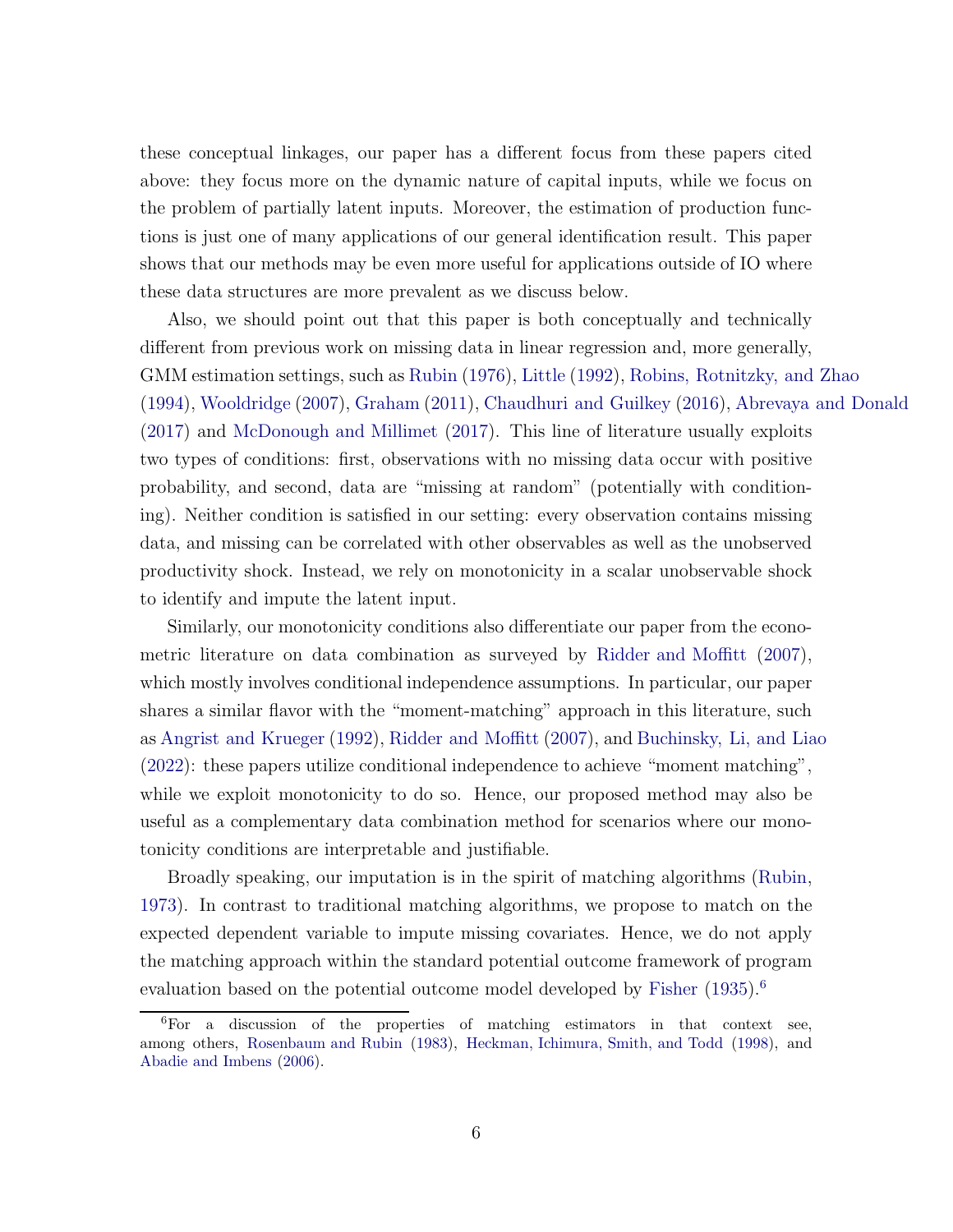The rest of the paper is organized as follows. Section [2](#page-6-0) presents our main identification result. Section [3](#page-17-0) discusses the problems associated with estimation. Section [4](#page-28-0) reports the results from a Monte Carlo Study. Section [5](#page-31-0) introduces our application focusing on the production functions of pharmacies. It discusses our data sources and presents our main empirical findings. Section [6](#page-41-0) provides a discussion of other potential applications and presents our conclusions.

### <span id="page-6-0"></span>2 Identification of Partially Latent Covariates

### 2.1 Model Setup

Consider the following cross-sectional econometric model:

<span id="page-6-3"></span>
$$
y_i = F\left(x_{i1}, x_{i2}, u_i\right) + \epsilon_i \tag{1}
$$

where  $i = 1, ..., N$  indexes a generic observation from a *random sample*,  $y_i$  denotes an observable scalar-valued output variable, and  $x_i := (x_{i1}, x_{i2})$  denotes a two-dimensional vector of covariates.<sup>[7](#page-6-1)</sup> Both  $u_i$  and  $\epsilon_i$  are scalar-valued unobserved errors, with  $u_i$  taken to be a structural error (such as a productivity shock) that is endogenous with respect to  $x_i$ , while  $\epsilon_i$  is a "measurement error" that is assumed to be exogenous. The unknown outcome function  $F$  may be either parametric or nonparametric.

First, we need to define what we mean by *partially latent covariates*, a key data structure that we seek to handle in this paper.

<span id="page-6-2"></span>Assumption 1 (Partially Latent Covariates). For each observation i, the econometrician either observes  $x_{i1}$  or  $x_{i2}$ , but never both.

Essentially, one of the two covariates  $(x_{i1}, x_{i2})$  is latent in each observation in the data. In the following, it will be convenient to write

$$
d_i := \begin{cases} 1, & \text{if } x_{i1} \text{ is observed and } x_{i2} \text{ is latent,} \\ 2, & \text{if } x_{i2} \text{ is observed and } x_{i1} \text{ is latent,} \end{cases}
$$

<span id="page-6-1"></span><sup>7</sup>See Corollary [1](#page-13-0) for the extension of our identification method to settings with covariates of higher dimensions.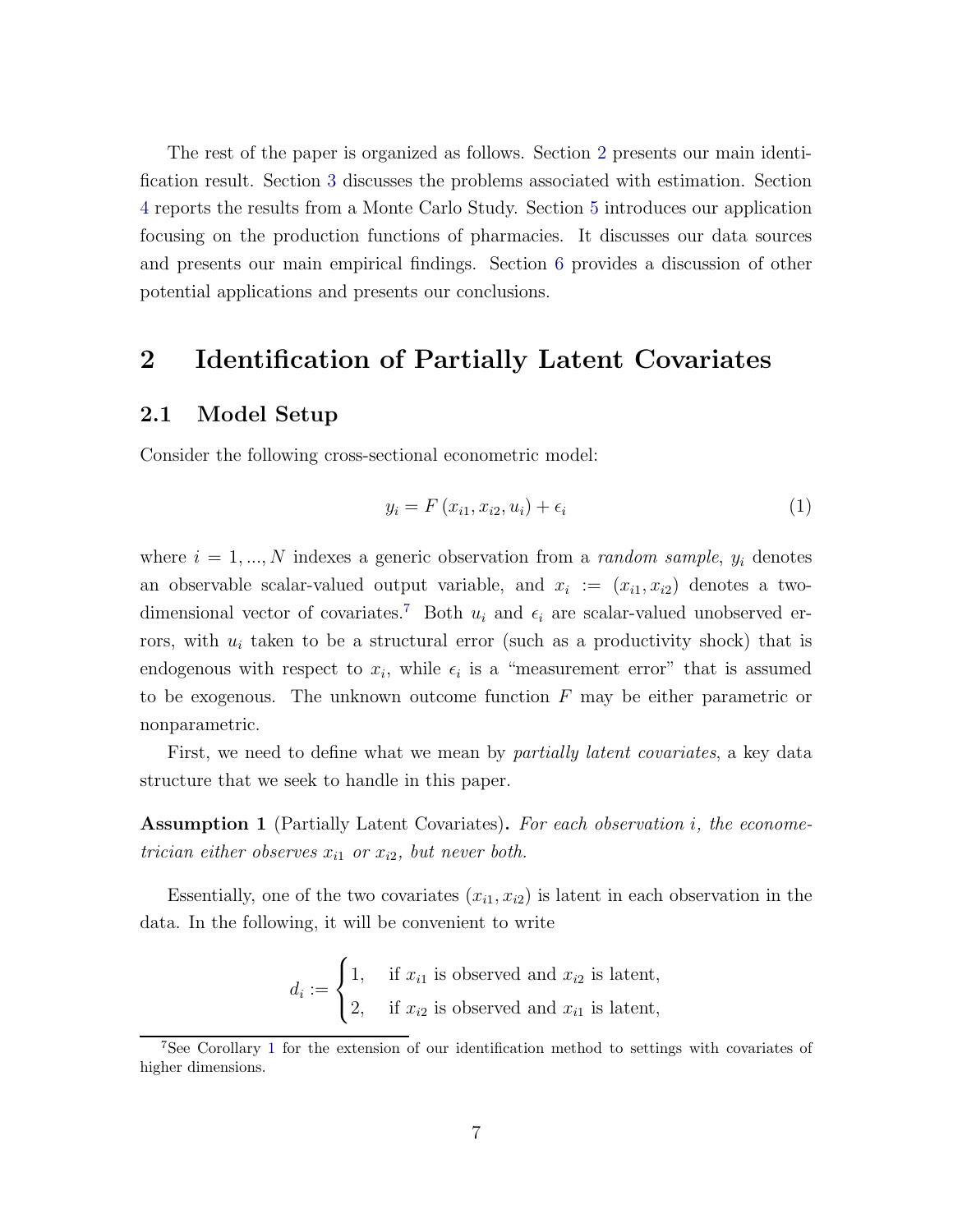so that effectively  $(d_i, (2 - d_i) x_{i1}, (d_i - 1) x_{i2})$  is observed for *i*.

Example (Team Production Functions). Such data structures, for example, arise when the data is collected at the individual input level while we are interested in some firm or team level output variable that also depends on other individual inputs who are not surveyed in the data. Our main application focuses on identifying and estimating team production functions.<sup>[8](#page-7-0)</sup> For simplicity, let us assume a log-linear Cobb-Douglas specification:

<span id="page-7-3"></span>
$$
y_i = \alpha_0 + \alpha_1 x_{i1} + \alpha_2 x_{i2} + u_i + \epsilon_i,
$$
\n<sup>(2)</sup>

where  $y_i$  is the logarithm of the team's output,  $x_{i1}$  is the logarithm of hours worked by the first team member (a manager), and  $x_{i2}$  is the logarithm of hours worked by the second team member (an employee).<sup>[9](#page-7-1)</sup> The data structure described in Assumption [1](#page-6-2) arises if the researcher interviews only one member, and not both members of the team. We also refer to this technique as an "*input-based sampling*" approach. It is plausible that the interviewed team member knows the team's output, but does not have complete information about the other team member's input choices. Hence, the surveyed person provides the output level,  $y_i$ , and her own hours worked,  $x_{i1}$  or  $x_{i2}$ , leading to the problem of partially latent inputs as defined in Assumption [1.](#page-6-2)

The next assumption imposes a monotonicity condition on the outcome function.

<span id="page-7-2"></span>**Assumption 2** (Monotonicity of the Outcome Function). F is nondecreasing in all its arguments and is strictly increasing in at least one of its arguments.

This assumption essentially states that the inputs  $(x_{i1}, x_{i2})$  and the productivity shock  $u_i$  have nonnegative effects on the output variable  $y_i$ . Moreover, the monotonicity is strict in, at least, one of the three arguments  $x_{i1}, x_{i2}$ , and  $u_i$ . The restriction of monotonicity with respect to  $(x_{i1}, x_{i2})$  is substantive: it requires that the inputs cannot negatively affect the output variable holding everything else fixed. In contrast, the restriction of monotonicity with respect to  $u_i$  is largely innocuous given the interpretation of  $u_i$  as a (weakly) "positive shock".

<span id="page-7-0"></span><sup>&</sup>lt;sup>8</sup>We use the term "team production function" since we largely focus on different types of labor inputs and abstract from capital or other inputs that may be subject to dynamics and adjustment costs.

<span id="page-7-1"></span><sup>&</sup>lt;sup>9</sup>The team production concept is also related to the concept of task production functions, which are surveyed by [Acemoglu and Autor](#page-42-5) [\(2011\)](#page-42-5). [Haanwinckel](#page-44-8) [\(2018\)](#page-44-8) estimates a task production function in which each team member specializes in a single task.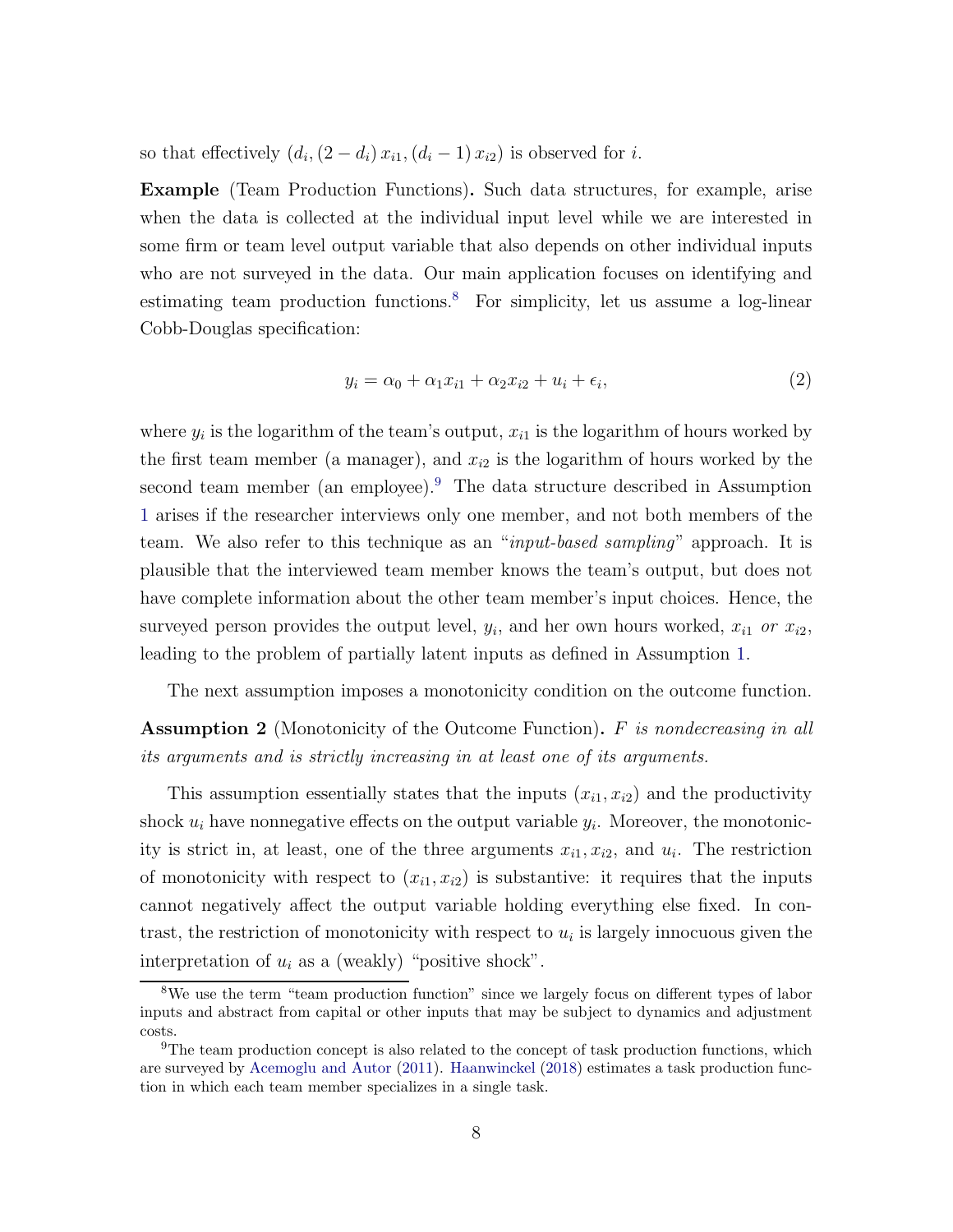Example (Team Production Functions Continued). Assumption [2](#page-7-2) is satisfied in the linear additive model in equation [\(2\)](#page-7-3) provided that the model satisfies the additional parameter restriction that  $\alpha_1, \alpha_2 \geq 0$ .

Next, we turn to the assumptions on the unobserved errors  $u_i$  and  $\epsilon_i$  in equation [\(1\)](#page-6-3). First, we assume that the endogenous inputs  $x_i$  are strictly monotone functions of the scalar productivity shock  $u_i$ , potentially after conditioning on a set of observed covariates  $z_i$ , that may affect the inputs  $x_i$ .

<span id="page-8-1"></span>Assumption 3 (Strict Monotonicity of the Covariates in the Structural Shock). There exists a vector of additional observed covariates  $z_i$  and two deterministic, realvalued functions  $h_1, h_2$ , such that

$$
x_{i1} = h_1(u_i, z_i), \quad x_{i2} = h_2(u_i, z_i),
$$

with both  $h_1(u_i, z_i)$  and  $h_2(u_i, z_i)$  strictly increasing in their first argument  $u_i$  for every realization of  $z_i$ .

We note that the functions  $h_1$  and  $h_2$  can be unknown and nonparametric. The only requirement here is that, after conditioning on  $z_i$ , the covariates  $x_{i1}$  and  $x_{i2}$  can be written as deterministic monotone functions of the error  $u_i$ . Such a "monotonicityin-a-scalar-error" assumption has been widely used in the econometric literature on identification analysis.[10](#page-8-0)

**Example** (Team Production Functions Continued). In the IO literature,  $u_i$  is typically interpreted as a "productivity shock" that enters into the choices of inputs  $x_i$ . In contrast,  $\epsilon_i$  captures either a measurement error or an "ex-post productivity shock" that does not affect inputs, since it is not observed to the firms when input choices are made. Assumption [3](#page-8-1) requires that the input choice functions are strictly increasing in the "productivity shock"  $u_i$ , conditional on any additional observed covariates  $z_i$  that may influence input choices, as suggested, for example, by [Olley and Pakes](#page-45-0)  $(1996)^{11}$  $(1996)^{11}$  $(1996)^{11}$  $(1996)^{11}$  and others. <sup>[12](#page-8-3)</sup> For concreteness, we take  $z_i$  to be local wages for managers

<span id="page-8-0"></span><sup>&</sup>lt;sup>10</sup>See [Matzkin](#page-45-11) [\(2007\)](#page-45-11) for a general survey, and see [Ackerberg, Caves, and Frazer](#page-42-0) [\(2015\)](#page-42-0) in the specific context of production function identification, which fits into our working example [\(2\)](#page-7-3).

<span id="page-8-2"></span><sup>&</sup>lt;sup>11</sup>We only consider the cross-sectional setting here, but the identification arguments below for the imputation of partially latent inputs can also be applied to a panel data setting with dynamic input choices, such as in [Olley and Pakes](#page-45-0) [\(1996\)](#page-45-0), where current capital input  $k_{it}$  is a function of last-period capital stock  $k_{i,t-1}$  and current-period productivity shock  $u_{it}$ . In that setting, lagged input  $k_{i,t-1}$  will need to be part of the control variables  $z_{i,t}$ .

<span id="page-8-3"></span> $12$ This is a standard assumption that underlies most, if not all, existing approaches of production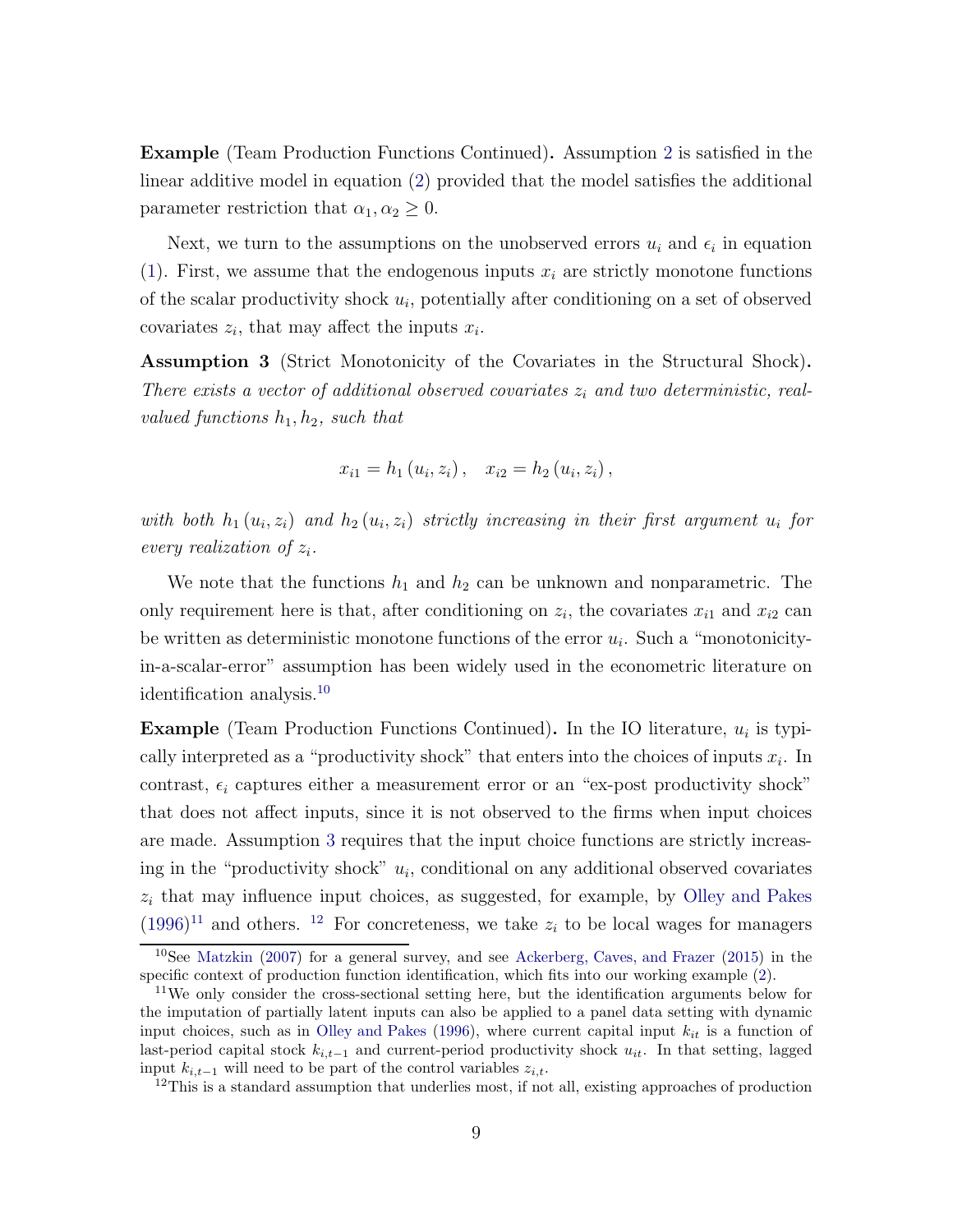and employees.

Assumption [3](#page-8-1) can be further micro-founded in a variety of settings based on efficiency or equilibrium criteria, which we elaborate in Subsection [2.3,](#page-13-1) given that Assumption [3](#page-8-1) is the key assumption in this paper.

<span id="page-9-0"></span>**Assumption 4** (Exogeneity of the Measurement Error).  $\mathbb{E}[\epsilon_i | x_i, z_i, d_i] = 0$ .

Note that, under Assumption [3,](#page-8-1) conditioning on  $(x_i, z_i, d_i)$  is equivalent to conditioning on  $(u_i, z_i, d_i)$ . In the production function estimation literature without the partial latency problem,  $\mathbb{E}[\epsilon_i | u_i, z_i] = 0$  is a standard assumption imposed on  $\epsilon_i$ . In our current setting, we are requiring that  $\epsilon_i$  is furthermore exogenous with respect to the partial latency indicator variable  $d_i$ .

It is worth noting that this paper is both conceptually and technically different from previous work on missing data in linear regression and, more generally, GMM estimation settings, such as [Rubin](#page-46-2) [\(1976](#page-46-2)), [Little](#page-45-6) [\(1992](#page-45-6)), [Robins, Rotnitzky, and Zhao](#page-45-7) [\(1994\)](#page-45-7), [Wooldridge](#page-46-3) [\(2007\)](#page-46-3), [Graham](#page-44-6) [\(2011](#page-44-6)), [Chaudhuri and Guilkey](#page-43-5) [\(2016](#page-43-5)), [Abrevaya and Donald](#page-42-2) [\(2017\)](#page-42-2) and [McDonough and Millimet](#page-45-8) [\(2017\)](#page-45-8). This line of literature usually exploits two types of assumptions to handle missing values: first, observations with no missing data occur with positive probability, and second, data are "missing at random (MAR)": the indicator for missingness is exogenous to or independent of certain observable covariates or constructed conditioning variables. Neither condition is satisfied in our setting: here every observation contains "missing values", and the partial latency indicator  $d_i$  is allowed to be correlated with other observables as well as the unobserved productivity shock. Instead, we will be relying on monotonicity conditions to identify and impute the latent input.

Specifically, Assumption [4](#page-9-0) here is simply requiring that  $\epsilon_i$  is a "measurement error" term that is exogenous with respect to the observables and consequently the productivity shock  $u_i$ , but does not impose any restriction on the dependence structure between the partial latency indicator  $d_i$  and other structural components of the model  $(u_i, x_i, z_i)$ .

That said, we do require the following very mild condition on the variable  $d_i$ .

<span id="page-9-1"></span>**Assumption 5** (Nondegenerate Latency Probabilities).  $0 < \mathbb{P}\{d_i = 1 | u_i, z_i\} < 1$ .

function estimation in one way or another: see, for example, [Griliches and Mairesse](#page-44-3) [\(1998\)](#page-44-3) and [Ackerberg, Caves, and Frazer](#page-42-0) [\(2015\)](#page-42-0) for reviews of the relevant literature.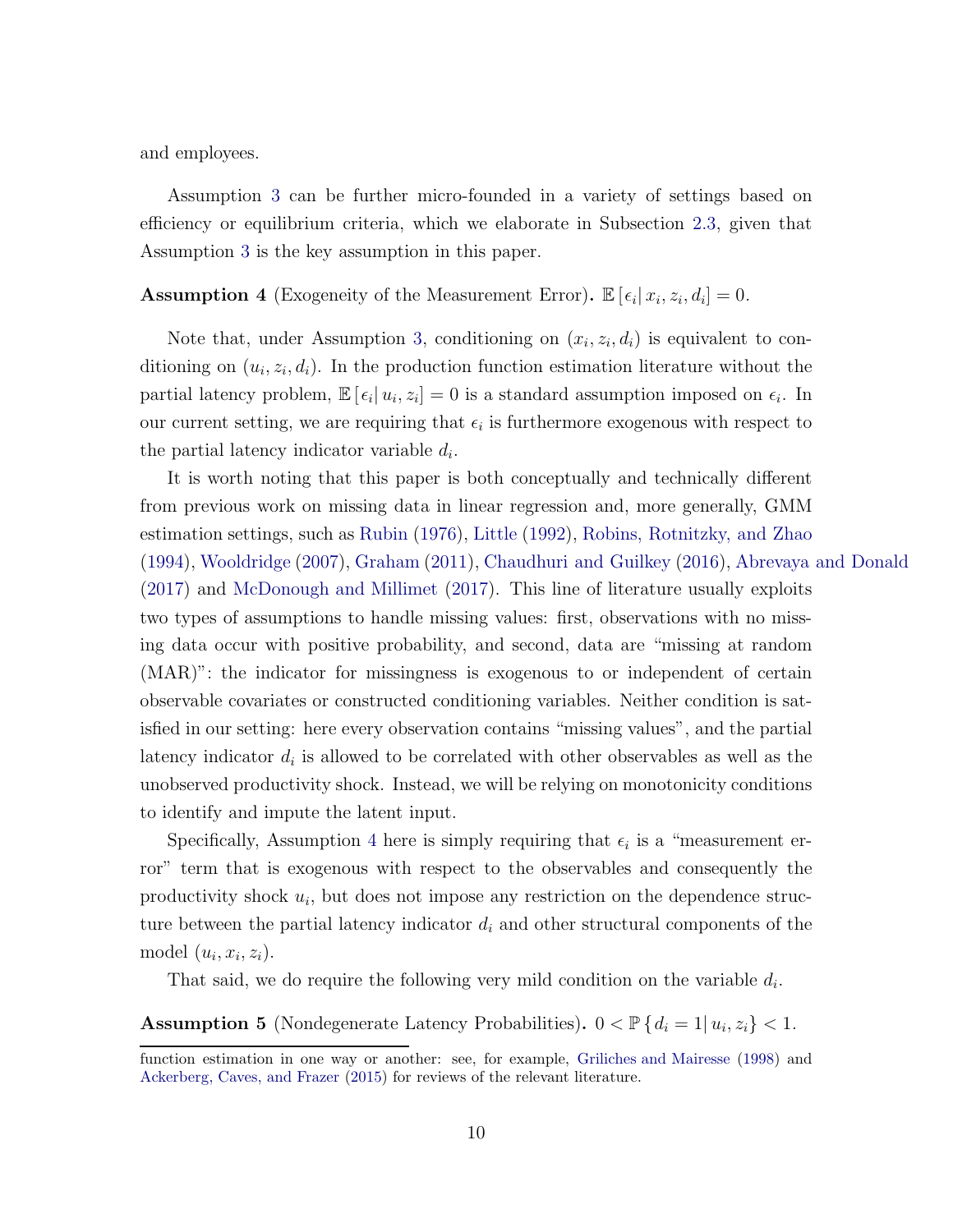Assumption [5](#page-9-1) guarantees that conditioning on realizations of  $(u_i, z_i)$  we will observe  $x_{i1}$ , and  $x_{i2}$ , with strict positive probabilities. Again, this assumption is much weaker than "missing-at-random" assumptions, which would usually require that  $\mathbb{P}\left\{d_i=1|u_i,z_i\right\}$  is constant in  $u_i, z_i$ , or some other variables. In contrast, here we do not impose any restrictions on the dependence of  $\mathbb{P}\left\{d_i=1|u_i,z_i\right\}$  on  $(u_i,z_i)$ beyond non-degeneracy.

As discussed in the introduction, allowing for  $d_i$  to depend on  $(u_i, z_i)$ , and thus  $x_i$ , is also a feature that differentiates our monotonicity-based method from the "momentmatching method" in the literature on data combination, such as [\(Angrist and Krueger,](#page-42-3) [1992;](#page-42-3) [Ridder and Moffitt](#page-45-9), [2007;](#page-45-9) [Buchinsky et al.,](#page-43-6) [2022](#page-43-6)), which are based on conditional independence of  $d_i$ .

### 2.2 Main Result

We are now ready to present our main identification result.

<span id="page-10-0"></span>**Theorem [1](#page-6-2).** Under Assumptions 1[-5,](#page-9-1) for each observation i, the latent input,  $x_{i2}$  if  $d_i = 1$  or  $x_{i1}$  if  $d_i = 2$ , is point identified.

Given that the identification strategy underlying the Theorem [1](#page-10-0) is the key novelty of this paper, we prove Theorem [1](#page-10-0) in the main text below.

Proof. The starting point of our identification strategy is the reduced form of our model with the measurement error term:

<span id="page-10-2"></span>
$$
y_i = \overline{F}(u_i, z_i) + \epsilon_i \tag{3}
$$

where

$$
\overline{F}(u_{i}, z_{i}) := F(h_{1}(u_{i}, z_{i}), h_{2}(u_{i}, z_{i}), u_{i}). \qquad (4)
$$

Note that  $F(u_i, z_i)$  is strictly increasing in  $u_i$  given Assumptions [2](#page-7-2) and [3.](#page-8-1)

Now, define  $\gamma_1(c)$  as the expected output of firm i conditional on the event that  $x_{i1}$  is observed  $(d_i = 1)$  to have a given value of  $c_1$ , i.e.,

$$
\gamma_1(c_1; z) := \mathbb{E}\left[y_i \,|\, z_i = z, \ d_i = 1, \ x_{i1} = c_1\right].\tag{5}
$$

Note that  $\gamma_1$  $\gamma_1$  is directly identified from the data given Assumptions 1 and [5.](#page-9-1)<sup>[13](#page-10-1)</sup>

<span id="page-10-1"></span><sup>&</sup>lt;sup>13</sup>Assumption [5](#page-9-1) ensures that the conditioning event occurs with strictly positive probability.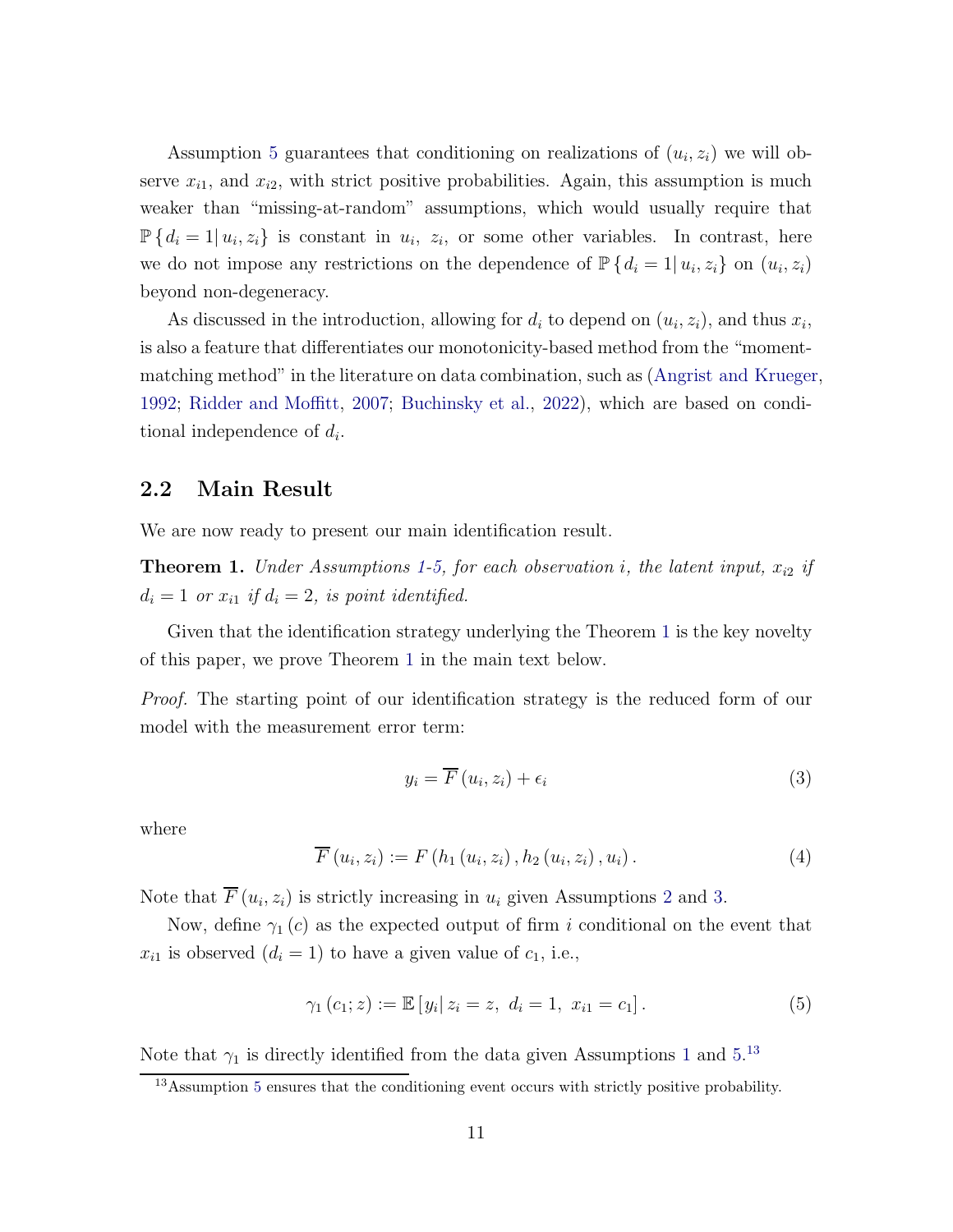Taking a closer look at  $\gamma_1$ , we have, by equation [\(3\)](#page-10-2), Assumption [3,](#page-8-1) and Assumption [4,](#page-9-0)

<span id="page-11-1"></span>
$$
\gamma_{1}(c_{1}; z) = \mathbb{E}\left[\overline{F}(u_{i}, z_{i}) + \epsilon_{i}\middle| z_{i} = z, d_{i} = 1, h_{1}(u_{i}, z_{i}) = c_{1}\right]
$$
  
\n
$$
= \overline{F}(h_{1}^{-1}(c_{1}; z), z) + \mathbb{E}\left[\epsilon_{i}\middle| z_{i} = z, d_{i} = 1, u_{i} = h_{1}^{-1}(c_{1}; z)\right]
$$
  
\n
$$
= F(c_{1}, h_{2}(h_{1}^{-1}(c_{1}; z), z), h_{1}^{-1}(c_{1}; z)).
$$
\n(6)

By conditioning on  $z_i$  and a particular *observed value* of  $x_{i1} = c_1$ , we are effectively conditioning on the *unobserved* productivity shock  $u_i$ . Aggregating across observations allows us to average out the measurement errors and obtain a quantity that is implicitly a function of the productivity shock  $u_i = h_1^{-1}(c_1; z_i)$ .

Next, observe that  $\gamma_1(c_1; z)$  is strictly increasing in  $c_1$ , since

$$
\frac{\partial}{\partial c_1} \gamma_1(c_1; z) = F_1 + F_2 \cdot \frac{\partial}{\partial u} h_2(h_1^{-1}(c_1), z) \frac{1}{\frac{\partial}{\partial u} h_1(h_1^{-1}(c_1), z)} + F_3 \cdot \frac{1}{\frac{\partial}{\partial u} h_1(h_1^{-1}(c_1), z)}
$$
\n
$$
> 0
$$
\n(7)

since  $\frac{\partial}{\partial u}h_1$ ,  $\frac{\partial}{\partial u}h_2 > 0$  by Assumption [3,](#page-8-1) and the partial derivatives  $F_1, F_2, F_3$  of F are all nonnegative with, at least, one being strictly positive by Assumption 2. This guarantees that the inverse function  $\gamma_1^{-1}(\cdot; z)$  exists.<sup>[14](#page-11-0)</sup>

Similarly, we can define

$$
\gamma_2(c_2; z) := \mathbb{E}[y_i | z_i = z, d_i = 2, x_{i2} = c_2]
$$

which is strictly increasing in  $c_2$  and thus invertible with respect to its first argument.

Now, the key idea behind our identification strategy is to consider the event that

<span id="page-11-3"></span><span id="page-11-2"></span>
$$
\gamma_1(c_1; z) = \gamma_2(c_2; z) \tag{8}
$$

for some  $c_1, c_2$ , and z. By [\(6\)](#page-11-1), equation [\(8\)](#page-11-2) holds if and only if

$$
h_1^{-1}(c_1; z) = h_2^{-1}(c_2; z) = u \tag{9}
$$

<span id="page-11-0"></span><sup>&</sup>lt;sup>14</sup>The partial derivatives  $F_1, F_2, F_3$  of F are evaluated at  $(c_1, h_2(h_1^{-1}(c_1;z), z_i), h_1^{-1}(c_1;z)).$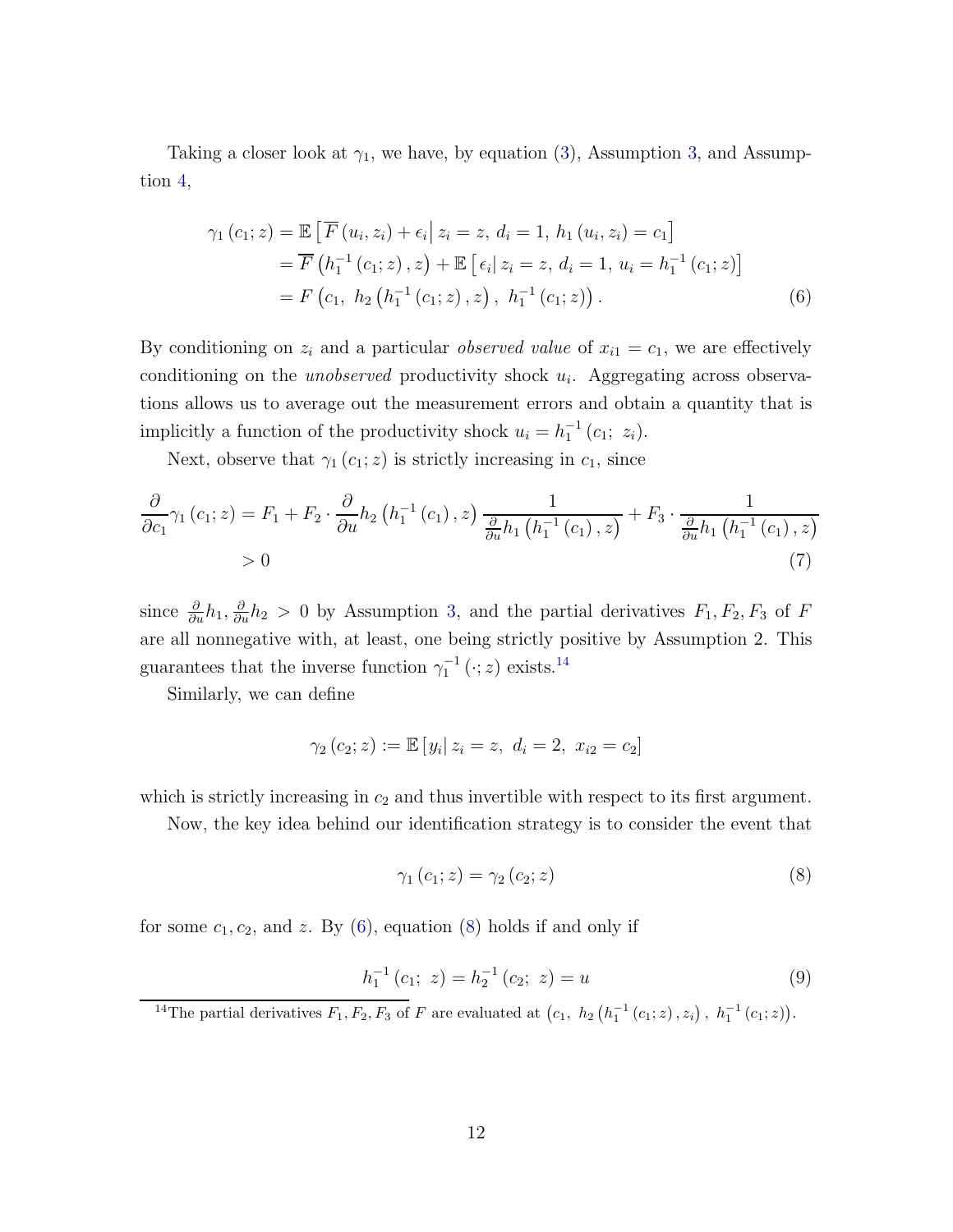for some value of the productivity shock  $u$ , which is furthermore equivalent to

<span id="page-12-1"></span>
$$
c_1 = h_1(u; z), \quad c_2 = h_2(u; z) \tag{10}
$$

for some  $u$ .<sup>[15](#page-12-0)</sup>

Now, consider any observation i with covariates  $x_{i1}$  and  $x_{i2}$ . Recall that  $x_{i1} =$  $h_1(u_i; z_i)$  and  $x_{i2} = h_2(u_i; z_i)$  by Assumption [3.](#page-8-1) Then, by the equivalence of [\(10\)](#page-12-1) and [\(8\)](#page-11-2) established above, we deduce that

$$
\gamma_1(x_{i1};z_i)=\gamma_2(x_{i2};z_i).
$$

Hence, if  $x_{i1}$  is observed while  $x_{i2}$  is latent, then the latent  $x_{i2}$  can be identified via a composition of  $\gamma_2^{-1}$  and  $\gamma_1$  as

$$
x_{i2} = \gamma_2^{-1} (\gamma_1 (x_{i1}; z_i) ; z_i) ,
$$

where on the right-hand side  $x_{i1}$  is observed and  $\gamma_1, \gamma_2$  are nonparametrically identified functions. Similarly,  $x_{i1}$  can be identified when  $x_{i2}$  is observed.

In summary, we can identify the partially latent covariate by

$$
x_{i2} = \gamma_2^{-1} (\gamma_1 (x_{i1}; z_i); z_i), \quad \text{for } d_i = 1,
$$
  
\n
$$
x_{i1} = \gamma_1^{-1} (\gamma_2 (x_{i2}; z_i); z_i), \quad \text{for } d_i = 2.
$$
 (11)

<span id="page-12-2"></span>

It should be pointed out that [\(11\)](#page-12-2) is an explicit representation of the "functional dependence" between the two input variables as in [Ackerberg et al.](#page-42-0) [\(2015](#page-42-0)):  $x_{i1}$  is a deterministic function of  $x_{i2}$ , and vice versa, conditional on instruments  $z_i$ . While functional dependence was a concern in the context of [Olley and Pakes](#page-45-0) [\(1996](#page-45-0)), [Levinsohn and Petrin](#page-44-2) [\(2003\)](#page-44-2) and [Ackerberg et al.](#page-42-0) [\(2015](#page-42-0)), here we are exactly leveraging the functional dependence between input variables to solve the partially latency

$$
\gamma_1(c_1; z) = F(h_1(u_1, z), h_2(u_1, z), u_1)
$$
  
> F(h\_1(u\_2, z), h\_2(u\_2, z), u\_2) = \gamma(c\_2; z).

<span id="page-12-0"></span><sup>&</sup>lt;sup>15</sup>To see more clearly why [\(10\)](#page-12-1) is true, consider WLOG the possibility that  $c_1 = h_1(u_1; z)$  and  $c_2 = h_2(u_2, z)$  for some  $u_1 > u_2$ . Then by [\(6\)](#page-11-1) we have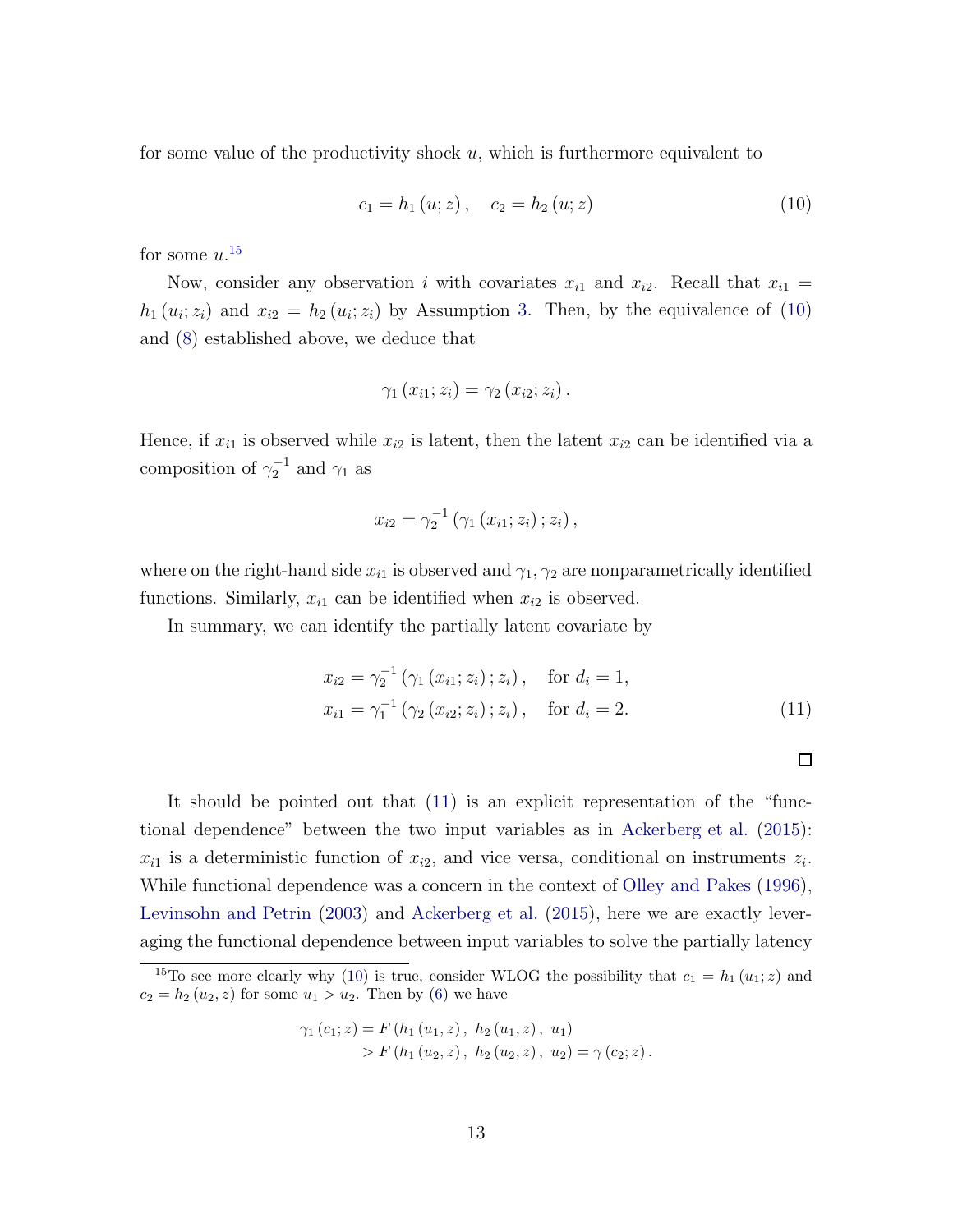problem.

Remark 1 (More Than Two Inputs). We have thus far focused on the case with two inputs. It is straightforward to see that our model, assumptions, and the main identification result can be easily generalized to the case with inputs of an arbitrary finite dimension D. This result is summarized by the following Corollary.

<span id="page-13-0"></span>**Corollary 1.** Consider the model  $y_i := F(x_{i1},...,x_{iD},u_i) + \epsilon_i$  along with Assumptions [2](#page-7-2) and [4](#page-9-0) unchanged, and the following modifications of other assumptions:

- (i) Assumption [1:](#page-6-2) for each i at least one out of D inputs is observed.
- (ii) Assumption [3:](#page-8-1) all D inputs are strictly increasing in  $u_i$  given  $z_i$ .
- (iii) Assumption [5:](#page-9-1) all D inputs are observed with strictly positive probabilities.

Then the latent inputs are identified.

Remark 2. If Condition (i) in Corollary [1](#page-13-0) is strengthened so that more than one inputs are simultaneously observed in a given observation (with positive probability), then we would also obtain over-identification, and the input-monotonicity restriction in Assumption [3](#page-8-1) becomes empirically refutable. Alternatively, with two or more inputs simultaneously observed, we would be able to accommodate higher dimensions of unobserved shocks, provided that the dimension of the unobserved shock  $u_i$  is strictly smaller than the dimension of the covariates D. Since such an extension would be more involved and move farther away from the applications we consider in this paper, we leave it as a direction for future research.

#### <span id="page-13-1"></span>2.3 Discussion of Assumption [3](#page-8-1)

The monotonicity of input choices in the unobserved productivity shock (Assumption [3\)](#page-8-1) can be further micro-founded in a variety of settings based on efficiency or equilibrium criteria.

On a general level, one may use the theory of monotone comparative statics to obtain more primitive conditions for input monotonicity, which typically involve various forms of supermodularity (or increasing-difference) conditions: see [Topkis](#page-46-4) [\(1998\)](#page-46-4) and [Vives](#page-46-5) [\(2000\)](#page-46-5) for general treatments on this topic. Essentially, in settings where input choices are made by a single decision maker, we need the objective function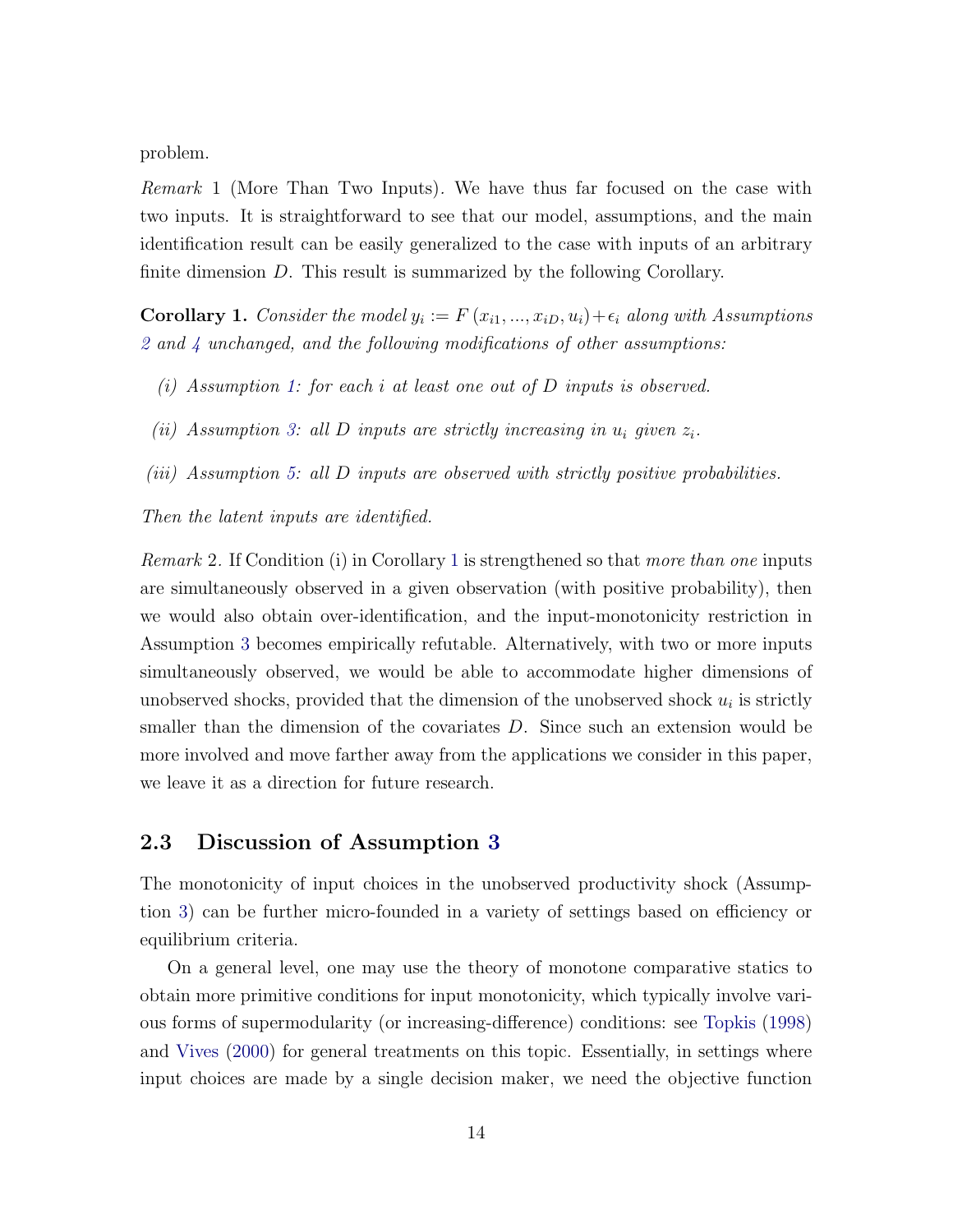to be supermodular in input variables x and the productivity shock  $u$ . In settings where the input choices are generated as equilibria of a strategic game between two decision makers, strategic complementarity is typically required (so that the game is supermodular) to establish monotonicity. For games with strategic substitutes, we further need a condition to ensure that the extent of strategic substitutes is not overwhelming: see, for example, [Roy and Sabarwal](#page-46-6) [\(2010\)](#page-46-6).

We now provide some concrete examples that illustrate how Assumption [3](#page-8-1) can be satisfied: as the optimal choice of a single decision maker, as the Nash equilibrium of a game of strategic complements, as the Nash equilibrium of a game of strategic substitutes.

#### Optimal Choice of a Single Decision Maker

Suppose that firms optimally choose inputs to maximize profits under the Cobb-Douglas production function with a constant output price. Formally, each firm  $i$ solves the problem

$$
\max_{X_{i1}, X_{i2}} e^{\alpha_0 + u_i} X_{i1}^{\alpha_1} X_{i2}^{\alpha_2} - Z_{i1} X_{i1} - Z_{i2} X_{i2},
$$

where  $X_{i1}, X_{i2}$  are inputs in its original scale (with  $x_{i1}, x_{i2}$  denoting the logarithm of  $X_{i1}, X_{i2}$ ) and  $Z_{i1}, Z_{i2}$  are input prices in its original scale (with  $z_{i1}, z_{i2}$  denoting the logarithm of  $Z_{i1}, Z_{i2}$ ). Then the input choice functions  $h_1$  and  $h_2$  are characterized by the relevant first-order conditions and have simple closed-form solutions that are linear, increasing in  $u_i$ , and decreasing in  $z_i$ <sup>[16](#page-14-0)</sup> In particular, we have:

$$
h_1(u, z) = \frac{\alpha_0 + (1 - \alpha_2) \log \alpha_1 + \alpha_2 \log \alpha_2 - (1 - \alpha_2) z_1 - (1 - \alpha_2) z_2 + u}{1 - \alpha_1 - \alpha_2},
$$

satisfying Assumption [3.](#page-8-1) See Appendix [A.1](#page-47-0) for more details of the derivation.

<span id="page-14-0"></span><sup>16</sup>We note that the problem of partially latent inputs is less relevant in that case since the "reducedform" regression of the observed inputs on the exogenous wages  $w_i$  will indirectly recover the production function parameters  $\alpha$ . This corresponds to the "duality approach" to production function estimation as discussed in detail in [Griliches and Mairesse](#page-44-3) [\(1998\)](#page-44-3). However, an attractive feature of our approach is also that we can test whether inputs are optimally chosen. If we reject the null hypothesis that inputs are optimal, our estimator is still feasible while duality estimators are not.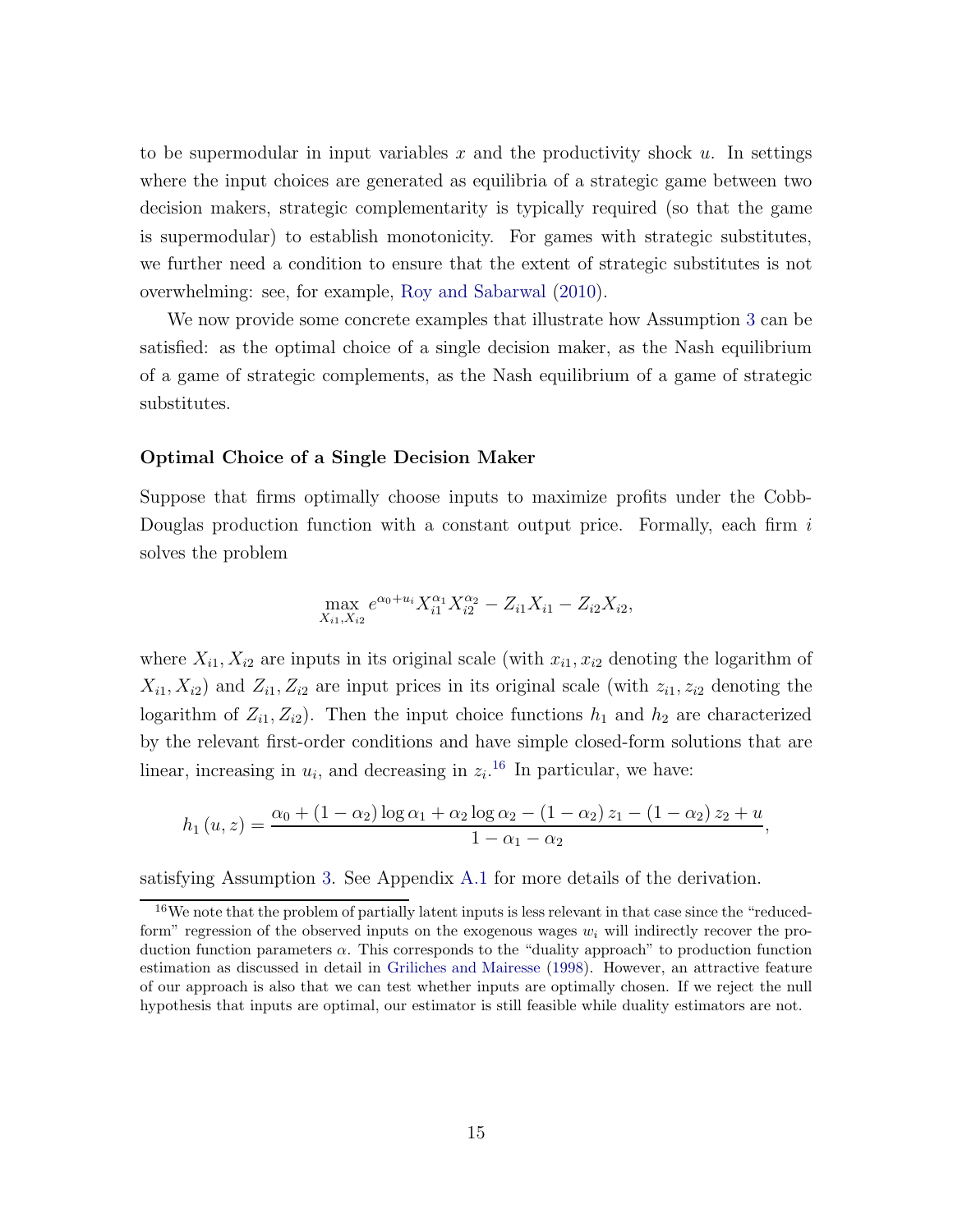#### Nash Equilibrium in a Game of Strategic Complements

Assumption [3](#page-8-1) is also satisfied if the inputs are Nash equilibrium choices of two partners, each of whom solves the following optimization problem: given  $u, z$  and the other partner's choice  $X_2$ , partner 1 solves

$$
\max_{X_1} \pi_1(X, u; Z) := \lambda_1 (F(X, u) - Z_1 X_1 - Z_2 X_2) + Z_1 X_1 - \frac{1}{2} c_1 X_1^2,
$$

where  $F(X, u) := e^{u + \alpha_0} X_1^{\alpha_1} X_2^{\alpha_2}$  $\frac{\alpha_2}{2}$  is the Cobb-Douglas production function. The term  $F(X, u) - Z_1X_1 - Z_2X_2$  is the profit of the firm (as in the single decision maker's problem described above), and  $\lambda_1 \in (0, 1)$  is a positive share of firm profit distributed to partner 1 as "dividends". Moreover, in addition to the "dividends", partner 1 receives her wage income  $Z_1X_1$ . Finally,  $\frac{1}{2}c_1X_1^2$  captures partner 1's quadratic private cost of input  $X_1$  with  $c_1 > 0$ .

Similar, partner 2 solves

$$
\max_{X_2} \pi_2(X, u; Z) := \lambda_2 (F(X, u) - Z_1 X_1 - Z_2 X_2) + Z_2 X_2 - \frac{1}{2} c_2 X_2^2,
$$

with  $\lambda_2 \in (0,1)$  and  $c_2 > 0$ .

This is a (supermodular) game of strategic complementarity since

<span id="page-15-0"></span>
$$
\nabla_{X_1 X_2} \pi_j = \lambda_j \nabla_{X_1 X_2} F = \lambda_j \alpha_1 \alpha_2 e^{\alpha_0 + u} X_1^{\alpha_1 - 1} X_2^{\alpha_2 - 1} > 0.
$$
 (12)

Furthermore, the payoff functions feature increasing differences between the productivity shock  $u$  and the input  $x_j$ :

<span id="page-15-1"></span>
$$
\nabla_{uX_j}\pi_j = \lambda_j \nabla_{uX_j} F = \alpha_j e^{\alpha_0 + u} X_j^{\alpha_j - 1} X_k^{\alpha_k} > 0.
$$
\n(13)

With these conditions and the theory on monotone comparative statics, say, [Milgrom and Roberts](#page-45-12) [\(1990\)](#page-45-12), we can show that the unique Nash equilibrium  $X^*(u, Z)$ of this game is strictly increasing in  $u$ , thus satisfying Assumption [3.](#page-8-1) See Appendix [A.2](#page-48-0) for the detailed proof.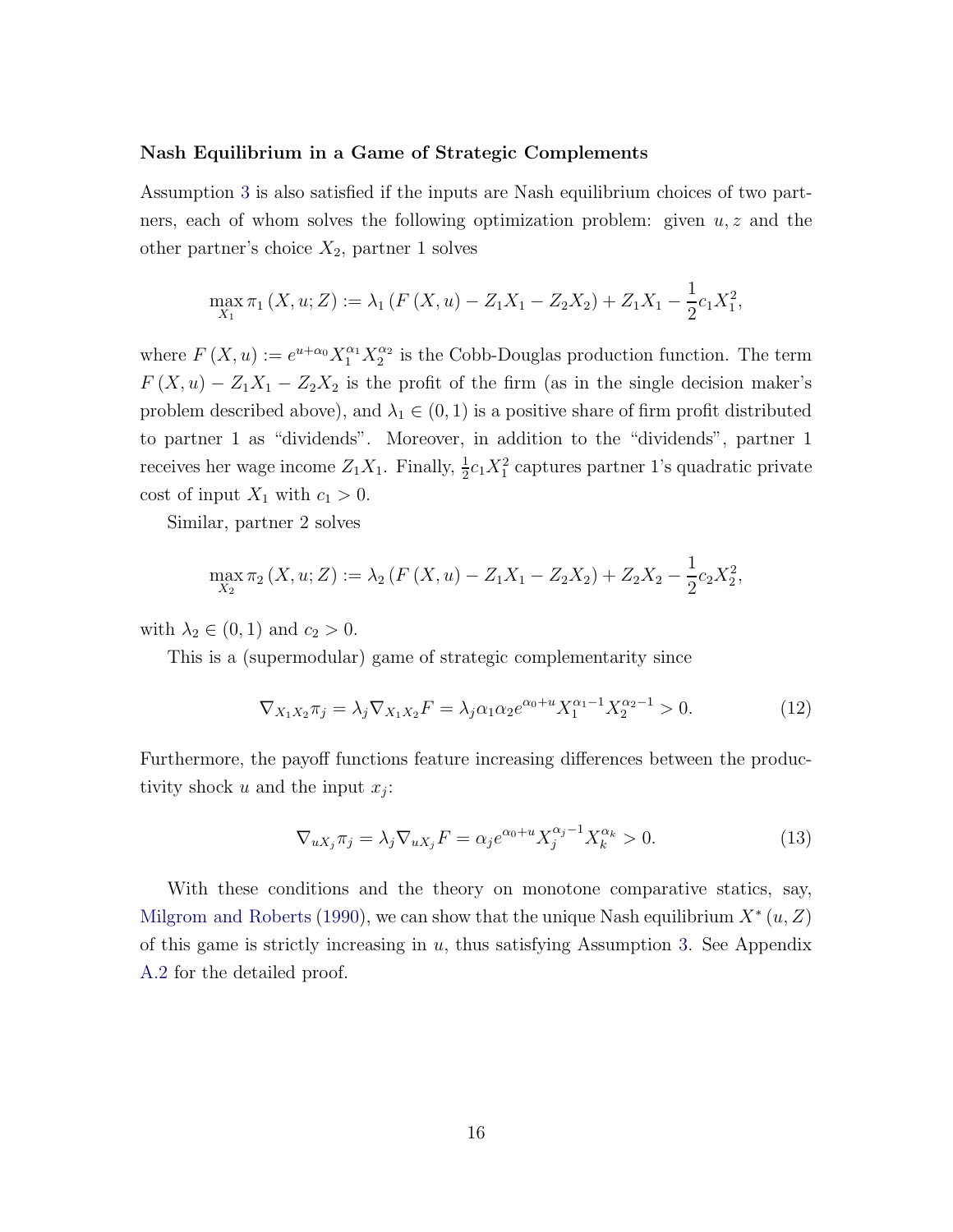#### Nash Equilibrium in a Game of Strategic Substitutes

Consider an example with a married couple and two parental households,  $j = 1, 2$ , whose wealth levels are respectively  $Z_1$  and  $Z_2$ , which is based on [Bergstrom, Blume, and Varian](#page-42-6) [\(1986\)](#page-42-6). Parents are altruistic toward their married offspring but not toward that offspring's spouse. Parental household  $j$  has utility

$$
v_j(X, Z) = \log (Z_j - X_j) + u \log (X_1 + X_2)
$$

where  $X_j$  is the married couple's gift from parental household j and u is the probability that both parental households think the children's marriage will endure. This leads to a noncooperative game between the two parental households since the incentive for either household to gift the offspring couple diminishes as the other parental household gives more. Formally, parental household j's marginal return from  $X_i$ 

$$
\frac{\partial}{\partial X_j} v_j(X, Z) = u \cdot \frac{1}{X_j + X_k} - \frac{1}{Z_j - X_j}
$$

is decreasing in the other parental household's return  $X_k$ , and thus the best response of household j

$$
BR_j\left(X_k\right) = \frac{u}{1+u}Z_j - \frac{1}{1+u}X_k
$$

is also decreasing in  $X_k$ . Hence, this is a game of strategic substitutes.

There is a unique Nash equilibrium of this game between the two parental households, given by

$$
X_1^* = \frac{(1+u) Z_1 - Z_2}{2+u}, \quad X_2^* = \frac{(1+u) Z_2 - Z_1}{2+u}
$$

for any u and wealth levels  $Z_1, Z_2$ , provided that the two households that are not "too" different in wealth so that interior solutions in  $X_1^*, X_2^*$  obtain.<sup>[17](#page-16-0)</sup> Both  $X_1^*$  and  $X_2^*$  are strictly increasing in the shock u, and hence the outcome is strictly increasing in u.

<span id="page-16-0"></span><sup>&</sup>lt;sup>17</sup>Formally, for the interiority we also need to require that  $u$  is strictly positive and bounded away from 0 in this stylized example. One can perturb the example in various ways to ensure interiority without such a restriction, but at the cost of additional complications.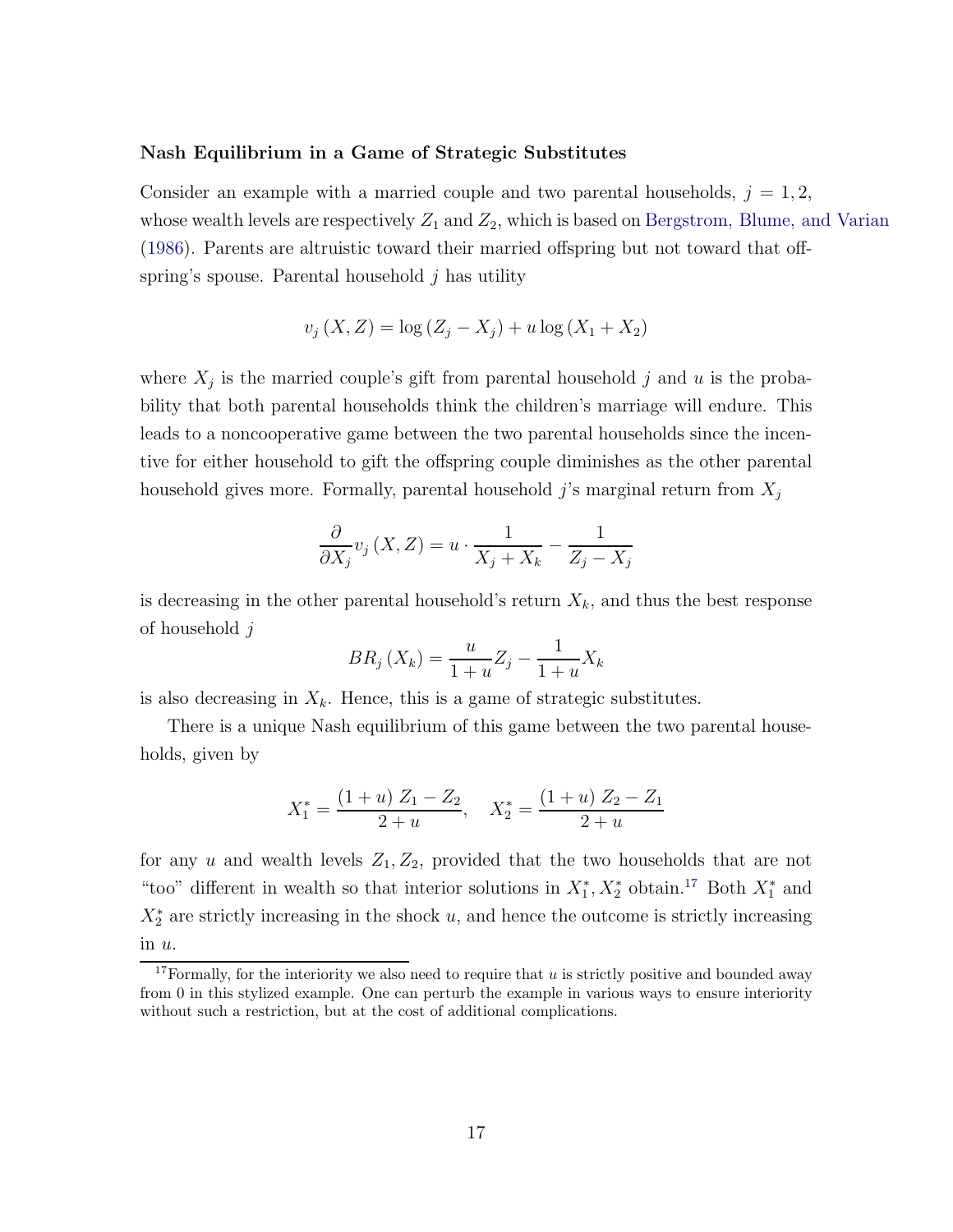### <span id="page-17-0"></span>3 Estimation of the Outcome Function

Once the partially latent covariates  $x_{i1}, x_{i2}$  are identified and imputed, researchers may use them to identify and estimate functions or parameters defined based on  $(x_{i1}, x_{i2})$ . Note that researchers may use  $(x_{i1}, x_{i2})$  for completely different purpose from the identification and estimation of the outcome function  $F$ . Hence, our proposed method in Section [2](#page-6-0) can be thought as a monotonicity-based method for data imputation or data combination.

That said, how to identify and estimate the outcome function  $F$  is a natural question to ask, given that our method for the identification of partially latent inputs is built upon assumptions on  $F$ . Hence we focus on the identification and estimation of  $F$  in this section.

With the latent inputs identified in Theorem [1,](#page-10-0) we are back to equation [\(1\)](#page-6-3)

$$
y_i = F(x_{i1}, x_{i2}, u_i) + \epsilon_i,
$$

but now we can effectively regard both  $x_{i1}$  and  $x_{i2}$  as being known, at least for identification purposes. Researchers may proceed to identify the production function  $F$ under appropriate application-specific assumptions as in a "standard" setting without the partial latency problem. Hence, the identification of  $F$  or other objects of interest is largely "separable" from the partial latency problem, which is the key problem we are solving in this paper.

That said, we note that the *estimation* of the latent inputs will affect the *esti*mation of (the parameters of)  $F$  based on "plugged-in" latent input estimates. This section provides a discussion on how to identify and estimate  $F$ , and analyzes the impact of the "first-stage" estimation of latent inputs on the final estimator of  $F$ .

While we cannot cover all relevant specifications of  $F$ , in this section we will provide both identification and estimation results for the linear case, which is arguably the workhorse model, or at least a natural benchmark, in various empirical applications. We also discuss how our method can be applied under more general settings.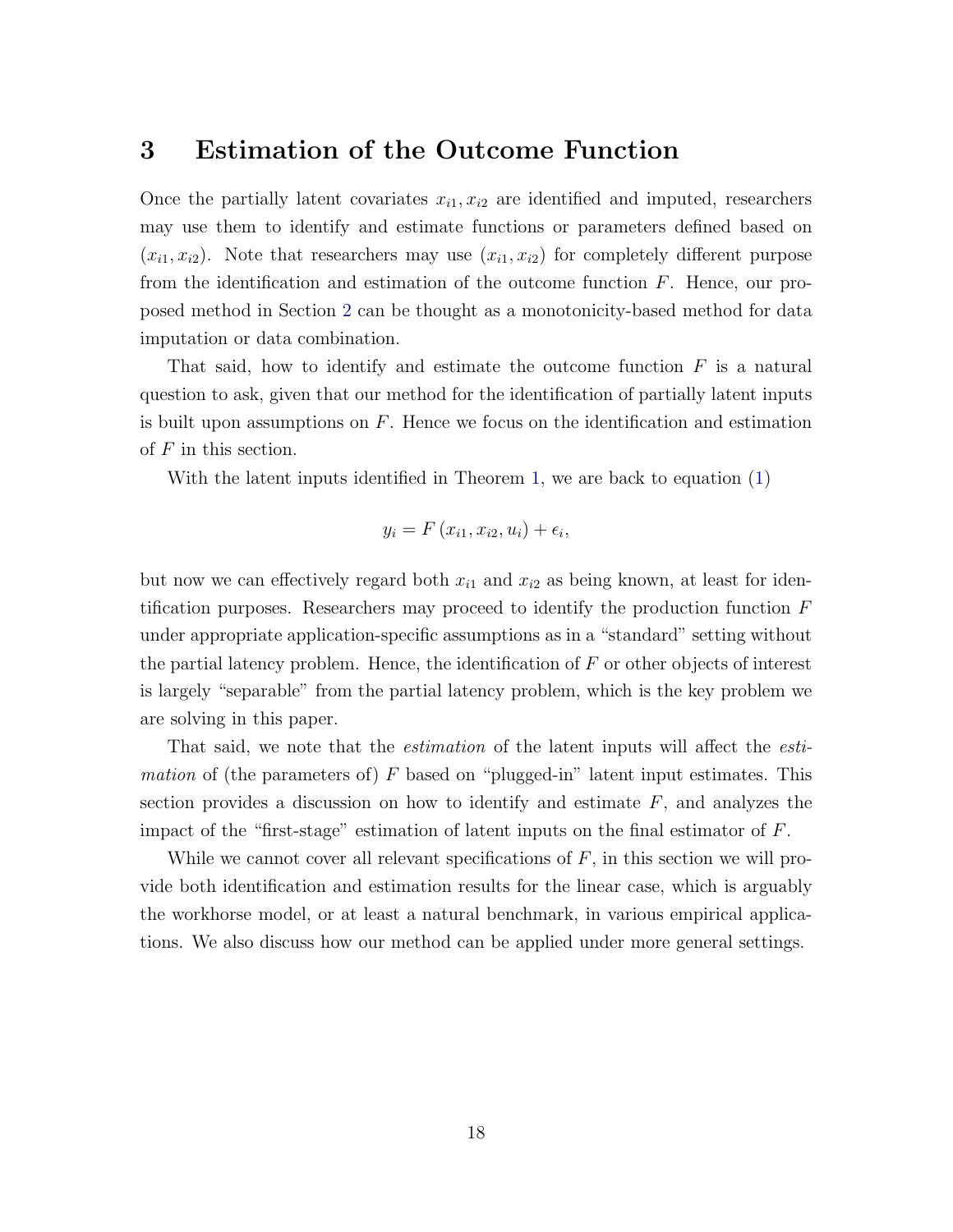### 3.1 The Linear Model

In this subsection we focus on the linear parametric specification of  $F$  as in [\(2\)](#page-7-3):

$$
y_i = \alpha_0 + \alpha_1 x_{i1} + \alpha_2 x_{i2} + u_i + \epsilon_i,
$$

where our goal is to identify and estimate the unknown parameters  $\alpha := (\alpha_0, \alpha_1, \alpha_2)$ .

#### 3.1.1 Identification

In the presence of the endogeneity problem between  $x_i := (x_{i1}, x_{i2})$  and  $u_i$ , we will need instrumental variables for the identification of  $\alpha$ . For illustrational simplicity, we impose the following standard IV assumption.

<span id="page-18-0"></span>**Assumption 6** (Instrumental Variables). Write  $z_i := (z_{i1}, z_{i2}), \overline{z}_i := (1, z_{i1}, z_{i2})'$  and  $\overline{x_i} = (1, x_{i1}, x_{i2})'$ . Assume

- (i) Relevance:  $\Sigma_{zx} := \mathbb{E} \left[ \overline{z}_i \overline{x}'_i \right]$  $\int_{i}$  has full rank.
- (*ii*) Exogeneity:  $\mathbb{E}[u_i|z_i] = 0$ .

*Remark* 3. Here we are using the same " $z_i$ ", i.e., the observable determinants of input choices in Assumption [3,](#page-8-1) as the instrumental variables for identification and estimation of the outcome equation, because such " $z_i$ " are naturally relevant (as it enters into the input choice function  $h$ ) and excluded (as it does not enter into the outcome equation  $F$ ) given our model specification.

However, it should be pointed out that we can also include additional instrumental variables beyond the " $z_i$ " in the input choice functions. These additional IVs from outside our model can help with the identification and estimation of the outcome function as well, as long as the relevance and exogeneity conditions in Assumption [6](#page-18-0) are satisfied.

This point also illustrates the "separability" between the problem of identifying partially latent variables in Section [2](#page-6-0) and the problem of identifying the outcome function in Section [3.](#page-17-0) Correspondingly, we view our framework and results in Section [2](#page-6-0) as the main contribution of this paper, while the current Section [3](#page-17-0) is just one example of how our main results in [2](#page-6-0) can be used.

**Corollary 2** (Identification of Linear Parameters). Under Assumptions [\(1\)](#page-6-2)-[\(6\)](#page-18-0),  $\alpha$  is point identified.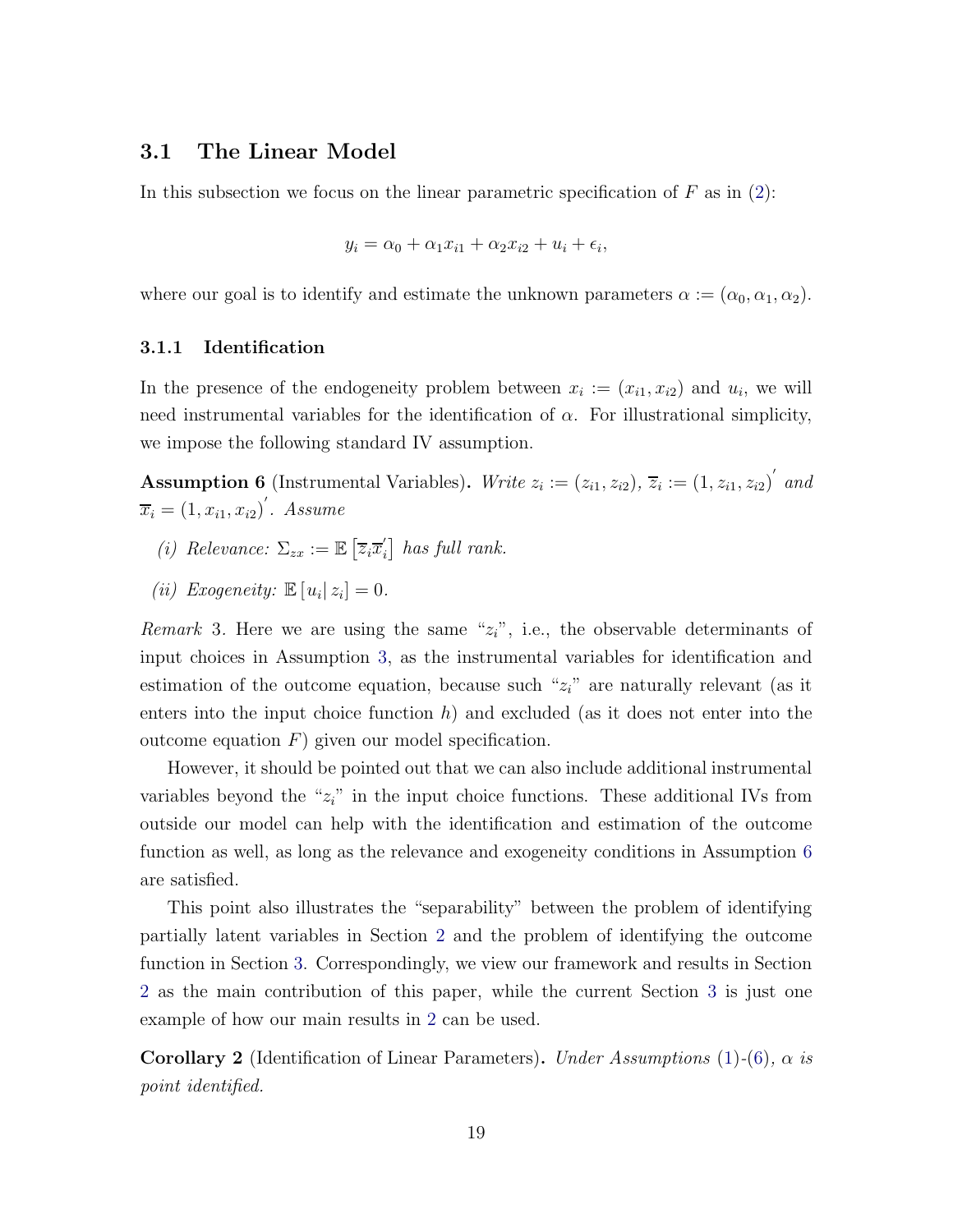Example (Team Production Function Continued). In the context of our working example, here we are essentially following a strategy discussed in [Griliches and Mairesse](#page-44-3) [\(1998\)](#page-44-3) and assume that we have access to some instrumental variables (such as local wages) that affect input choices.

#### 3.1.2 Estimation Procedure

We now turn to the more interesting problem of estimation, propose semiparametric estimators for  $\alpha$ , and characterize their asymptotic distributions.

We first describe our proposed estimator. Since the identification of latent inputs via equation [\(11\)](#page-12-2) is constructive, it suggests a natural estimation procedure:

**Step 1** (Nonparametric Regression): obtain an estimator  $\hat{\gamma}_1$  of  $\gamma_1$  by nonparametrically regressing  $y_i$  on  $x_{i1}$  and  $z_i$ , among firms with  $d_i = 1$ , i.e., those with  $x_{i1}$ observed. Similarly, obtain an estimator  $\hat{\gamma}_2$  of  $\gamma_2$ .

Step 2 (Imputation): impute latent inputs by plugging the nonparametric estimators  $\hat{\gamma}_1, \hat{\gamma}_2$  into equation [\(11\)](#page-12-2), i.e.,

$$
\hat{x}_{i2} = \hat{\gamma}_2^{-1} (\hat{\gamma}_1 (x_{i1}; z_i); z_i), \text{ for } d_i = 1,
$$
  

$$
\hat{x}_{i1} = \hat{\gamma}_1^{-1} (\hat{\gamma}_2 (x_{i2}; z_i); z_i), \text{ for } d_i = 2.
$$

Step 3 (IV Regression): run either of the following two IV regressions:

(3a) Estimate equation [\(2\)](#page-7-3) with  $z_i$  as IVs for  $x_i$ , i.e.,

$$
\hat{\alpha} := \left(\frac{1}{n}\sum_{i=1}^{n}\overline{z}_{i}\tilde{x}_{i}\right)^{-1}\left(\frac{1}{n}\sum_{i=1}^{n}\overline{z}_{i}y_{i}\right)
$$

where  $\overline{z}_i := (1, z_{i1}, z_{i2})^{\prime}$  and

$$
\tilde{x}_i := \begin{cases} (1, x_{i1}, \hat{x}_{i2})', & \text{for } d_i = 1, \\ (1, \hat{x}_{i1}, x_{i2})', & \text{for } d_i = 2. \end{cases}
$$

(3b) Estimate the following equation

$$
\overline{y}_i = \alpha_0 + \alpha_1 x_{i1} + \alpha_2 x_{i2} + u_i, \tag{14}
$$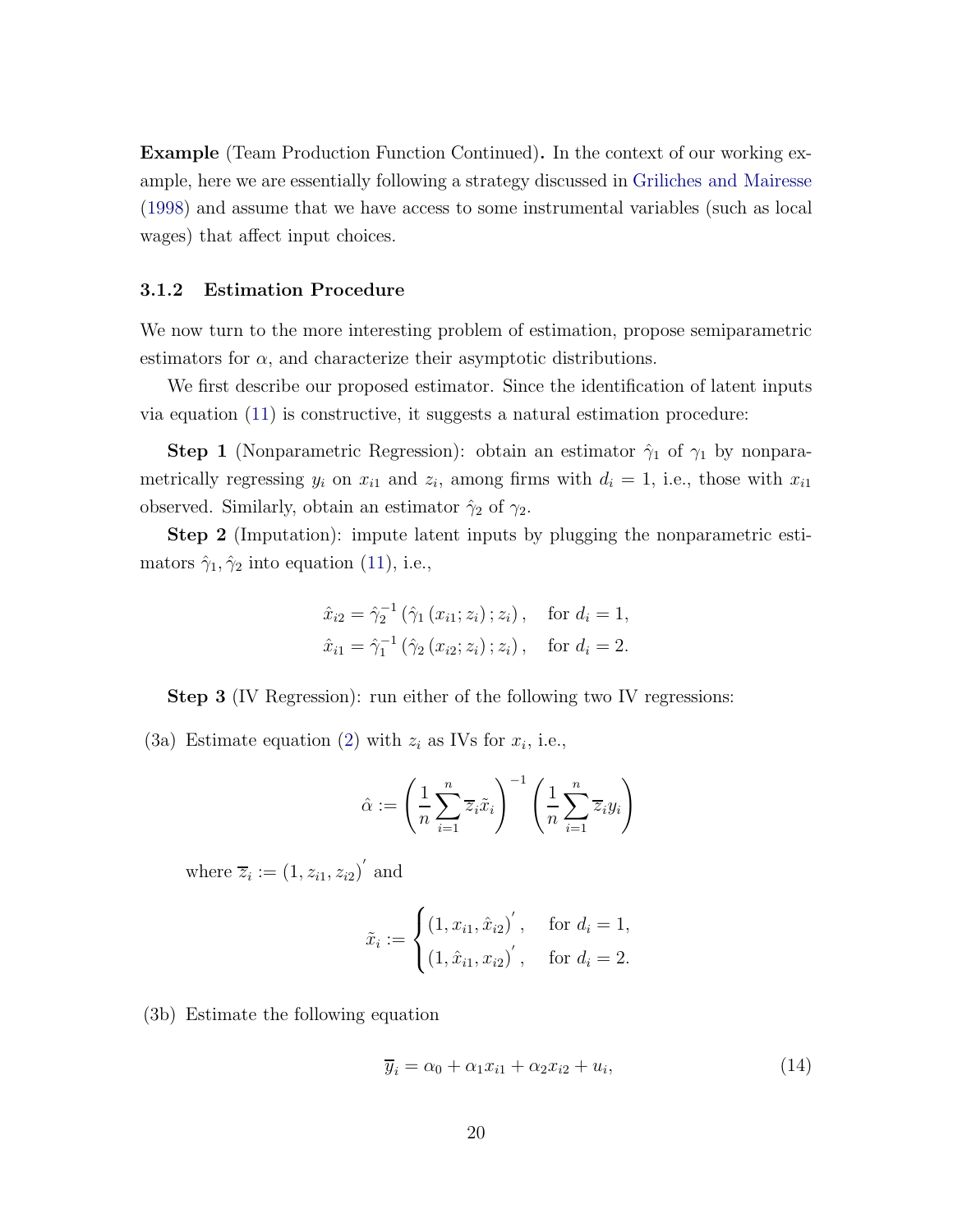with the outcome variable

$$
\overline{y}_i := \overline{F}(u_i, z_i) = \gamma_1(x_{i1}, z_i) = \gamma_2(x_{i2}, z_i),
$$

replaced by its plug-in estimator

$$
\tilde{y}_i := \begin{cases}\n\hat{\gamma}_1(x_{i1}, z_i), & \text{for } d_i = 1, \\
\hat{\gamma}_2(x_{i2}, z_i), & \text{for } d_i = 2,\n\end{cases}
$$

Again using  $z_i$  as IVs, estimate  $\alpha$  by

$$
\hat{\alpha}^* := \left(\frac{1}{n}\sum_{i=1}^n \overline{z}_i \tilde{x}_i\right)^{-1} \left(\frac{1}{n}\sum_{i=1}^n \overline{z}_i \tilde{y}_i\right).
$$

#### 3.1.3 Asymptotic Theory

We now establish the consistency and the asymptotic normality of  $\hat{\alpha}$  and  $\hat{\alpha}^*$  under the following regularity assumptions.

Assumption 7 (Finite Error Variances).  $\mathbb{E}[u_i^2 | z_i] < \infty$  and  $\mathbb{E}[\epsilon_i^2 | x_i, z_i, d_i] < \infty$ .

<span id="page-20-0"></span>**Assumption 8** (Strong Monotonicity). The first derivative of  $\gamma_k(\cdot, z)$  is uniformly bounded away from zero, i.e., for any c, z,

$$
\frac{\partial}{\partial c}\gamma_{k}\left(c;z\right) > \underline{c} > 0.
$$

In view of equation [\(7\)](#page-11-3), Assumption [8](#page-20-0) is satisfied if either  $\alpha_1, \alpha_2 > 0$  or  $\frac{\partial}{\partial u} h_1, \frac{\partial}{\partial u} h_1$ are uniformly bounded above by a finite constant. Assumption [8](#page-20-0) is needed to ensure that  $\hat{\gamma}_k^{-1}(\cdot, z)$  is a good estimator of  $\gamma_k^{-1}(\cdot, z)$  provided that the first-stage nonparametric estimator  $\hat{\gamma}_k$  is consistent for  $\gamma_k$ .

<span id="page-20-1"></span>Assumption 9 (First-Stage Estimation).

- (i) Donsker property:  $\gamma_1, \gamma_2 \in \Gamma$ , which is a Donsker class of functions with uniformly bounded first and second derivatives, and  $\hat{\gamma}_1, \hat{\gamma}_2 \in \Gamma$  with probability approaching 1.
- (ii) First-stage convergence:  $\|\hat{\gamma}_k \gamma_k\|_{\infty} = o_p\left(N^{-\frac{1}{4}}\right)$  for  $k = 1, 2$ .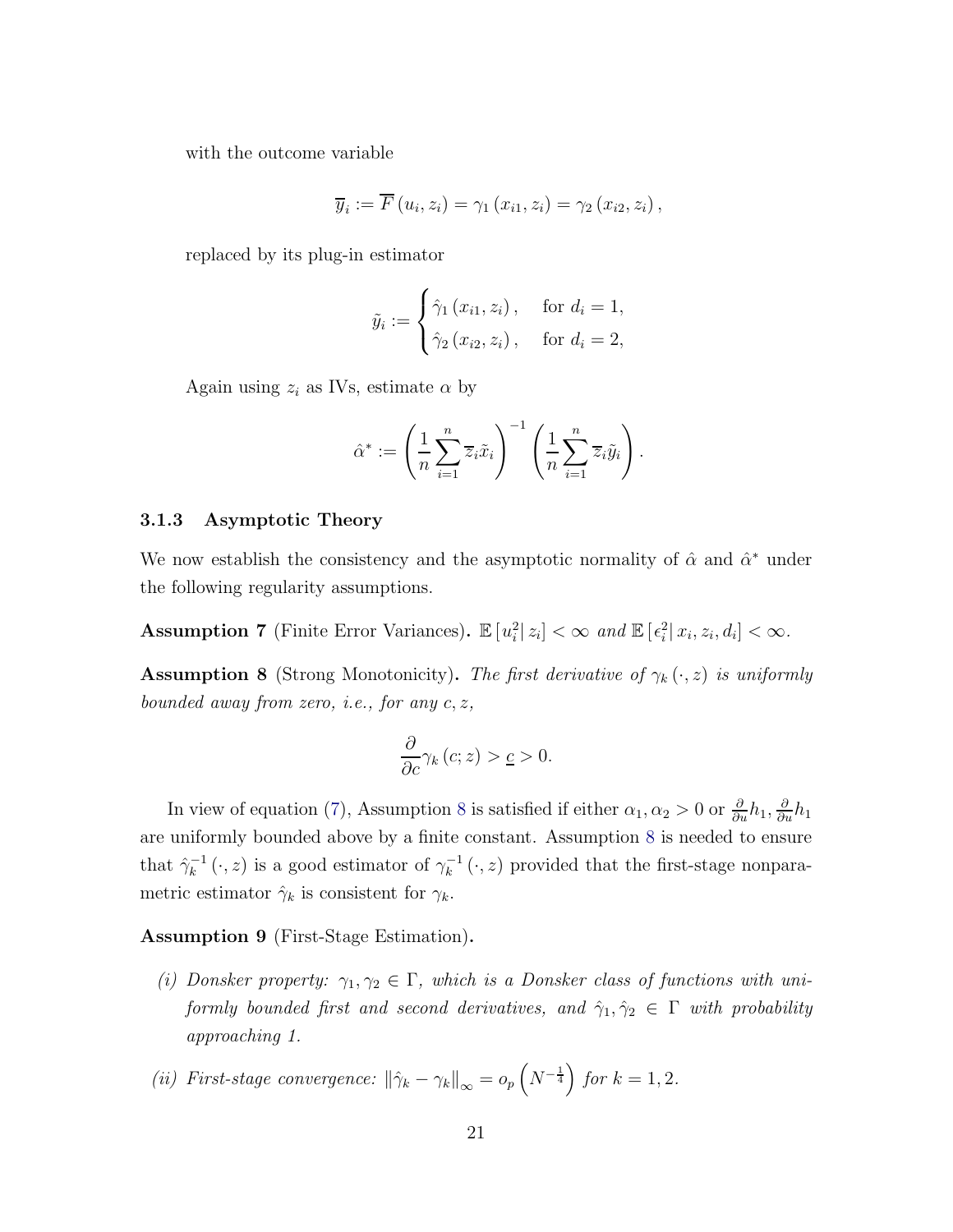Assumption [9\(](#page-20-1)i) is guaranteed if  $\gamma_1, \gamma_2$  satisfy certain smoothness condition, e.g.  $\gamma_k$ possesses uniformly bounded derivatives up to a sufficiently high order. Assumption [9\(](#page-20-1)ii) requires that the first-stage estimator converges at a rate faster than  $N^{-1/4}$ , which is satisfied under various types of nonparametric estimators under certain regularity conditions. This is required so that the final estimator of the production function parameters  $\alpha$  can converge at the standard parametric  $(\sqrt{N})$  rate despite the slower first-step nonparametric estimation of  $\gamma_1, \gamma_2$ .

Finally, we state another technical assumption that captures how the first-stage nonparametric estimation of  $\gamma_1, \gamma_2$  influences the final semiparametric estimators  $\hat{\alpha}$ and  $\hat{\alpha}^*$  through the functional derivatives of the residual function with respect to  $\gamma_1, \gamma_2$ . Assumption [10](#page-22-0) below, based on [Newey](#page-45-4) [\(1994\)](#page-45-4), provides an explicit formula for the asymptotic variances of  $\hat{\alpha}$  and  $\hat{\alpha}^*$  that does not depend on the particular forms of first-stage nonparametric estimators.

Formally, write  $w_i := (y_i, x_i, z_i, d_i), \gamma := (\gamma_1, \gamma_2)$ , and suppress the conditioning variables  $z_i$  in  $\gamma$  for notational simplicity. Define the residual functions

$$
g(w_i, \tilde{\alpha}, \tilde{\gamma}) := \begin{cases} \overline{z}_i (y_i - \tilde{\alpha}_0 - \tilde{\alpha}_1 x_{i1} - \tilde{\alpha}_2 \tilde{\gamma}_2^{-1} (\tilde{\gamma}_1 (x_{i1}))) & \text{for } d_i = 1, \\ \overline{z}_i (y_i - \tilde{\alpha}_0 - \tilde{\alpha}_2 x_{i2} - \tilde{\alpha}_1 \tilde{\gamma}_1^{-1} (\tilde{\gamma}_2 (x_{i2}))) & \text{for } d_i = 2. \end{cases}
$$

$$
g^*(w_i, \tilde{\alpha}, \tilde{\gamma}) := \begin{cases} \overline{z}_i (\tilde{\gamma}_1 (x_{i1}) - \tilde{\alpha}_0 - \tilde{\alpha}_1 x_{i1} - \tilde{\alpha}_2 \tilde{\gamma}_2^{-1} (\tilde{\gamma}_1 (x_{i1}))) & \text{for } d_i = 1, \\ \overline{z}_i (\tilde{\gamma}_2 (x_{i2}) - \tilde{\alpha}_0 - \tilde{\alpha}_2 x_{i2} - \tilde{\alpha}_1 \tilde{\gamma}_1^{-1} (\tilde{\gamma}_2 (x_{i2}))) & \text{for } d_i = 2 \end{cases}
$$

for generic  $\tilde{\alpha}, \tilde{\gamma}$ , and

$$
g(w_i, \tilde{\gamma}) := g(w_i, \alpha, \tilde{\gamma}), \quad g^*(w_i, \tilde{\gamma}) := g^*(w_i, \alpha, \tilde{\gamma}),
$$

at the true  $\alpha$ . Define the pathwise functional derivative of q at  $\gamma$  along direction  $\tau$  by

$$
G(w_i, \tau) := \lim_{t \to 0} \frac{1}{t} \left[ g(w_i, \gamma + t\tau) - g(w_i, \gamma) \right],
$$

and similarly define  $G^*(z_i, \tau)$  for  $g^*$ . Then, following [Newey](#page-45-4) [\(1994\)](#page-45-4), the influence function can be derived analytically<sup>[18](#page-21-0)</sup> based on G and takes the form of  $\varphi(w_i) \overline{z_i} \epsilon_i$ 

<span id="page-21-0"></span><sup>18</sup>See the proof of Theorem [2](#page-23-0) for details on the calculation.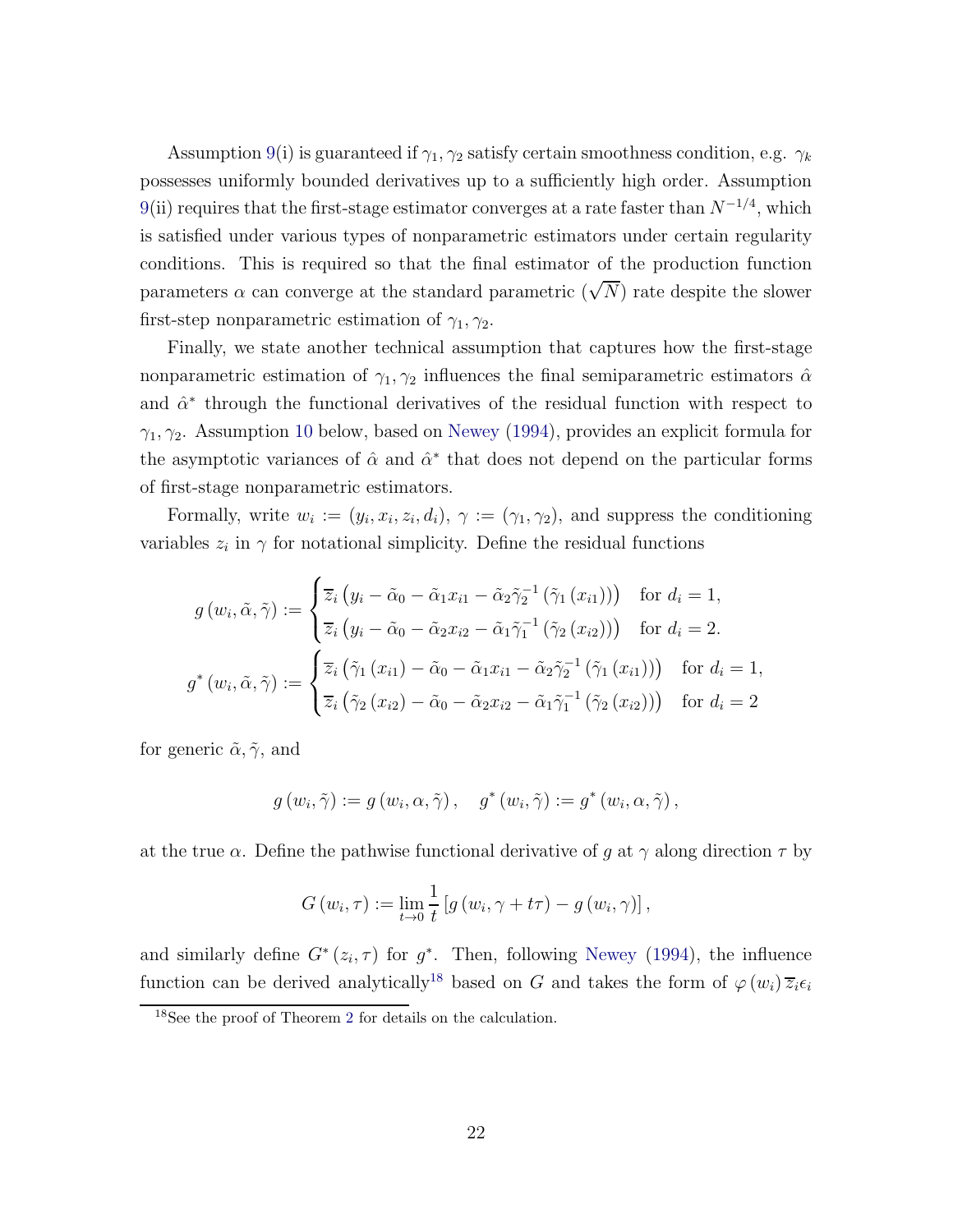with

$$
\varphi(w_i) := -\left(\lambda_1 \frac{\alpha_2}{\gamma_2} - \lambda_2 \frac{\alpha_1}{\gamma_1}\right) \left(\mathbb{1} \left\{d_i = 1\right\} - \mathbb{1} \left\{d_i = 2\right\}\right).
$$

$$
\varphi^*(w_i) := \left[\lambda_1 \left(1 - \frac{\alpha_2}{\gamma_2}\right) + \lambda_2 \frac{\alpha_1}{\gamma_1}\right] \mathbb{1} \left\{d_i = 1\right\} + \left[\lambda_1 \frac{\alpha_2}{\gamma_2} + \lambda_2 \left(1 - \frac{\alpha_1}{\gamma_1}\right)\right] \mathbb{1} \left\{d_i = 2\right\}
$$

where  $\gamma'_{k}$  denotes  $\frac{\partial}{\partial h_{k}}\gamma_{k}(x_{ik};z_{i}), \lambda_{1}$  stands for

$$
\lambda_1(x_i, z_i) := \mathbb{E} \left[ \mathbb{1} \left\{ d_i = 1 \right\} \middle| x_i, z_i \right]
$$

i.e., the conditional probability of observing  $x_{i1}$ , and  $\lambda_2 := 1 - \lambda_1$ .

The influence function essentially characterizes how the first-stage estimation influences the asymptotic variance of the final estimator. Formally, we present the following assumption, commonly known as an asymptotic linearity condition, which basically requires that the expected error induced by the first-stage estimation is asymptotically equivalent to the sample averages of  $\varphi(w_i)\overline{z}_i\epsilon_i$  and  $\varphi^*(w_i)\overline{z}_i\epsilon_i$ . In particular, the formula for  $\varphi$  and  $\varphi^*$  given above will be the same regardless of the specific forms of first-step estimators used, provided that some suitable regularity conditions are satisfied.

<span id="page-22-0"></span>Assumption 10 (Asymptotic Linearity).

(i) Suppose

$$
\int G(w, \hat{\gamma} - \gamma) d\mathbb{P}(w) = \frac{1}{N} \sum_{i=1}^{N} \varphi(w_i) \overline{z}_i \epsilon_i + o_p \left(N^{-\frac{1}{2}}\right).
$$

(ii) Suppose

$$
\int G^*(w, \hat{\gamma} - \gamma) d\mathbb{P}(w) = \frac{1}{N} \sum_{i=1}^N \varphi^*(w_i) \overline{z}_i \epsilon_i + o_p \left(N^{-\frac{1}{2}}\right).
$$

We emphasize that Assumptions [9](#page-20-1) and [10](#page-22-0) are standard assumptions widely imposed in the semiparametric estimation literature, which can be satisfied by many kernel or sieve first-stage estimators under a variety of conditions. See [Newey](#page-45-4) [\(1994](#page-45-4)), [Newey and McFadden](#page-45-5) [\(1994\)](#page-45-5) and [Chen, Linton, and Van Keilegom](#page-43-2) [\(2003](#page-43-2)) for references. In Assumption [11](#page-25-0) below, we also provide an example of lower-level conditions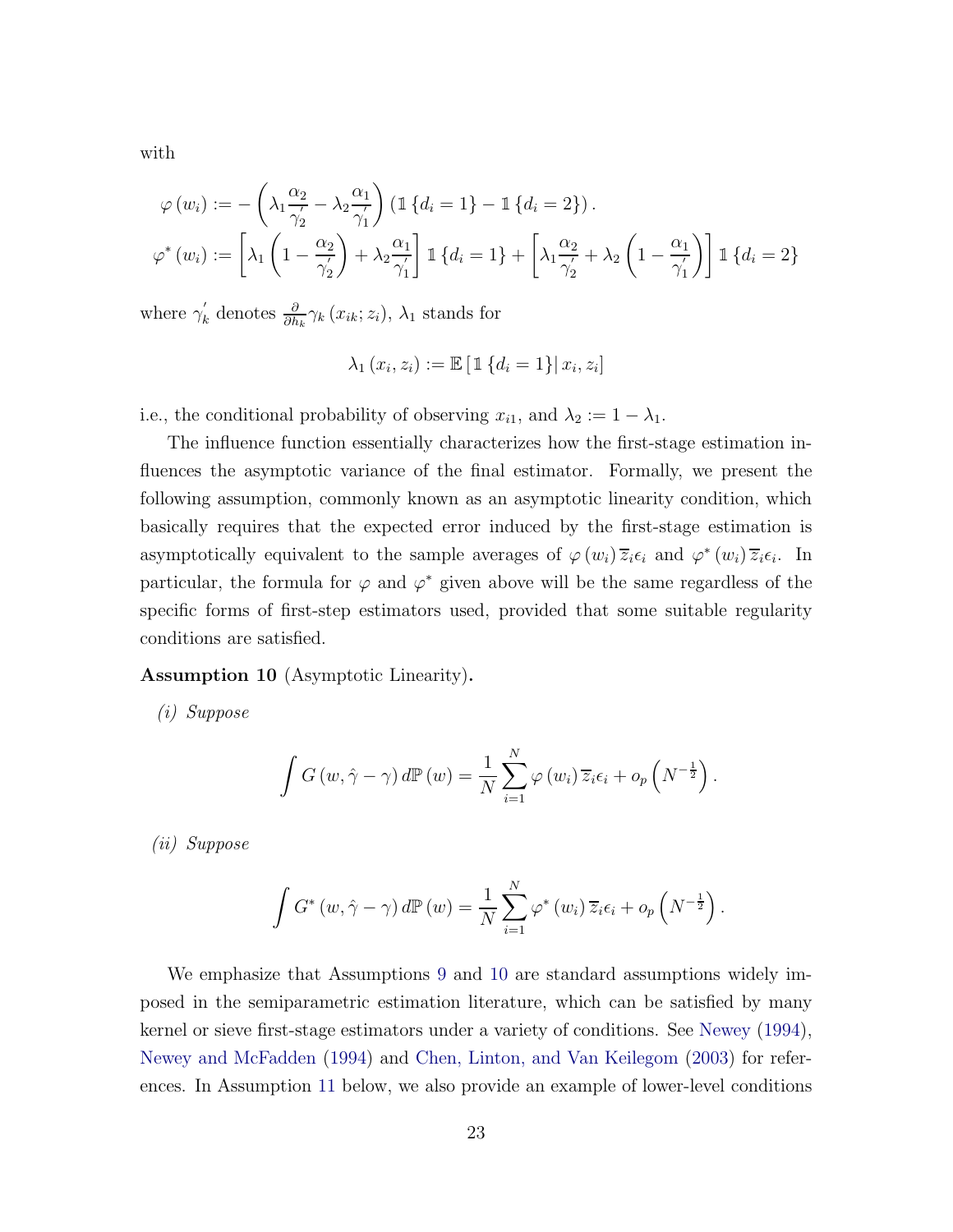that replace Assumptions [9](#page-20-1) and [10](#page-22-0) when we use the Nadaraya-Watson kernel estimator in the first-stage nonparametric regression.

The next theorem establishes the asymptotic normality of  $\hat{\alpha}$ .

<span id="page-23-0"></span>Theorem 2 (Asymptotic Normality). Suppose Assumptions [1-](#page-6-2)[9](#page-20-1) hold.

(i) With Assumption  $10(i)$  $10(i)$ ,

$$
\sqrt{N}(\hat{\alpha} - \alpha) \stackrel{d}{\longrightarrow} \mathcal{N}(\mathbf{0}, \Sigma),
$$

where  $\Sigma := \Sigma_{zx}^{-1} \Omega \Sigma_{xz}^{-1}$  and

$$
\Omega := \mathbb{E}\left[\overline{z}_i\overline{z}_i'\left(u_i^2 + \left[1 + \varphi\left(w_i\right)\right]^2\epsilon_i^2\right)\right].
$$

 $(ii)$  With Assumption [10\(](#page-22-0)ii),

$$
\sqrt{N}\left(\hat{\alpha}^* - \alpha^*\right) \stackrel{d}{\longrightarrow} \mathcal{N}\left(\mathbf{0}, \Sigma^*\right),
$$

where  $\Sigma^* := \Sigma_{zx}^{-1} \Omega^* \Sigma_{xz}^{-1}$  and

$$
\Omega^* := \mathbb{E}\left[\overline{z}_i\overline{z}_i'\left(u_i^2 + \varphi^*\left(z_i\right)^2\epsilon_i^2\right)\right].
$$

We note that, if the latent inputs were observed and the first-step nonparametric regression were not required, the asymptotic variance of standard IV estimator of  $\alpha$ would be given by  $\Sigma_{zx}^{-1} \text{Var}(\overline{z}_i(u_i + \epsilon_i)) \Sigma_{xz}^{-1}$ . Hence, the presence of the additional term  $\varphi(z_i)$  in  $\Omega$  captures the effect of the first-step nonparametric regression on the asymptotic variance of  $\hat{\alpha}$ .

To obtain consistent variance estimators, define

$$
\hat{\Omega} := \frac{1}{N} \sum_{i=1}^{N} \overline{z}_{i} \overline{z}_{i}' \left[ y_{i} - \tilde{x}_{i}' \hat{\alpha} + \hat{\varphi} \left( w_{i} \right) \left( y_{i} - \tilde{y}_{i} \right) \right]^{2}
$$

where

$$
\tilde{y}_i := \begin{cases}\n\hat{\gamma}_1(x_{i1}, z_i), & \text{for } d_i = 1, \\
\hat{\gamma}_2(x_{i2}, z_i), & \text{for } d_i = 2,\n\end{cases}
$$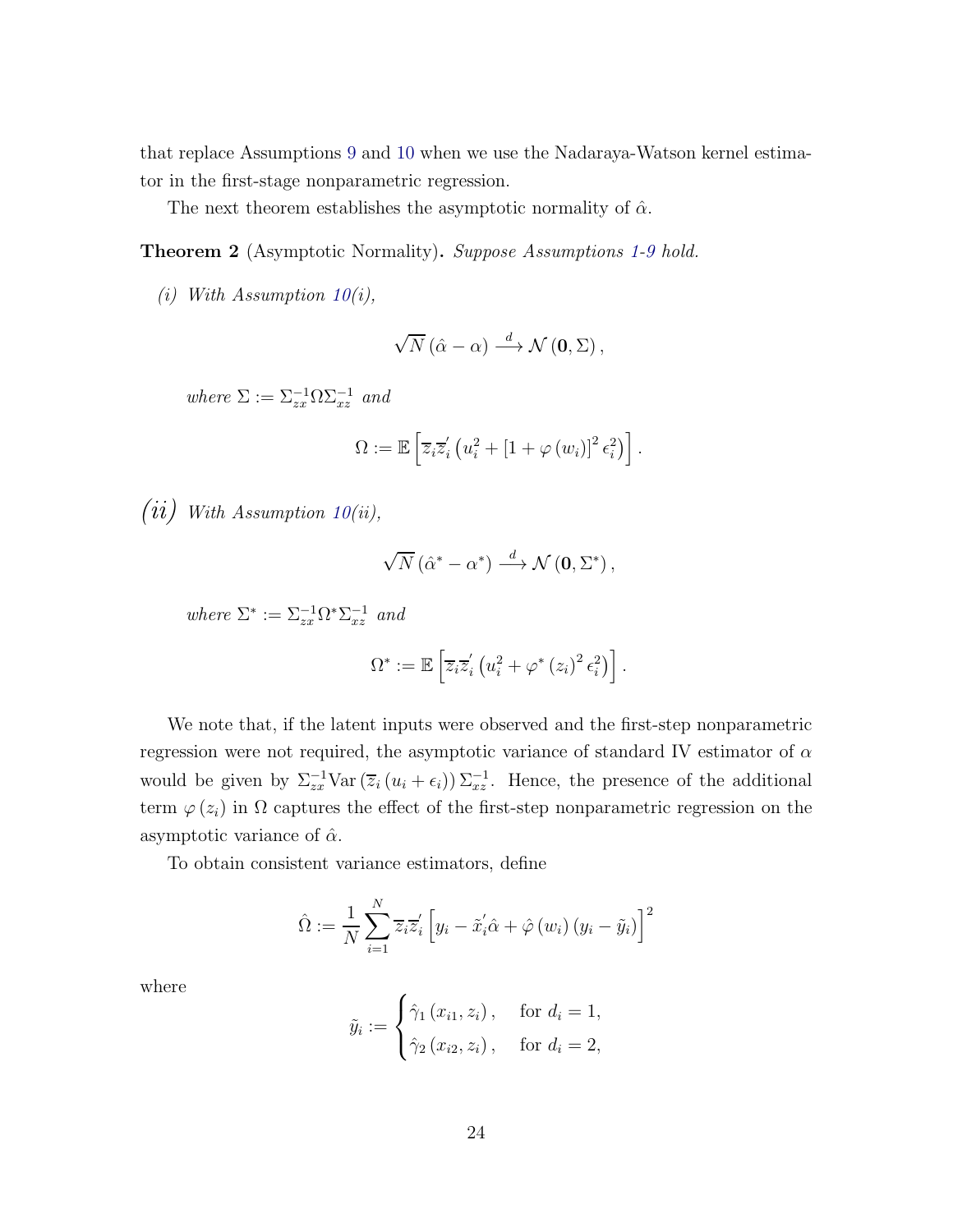and with

$$
\hat{\varphi}(w_i) := -\left(\hat{\lambda}_1 \frac{\hat{\alpha}_2}{\hat{\gamma}_2} - \hat{\lambda}_2 \frac{\hat{\alpha}_1}{\hat{\gamma}_1'}\right) \left(\mathbb{1} \left\{d_i = 1\right\} - \mathbb{1} \left\{d_i = 2\right\}\right)
$$

where  $\hat{\lambda}_1$  is any consistent nonparametric estimator of  $\lambda_1$ . Then the variance estimators can be obtained as

$$
\hat{\Sigma}:=S_{x\tilde{z}}^{-1}\hat{\Omega}S_{\tilde{z}x}^{-1}
$$

with  $S_{z\tilde{x}} := \frac{1}{N} \sum_{i=1}^{N} \overline{z}_i \tilde{x}'_i$ i .

Similarly,  $\hat{\Omega}^*$  and  $\hat{\Sigma}^*$  can be constructed accordingly.

**Corollary 3.** In addition to Assumptions [1-](#page-6-2)[10,](#page-22-0) suppose that  $\hat{\lambda}_1$  is any consistent nonparametric estimator of  $\lambda_1$ . Then  $\hat{\Sigma} \stackrel{p}{\longrightarrow} \Sigma$  and  $\hat{\Sigma}^* \stackrel{p}{\longrightarrow} \Sigma^*$ .

If furthermore  $\lambda_1(x_i, z_i) \equiv \lambda_1 \in (0, 1)$  is assumed, then we may use the sample proportion  $\hat{\lambda}_1 := \frac{1}{N} \sum_i \{d_i = 1\}.$ 

We also note that, when the first step takes the form of sieve lease squares, the simple procedure in [Ackerberg, Chen, and Hahn](#page-42-7) [\(2012\)](#page-42-7), in which we may "pretend" that the first stage is a parametric model, may be applied to obtain estimates of the asymptotic variance matrix.

Next, we compare the asymptotic variances of  $\hat{\alpha}^*$  and  $\hat{\alpha}$ , and show that  $\hat{\alpha}^*$  is in fact asymptotically more efficient.

<span id="page-24-0"></span>**Theorem 3** ( $\hat{\alpha}^*$  is Asymptotically More Efficient than  $\hat{\alpha}$ ).  $\Omega - \Omega^*$  is positive definite, which implies that  $\hat{\alpha}^*$  is asymptotically more efficient than  $\hat{\alpha}$ .

The proof is in Appendix [B.4.](#page-57-0) Here we discuss the intuition of Theorem [3.](#page-24-0) The error term for the IV regression with the raw outcome  $y_i$  as the left-hand-side variable is  $u_i + \epsilon_i$ , which has a larger variance than the corresponding error term  $u_i$ , if the conditionally expected outcome  $\overline{y}_i$  is used instead. Even though we do not observe  $\overline{y}_i$ and must use an estimator  $\tilde{y}_i = \hat{\gamma}_1(x_{i1})$  or  $\tilde{y}_i = \hat{\gamma}_2(x_{i2})$ , the impact of the first-stage estimation error (which can be loosely thought as an average of  $\epsilon_i$  across i) is smaller than the impact of  $\epsilon_i$  itself.

To see this more clearly, first consider the multiplier " $1 + \varphi(w_i)$ " in (i): the "1" comes from the one "raw" share of error  $\epsilon_i$  embedded in each  $y_i$  that we use as the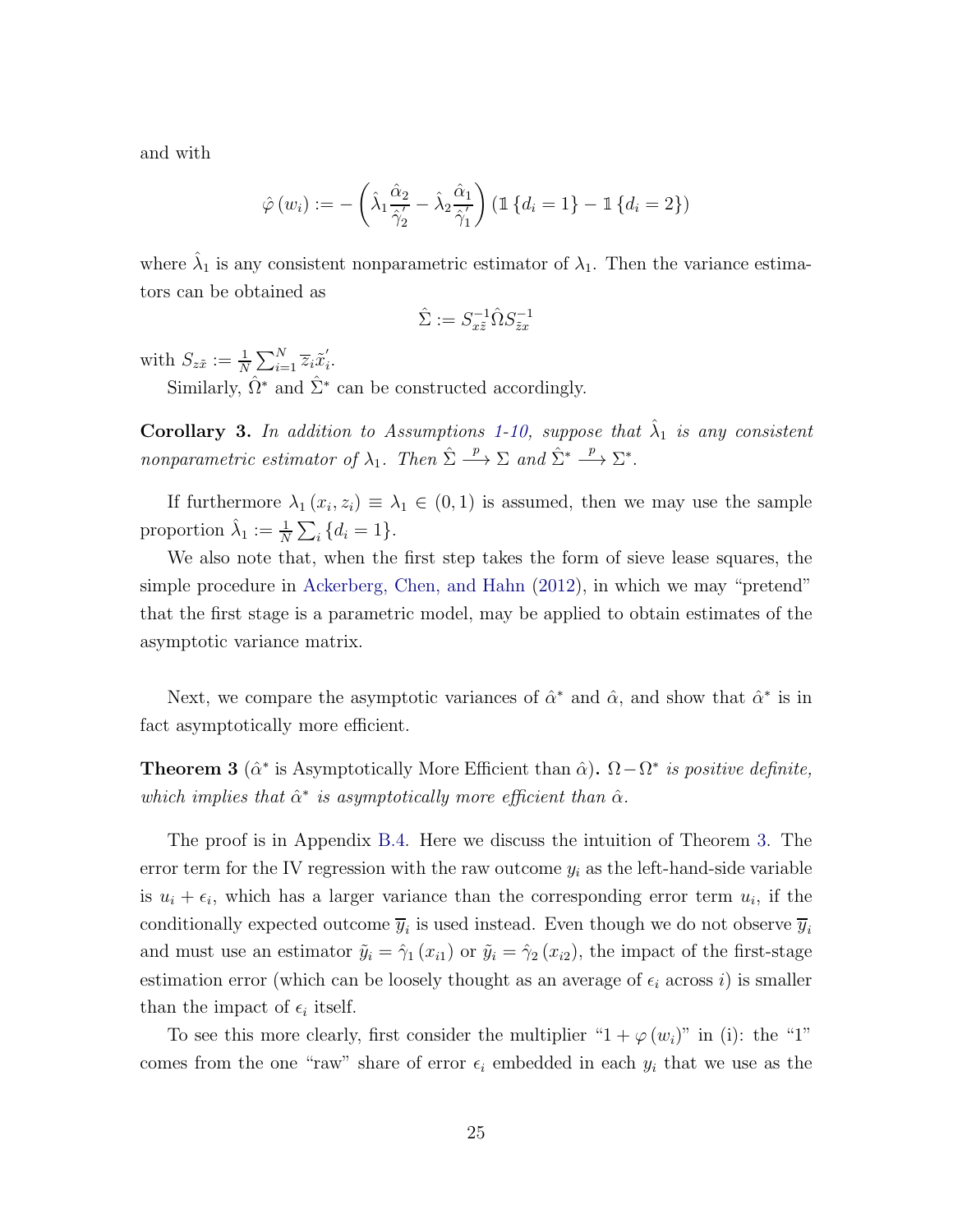outcome variable, while " $\varphi(w_i)$ " essentially captures the share of influence of the first-step estimation error  $\hat{\gamma} - \gamma$  due to  $\epsilon_i$ . Together, we have

$$
1 + \varphi = \left(1 - \lambda_1 \frac{\alpha_2}{\gamma_2'} + \lambda_2 \frac{\alpha_1}{\gamma_1'}\right) \mathbb{1} \left\{d_i = 1\right\} + \left(\lambda_1 \frac{\alpha_2}{\gamma_2'} + 1 - \lambda_2 \frac{\alpha_1}{\gamma_1'}\right) \mathbb{1} \left\{d_i = 2\right\},\
$$

while the corresponding multiplier  $\varphi^*$  on  $\epsilon_i$  in (ii) is essentially the same except that "1 –  $\lambda_1 \frac{\alpha_2}{\gamma'_2}$  $\frac{\alpha_2}{\gamma'_2}$ " becomes " $\lambda_1 - \lambda_1 \frac{\alpha_2}{\gamma'_2}$  $\frac{\alpha_2}{\gamma'_2}$ " and "1 –  $\lambda_2 \frac{\alpha_1}{\gamma'_1}$  $\frac{\alpha_1}{\gamma'_1}$ " becomes " $\lambda_2 - \lambda_2 \frac{\alpha_1}{\gamma'_1}$  $\frac{\alpha_1}{\gamma'_1}$ ". Since  $\lambda_1, \lambda_2 < 1$ , the overall multiplier on  $\epsilon_i$  becomes smaller in magnitude<sup>[19](#page-25-1)</sup>. Essentially, by using the estimated conditional expected output  $\tilde{y}_i$ , the raw "1" share of  $\epsilon_i$  in  $y_i$  is moved into the first-stage estimation error of  $\overline{y}_i$ , which is then "averaged" and reduced in magnitude to  $\lambda_1$  or  $\lambda_2$ , thus leading to smaller overall variance.

Lastly, we emphasize that the efficiency comparison in [3](#page-24-0) does not directly relate to the theory of semiparametric efficiency bounds, such as in [Ackerberg et al.](#page-42-8) [\(2014](#page-42-8)), which is about asymptotic efficiency of semiparametric estimators under a given cri-terion function. In fact, by [Ackerberg et al.](#page-42-8)  $(2014)$  $(2014)$ , both estimators based on  $y_i$  and  $\tilde{y}_i$  attain their corresponding semiparametric efficiency bounds with respect to their different criterion functions  $g$  and  $g^*$ . Theorem [3,](#page-24-0) however, is a comparison across the two criterion functions  $g$  and  $g^*$ : it essentially states that the asymptotically efficient estimator under  $g^*$  is even more efficient than the efficient estimator under  $g$ .

#### 3.1.4 Lower-Level Regularity Conditions for Kernel First Step

Finally, we present a set of lower-level conditions that replace Assumptions [9](#page-20-1) and [10,](#page-22-0) when we use the canonical Nadaraya-Watson kernel estimator for the nonparametric regression in Step 1. We emphasize that this subsection simply serves as an illustration of Assumptions [9-](#page-20-1)[10](#page-22-0) and Theorem [2,](#page-23-0) as our method does not require the use of a specific form of first-step nonparametric estimators. For sieve (series) first-step estimators, similar results can be derived based on, for example, [Newey](#page-45-4) [\(1994\)](#page-45-4), [Chen](#page-43-8) [\(2007\)](#page-43-8) and [Chen and Liao](#page-43-9) [\(2015\)](#page-43-9).

<span id="page-25-0"></span>Assumption 11 (Example of Lower-Level Conditions with Kernel First Step). Let  $N_k := \sum_{i=1}^N \mathbbm{1}\{d_i = k\}$  denote the number of firms for which  $h_{ik}$  is observed, and let

<span id="page-25-1"></span><sup>&</sup>lt;sup>19</sup>Note that  $\alpha_1/\gamma_1' \leq 1$  and  $\alpha_2/\gamma_2' \leq 1$  by equation [\(7\)](#page-11-3).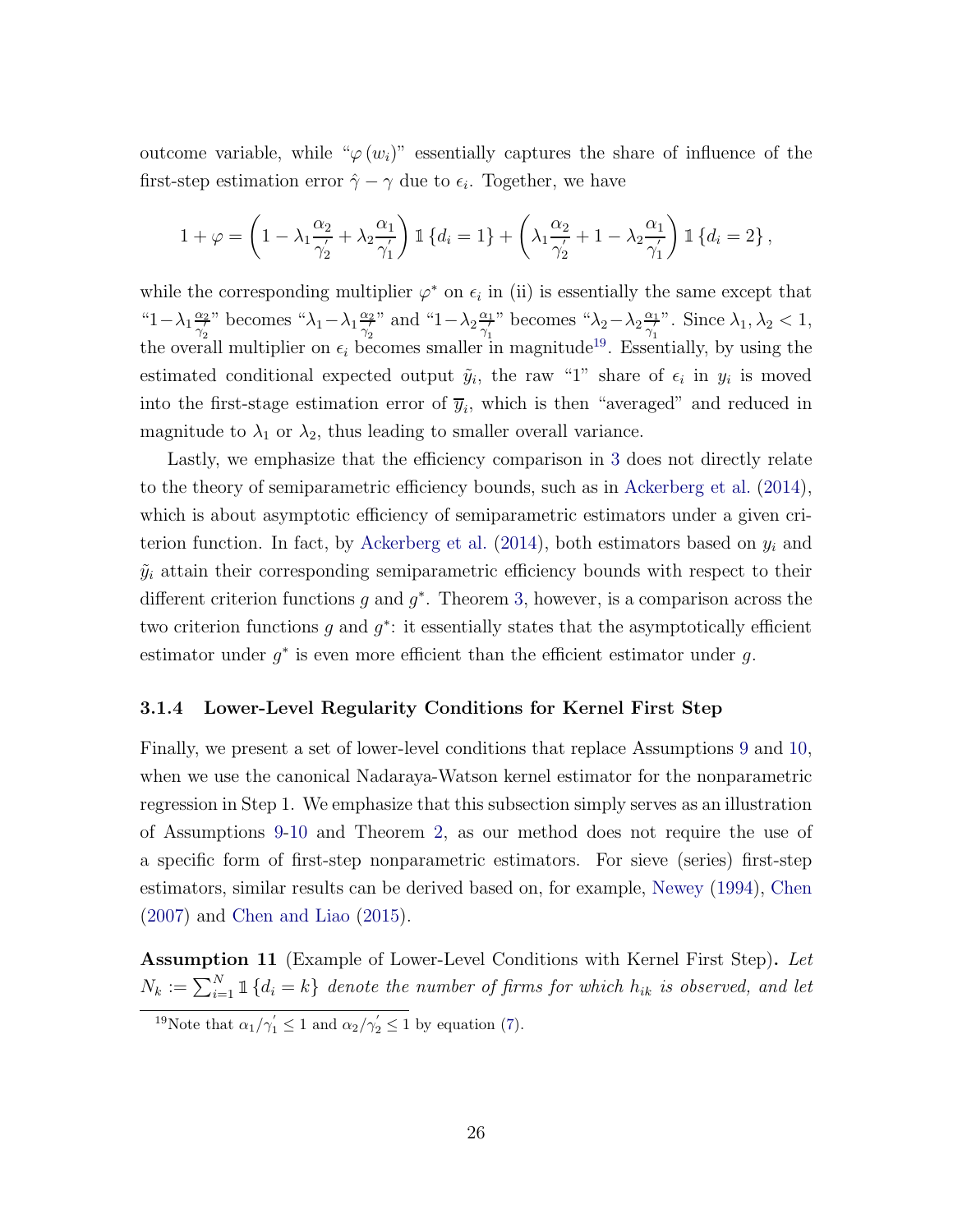$\hat{\gamma}_k$  be the Nadaraya-Watson kernel estimator of  $\gamma_k$  defined by

$$
\hat{\gamma}_k(v) := \frac{\frac{1}{N_k b^3} \sum_{d_i = k} K\left(\frac{v - v_{ik}}{b^3}\right) y_i}{\frac{1}{N_k b^3} \sum_{d_i = k} K\left(\frac{v - v_{ik}}{b^3}\right)}
$$

where  $v_{ik} := (x_{ik}, z_{i1}, z_{i2})$  for all i such that  $d_i = k$ . Suppose the following conditions:

- (i)  $\lambda_1(x_i, z_i) \in (\epsilon, 1 \epsilon)$  for all  $(x_i, z_i)$  for some  $\epsilon > 0$ .
- (ii)  $(x_i, z_i)$  has compact support in  $\mathbb{R}^4$  with joint density f that is uniformly bounded both above and below away from zero.
- (iii)  $\mathbb{E}[y_i^4] < \infty$  and  $\mathbb{E}[y_i^4 | x_i, z_i] f(x_i, z_i)$  is bounded.
- (iv)  $\gamma_k$  has uniformly bounded derivatives up to order  $p \geq 4$ .
- (v)  $K(u)$  has uniformly bounded derivatives up to order p,  $K(u)$  is zero outside a bounded set,  $\int K(u) du = 1$ ,  $\int u^t K(u) du = 0$  for  $t = 1, ..., p - 1$ , and  $\int ||u||^p |K(u)| du < \infty.$
- (vi) b is chosen such that  $\frac{\sqrt{\log N}}{\sqrt{N}b^3} = o(N^{-\frac{1}{4}})$  and  $\sqrt{N}b^p \to 0$ .

Assumption [11\(](#page-25-0)i) essentially requires that the proportion of observations with  $x_{i1}$ observed and that with  $x_{i2}$  observed are both strictly positive, or in other words, the numbers of both types of observations tend to infinity at the same rate of  $N$ . This guarantees that we can estimate both  $\gamma_1$  based on observations with  $x_{i1}$  and  $\gamma_2$  based on observations with  $x_{i2}$  well enough asymptotically. Assumption [11\(](#page-25-0)iv) is the key smoothness condition that will help establish the Donsker property (and a consequent stochastic equicontinuity condition) in Assumption [9\(](#page-20-1)i). Assumption  $11(v)(vi)$  $11(v)(vi)$  are concerned with the choice of kernel function K and bandwidth parameter b: (v) requires that a "high-order" kernel function (of order  $p$ ) is used, while (vi) requires that the bandwidth is set (with "under-smoothing" ) so that the kernel estimator  $\hat{\gamma}_k$  converges at a rate faster than  $N^{-1/4}$ , as required in Assumption [9\(](#page-20-1)ii). The requirement of  $p \geq 4$  in (iii) ensures that (vi) is feasible. Together with the additional regularity conditions in (ii)(ii), these conditions ensure that Assumptions [9-](#page-20-1)[10](#page-22-0) are satisfied. See [Newey and McFadden](#page-45-5) [\(1994,](#page-45-5) Section 8.3) for additional details.

<span id="page-26-0"></span>**Theorem 4** (Asymptotic Distributions with Kernel First Step). Under Assumptions [1](#page-6-2)[-8](#page-20-0) and [11,](#page-25-0) the conclusions of Theorem [2](#page-23-0) hold.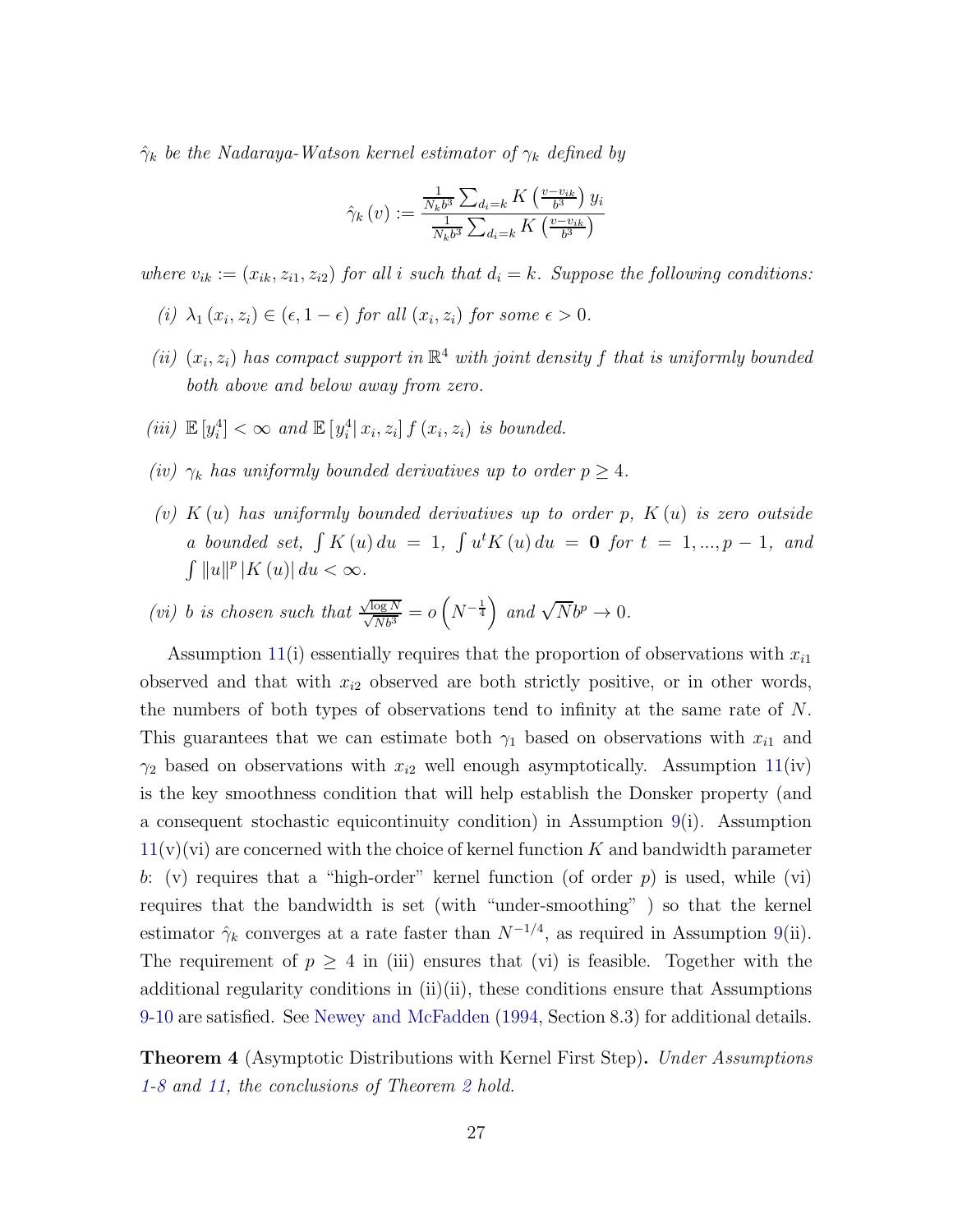### 3.2 Generalizations

#### Additional Instrumental Variables

If additional instruments are available, it is straightforward to incorporate them in the second-stage regression, which will take the form of a two-stage least square estimator instead of an IV regression. Our results will carry over with suitable changes in notation. For example, the asymptotic variance formula for  $\hat{\alpha}$  needs to be adapted as

$$
\Sigma := \left(\Sigma_{xz}\Sigma_{zz}^{-1}\Sigma_{zx}\right)^{-1}\Sigma_{xz}\Sigma_{zz}^{-1}\Omega\Sigma_{zz}^{-1}\Sigma_{zx}\left(\Sigma_{xz}\Sigma_{zz}^{-1}\Sigma_{zx}\right)^{-1}.
$$

#### Other Parametric Production Functions

Consider a potentially nonlinear parametric production function of the form

$$
y_i = F_{\alpha}(x_{i1}, x_{i2}) + u_i + \epsilon_i
$$

After the identification of partially latent inputs via Theorem [1,](#page-10-0) the second stage boils down to the estimation of  $\alpha$  based on the moment condition  $\mathbb{E}\left[z_i(y_i - F_{\alpha}(x_{i1}, x_{i2}))\right] =$ 0, which can be obtained via GMM estimation. Technically, since GMM estimators are Z-estimators, the corresponding asymptotic theory in [Newey and McFadden](#page-45-5) [\(1994\)](#page-45-5), on which the proof of Theorem [4](#page-26-0) is mainly based, still applies with proper changes in notation.

#### Nonparametric Production Functions

More generally, with any nonparametric production function that is additively separable in  $u_i$  and  $\epsilon_i$  of the form

$$
y_i = F(x_{i1}, x_{i2}) + u_i + \epsilon_i,
$$

where  $F$  is an unknown function that satisfies Assumption [2,](#page-7-2) the only thing that changes is the second-stage nonparametric estimation of  $F$  with the imputed inputs  $\tilde{x}_i$  (or more precisely, with one component known and one component imputed) based on the moment condition  $\mathbb{E} [z_i (y_i - F(x_{i1}, x_{i2}))] = \mathbf{0}$ . The asymptotic theory for this case can be similarly obtained based on theory on nonparametric two-step estimation (e.g. [Ai and Chen,](#page-42-9) [2007](#page-42-9), and [Hahn, Liao, and Ridder,](#page-44-9) [2018](#page-44-9)).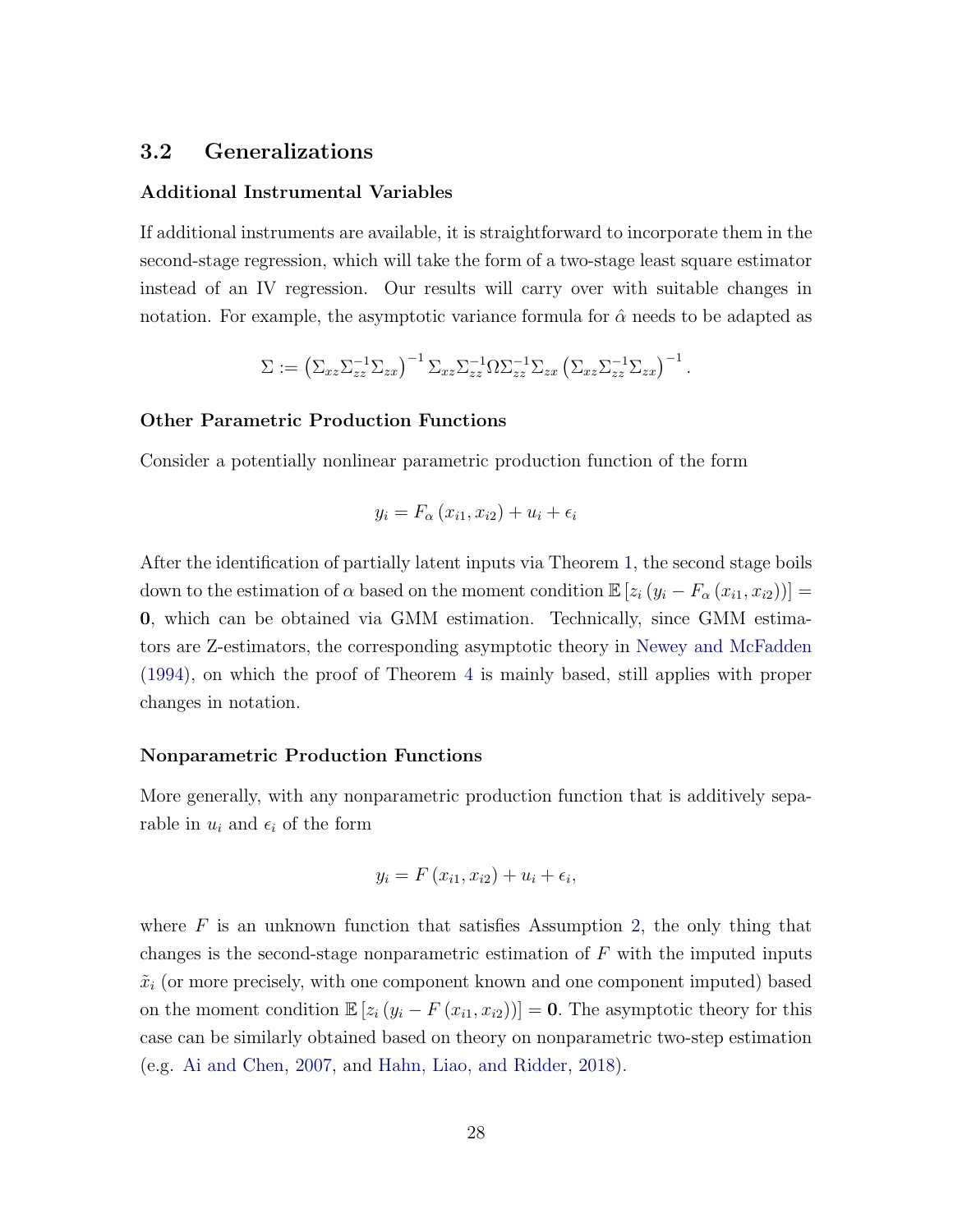In the more general specification [\(1\)](#page-6-3):

$$
y_i = F(x_{i1}, x_{i2}, u_i) + \epsilon_i
$$

where there is no more additive separability in  $u_i$ , one way to obtain identification and implement IV estimation is by adapting [Chernozhukov, Imbens, and Newey](#page-43-10) [\(2007\)](#page-43-10) to our current context. Essentially, we would need to impose strict monotonicity of F in  $u_i$ , impose independence of  $u_i$  from  $z_i$ , normalize the distribution of  $u_i$ to be uniform, and then exploit a quantile-based residual condition as described in [Chernozhukov, Imbens, and Newey](#page-43-10) [\(2007\)](#page-43-10).

### <span id="page-28-0"></span>4 A Monte Carlo Experiment

Here we report the findings of some Monte Carlo experiments. Table [1](#page-29-0) reports the parameter specifications of the Cobb-Douglas production function that we use in our experiments. We assume that inputs are optimally chosen by a profit maximizing firm as discussed in detail in Appendix [A.1.](#page-47-0) Specification 1 is the baseline specification. These parameters were chosen so that the simulated data are broadly consistent with the descriptive statistics of our application that we discuss in detail in Section [5.](#page-31-0) Specification 2 has a larger variance in productivity shocks  $(u_i)$ . Specification 3 has a smaller variance in wage distributions  $(z<sub>i</sub>)$ . Finally, specification 4 has a larger variance in measurement errors  $(e_i)$ .

Specifically, we consider  $L$  different markets, with each market containing  $I$  firms, so that the total number of firms is  $N = L \times I$ . Firms in the same market l all pay the same local wages, which we use as the instrumental variables. Local wages are drawn from a joint log-normal distribution with mean  $\mu_z$  and variance  $\sigma_z$  where wages for the two inputs are positively correlated. The firm-level idiosyncratic productivity shocks and the measurement errors are independently drawn from normal distributions with zero means and standard deviations  $\sigma_u$  and  $\sigma_e$ , respectively. The productivity shocks and the measurement errors are independently and identically distributed both across firms and markets. We consider different configurations of L and I: specifically,  $L =$ 50, 100, 500 and  $I = 1, 50, 100$ .

For each experiment, we compute the difference between the true parameter value and the sample average of the estimates using  $M = 1000$  replications, which is a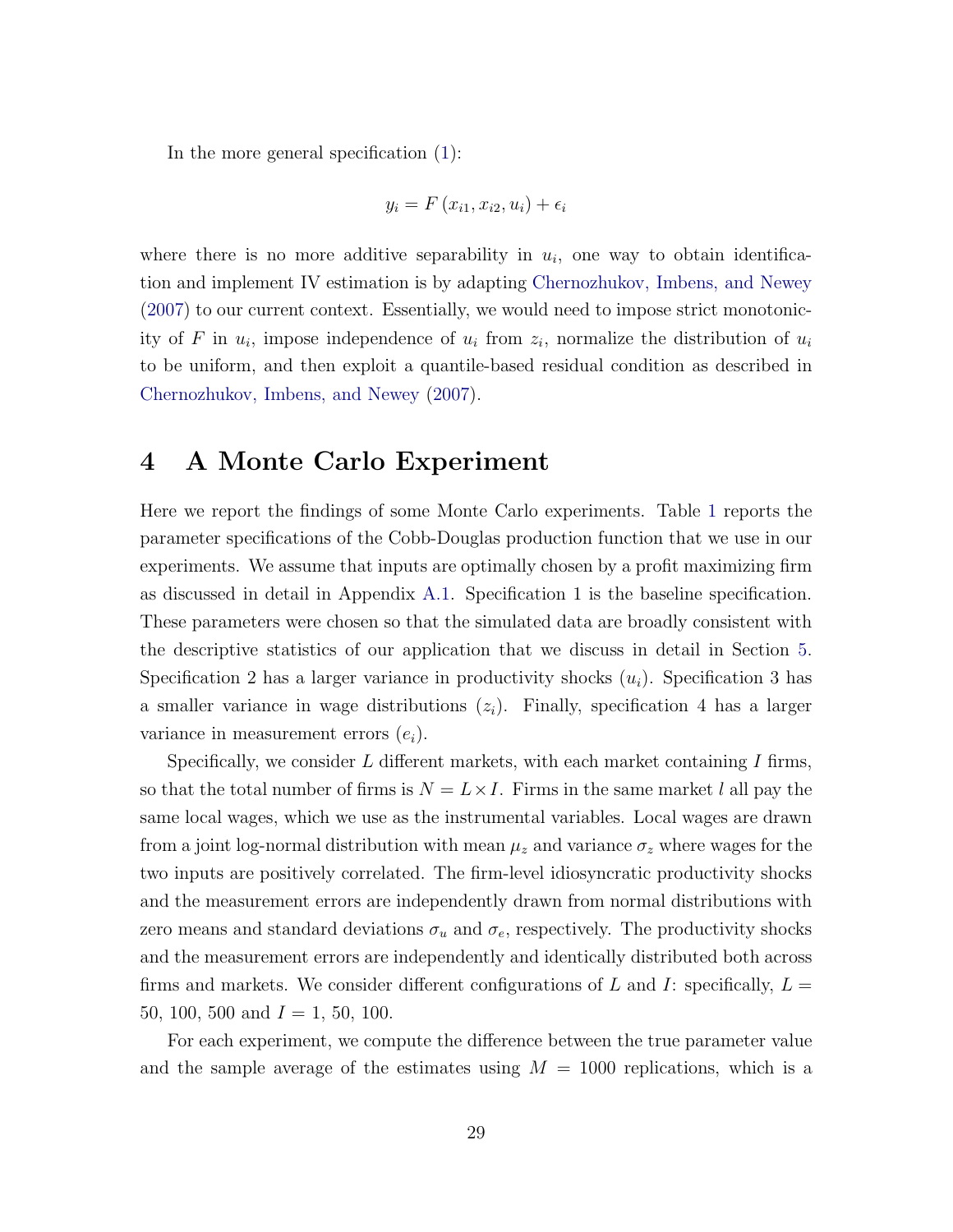|  |  |  | measure of the bias of our estimator. We also estimate the root mean squared error |  |  |  |
|--|--|--|------------------------------------------------------------------------------------|--|--|--|
|  |  |  | (RMSE) using the sample standard deviation of our estimates.                       |  |  |  |

<span id="page-29-0"></span>

|                    | Table 1: Monte Carlo Parameter Specification |            |            |         |                                                                                                                                      |            |                     |  |  |  |
|--------------------|----------------------------------------------|------------|------------|---------|--------------------------------------------------------------------------------------------------------------------------------------|------------|---------------------|--|--|--|
|                    |                                              |            |            |         | Constant Across Specification Variable Across Specification                                                                          |            |                     |  |  |  |
|                    | $\alpha_0$                                   | $\alpha_1$ | $\alpha_2$ | $\mu_z$ | $\sigma_z$                                                                                                                           | $\sigma_u$ | $\sigma_{\epsilon}$ |  |  |  |
|                    |                                              |            |            |         | Spec 1 4 0.35 0.25 $\begin{pmatrix} 2.4 \\ 2.1 \end{pmatrix}$ $\begin{pmatrix} 0.05 & 0.01 \\ . & 0.02 \end{pmatrix}$ 0.4 0.3        |            |                     |  |  |  |
|                    |                                              |            |            |         | Spec 2 4 0.35 0.25 $\begin{pmatrix} 2.4 \\ 2.1 \end{pmatrix}$ $\begin{pmatrix} 0.05 & 0.01 \\ . & 0.02 \end{pmatrix}$ <b>0.8</b> 0.3 |            |                     |  |  |  |
| Spec 3 4 0.35 0.25 |                                              |            |            |         | $\begin{pmatrix} 2.4 \\ 2.1 \end{pmatrix}$ $\begin{pmatrix} 0.02 & 0.01 \\ 0.02 \end{pmatrix}$ 0.4 0.3                               |            |                     |  |  |  |
|                    |                                              |            |            |         | Spec 4 4 0.35 0.25 $\begin{pmatrix} 2.4 \\ 2.1 \end{pmatrix}$ $\begin{pmatrix} 0.05 & 0.01 \\ . & 0.02 \end{pmatrix}$ 0.4 <b>0.5</b> |            |                     |  |  |  |

Note that our data generating process mechanically implies  $x_{i1}$  and  $x_{i2}$  have a linear relationship with  $y_i$ . We estimate  $\gamma_1(\cdot, z_i)$  and  $\gamma_2(\cdot, z_i)$  using second degree polynomials. Not surprisingly, we find that the estimated coefficients on quadratic terms are almost 0. The interpolated functions  $\gamma_1^{-1}$  and  $\gamma_2^{-1}$  are also almost linear.

Table [2](#page-30-0) summarizes the performance of two different estimators: the two stage least squares estimator (TSLS) when all inputs are observed as well as our first version of TSLS when inputs are imputed and the observed output is used as the dependent variable.[20](#page-29-1) We refer to this version of the TSLS estimator as the "matched" TSLS estimator. As we would expect given our asymptotic results, the matched TSLS performs almost as well as the standard TSLS estimator under these ideal sampling conditions. This finding holds for all four different specifications and several choices for the number of firms within a market and the number of local markets.

Next, we investigate how our estimator performs when we have a relatively small number of observations in each market. Considering an extreme case, we simulate data for  $L = 500$  and  $I = 1$ . In this case, as we only have a single firm in each market, we cannot impute the missing input variable using within market information.

<span id="page-29-1"></span><sup>20</sup>Our second version of TSLS, which uses the expected output as the dependent variable, performs almost identically to the first version in this Monte Carlo simulation.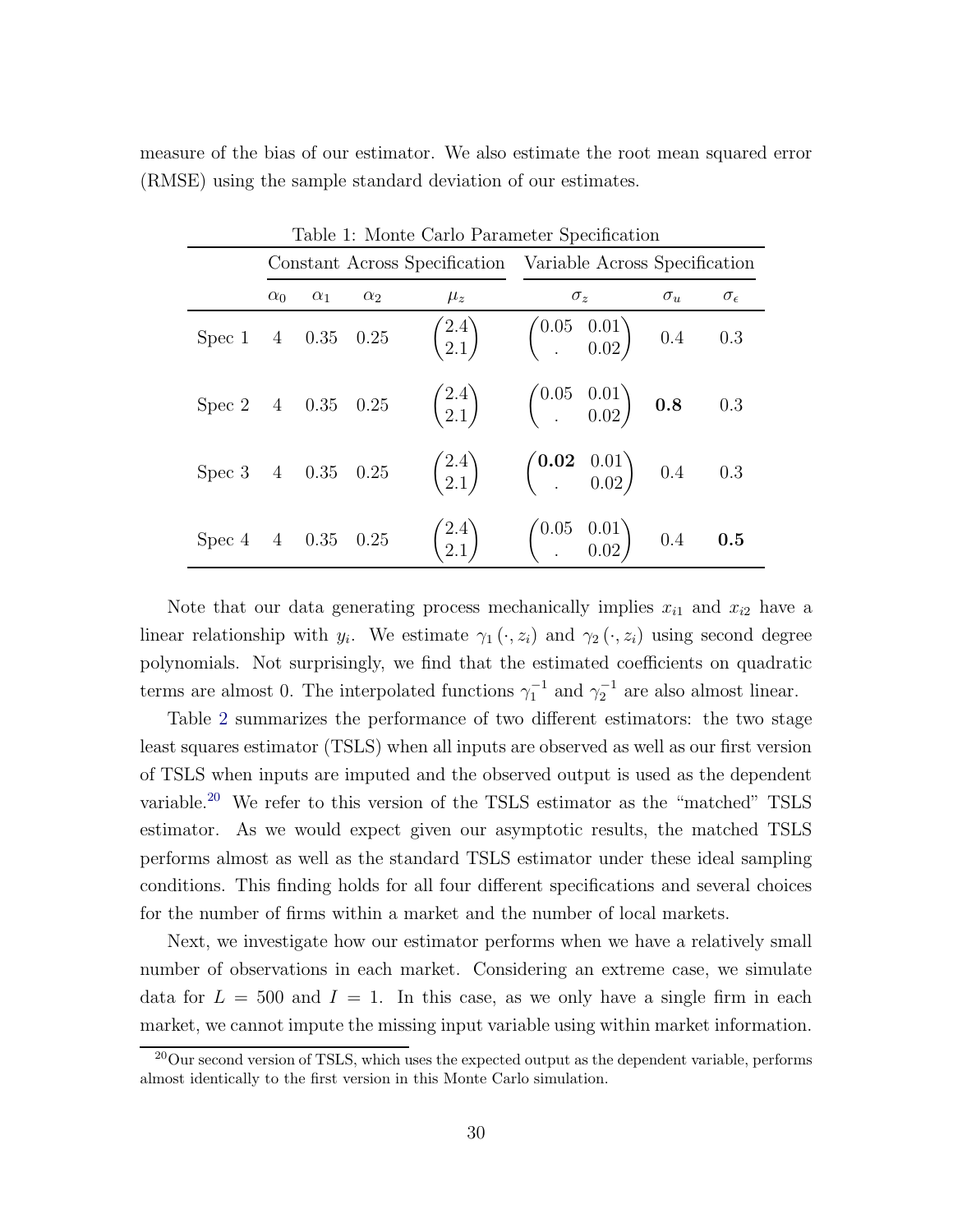|            | Number of     | Number of    |                  |             | <b>TSLS</b> |             | Matched TSLS |
|------------|---------------|--------------|------------------|-------------|-------------|-------------|--------------|
| Param      | Markets $(L)$ | Firms $(I)$  | <b>Spec</b>      | <b>Bias</b> | <b>RMSE</b> | <b>Bias</b> | <b>RMSE</b>  |
| $\alpha_0$ | $50\,$        | $50\,$       | $\mathbf 1$      | 0.001       | 0.000       | 0.001       | 0.000        |
| $\alpha_0$ | 100           | 100          | $\mathbf{1}$     | 0.000       | 0.000       | $-0.000$    | 0.000        |
| $\alpha_0$ | $50\,$        | $50\,$       | $\sqrt{2}$       | 0.001       | 0.000       | 0.001       | 0.000        |
| $\alpha_0$ | 100           | 100          | $\sqrt{2}$       | 0.000       | 0.000       | $-0.000$    | 0.000        |
| $\alpha_0$ | $50\,$        | $50\,$       | $\overline{3}$   | 0.001       | 0.000       | 0.001       | 0.000        |
| $\alpha_0$ | 100           | 100          | $\boldsymbol{3}$ | 0.000       | 0.000       | $-0.000$    | 0.000        |
| $\alpha_0$ | $50\,$        | 50           | $\sqrt{4}$       | 0.001       | 0.000       | 0.001       | 0.000        |
| $\alpha_0$ | 100           | 100          | $\overline{4}$   | 0.000       | 0.000       | 0.000       | 0.000        |
| $\alpha_0$ | 500           | $\mathbf{1}$ | $\mathbf{1}$     | $-0.000$    | 0.001       | $-0.002$    | 0.001        |
| $\alpha_0$ | 500           | $\mathbf{1}$ | $\sqrt{2}$       | $-0.001$    | 0.002       | $-0.002$    | 0.002        |
| $\alpha_0$ | 500           | $\mathbf{1}$ | $\boldsymbol{3}$ | $-0.000$    | 0.001       | $-0.001$    | 0.001        |
| $\alpha_0$ | 500           | $\mathbf{1}$ | $\overline{4}$   | $-0.001$    | 0.001       | $-0.002$    | 0.001        |
| $\alpha_1$ | $50\,$        | $50\,$       | $\mathbf{1}$     | $-0.003$    | 0.002       | $-0.004$    | 0.003        |
| $\alpha_1$ | 100           | 100          | $\mathbf{1}$     | 0.000       | 0.001       | 0.001       | 0.001        |
| $\alpha_1$ | $50\,$        | $50\,$       | $\sqrt{2}$       | $-0.004$    | 0.007       | $-0.007$    | 0.009        |
| $\alpha_1$ | 100           | 100          | $\sqrt{2}$       | 0.001       | 0.002       | 0.001       | 0.002        |
| $\alpha_1$ | $50\,$        | $50\,$       | $\sqrt{3}$       | $-0.005$    | 0.006       | $-0.007$    | 0.007        |
| $\alpha_1$ | 100           | 100          | $\boldsymbol{3}$ | 0.000       | 0.001       | 0.001       | 0.002        |
| $\alpha_1$ | 50            | $50\,$       | $\overline{4}$   | $-0.003$    | 0.004       | $-0.004$    | 0.005        |
| $\alpha_1$ | 100           | 100          | $\overline{4}$   | 0.000       | 0.001       | 0.001       | 0.001        |
| $\alpha_1$ | 500           | $\mathbf{1}$ | 1                | 0.008       | 0.011       | 0.010       | 0.013        |
| $\alpha_1$ | 500           | $\mathbf{1}$ | $\overline{2}$   | 0.020       | 0.039       | 0.024       | 0.045        |
| $\alpha_1$ | 500           | $\mathbf{1}$ | $\boldsymbol{3}$ | 0.007       | 0.027       | 0.010       | 0.033        |
| $\alpha_1$ | 500           | $\mathbf{1}$ | $\overline{4}$   | 0.009       | 0.018       | 0.015       | 0.024        |
| $\alpha_2$ | $50\,$        | $50\,$       | $\mathbf{1}$     | 0.003       | 0.003       | 0.005       | 0.004        |
| $\alpha_2$ | 100           | 100          | $\mathbf 1$      | $-0.000$    | 0.001       | $-0.001$    | 0.001        |
| $\alpha_2$ | $50\,$        | 50           | $\sqrt{2}$       | 0.003       | 0.010       | 0.006       | 0.012        |
| $\alpha_2$ | 100           | 100          | $\boldsymbol{2}$ | $-0.002$    | 0.002       | $-0.002$    | 0.003        |
| $\alpha_2$ | $50\,$        | $50\,$       | $\sqrt{3}$       | 0.005       | 0.006       | 0.007       | 0.007        |
| $\alpha_2$ | 100           | 100          | $\mathfrak{Z}$   | $-0.000$    | 0.001       | $-0.001$    | 0.002        |
| $\alpha_2$ | $50\,$        | $50\,$       | $\overline{4}$   | 0.004       | 0.005       | 0.005       | 0.007        |
| $\alpha_2$ | 100           | 100          | $\overline{4}$   | $-0.000$    | 0.001       | $-0.001$    | 0.002        |
| $\alpha_2$ | 500           | $\mathbf{1}$ | $\mathbf 1$      | $-0.013$    | 0.017       | $-0.015$    | 0.019        |
| $\alpha_2$ | 500           | $\mathbf{1}$ | $\sqrt{2}$       | $-0.039$    | 0.062       | $-0.043$    | 0.074        |
| $\alpha_2$ | 500           | $\mathbf{1}$ | $\boldsymbol{3}$ | $-0.011$    | 0.029       | $-0.014$    | 0.034        |
| $\alpha_2$ | 500           | $1\,$        | $\overline{4}$   | $-0.014$    | 0.026       | $-0.020$    | 0.036        |

<span id="page-30-0"></span>Table 2: Monte Carlo: Different Markets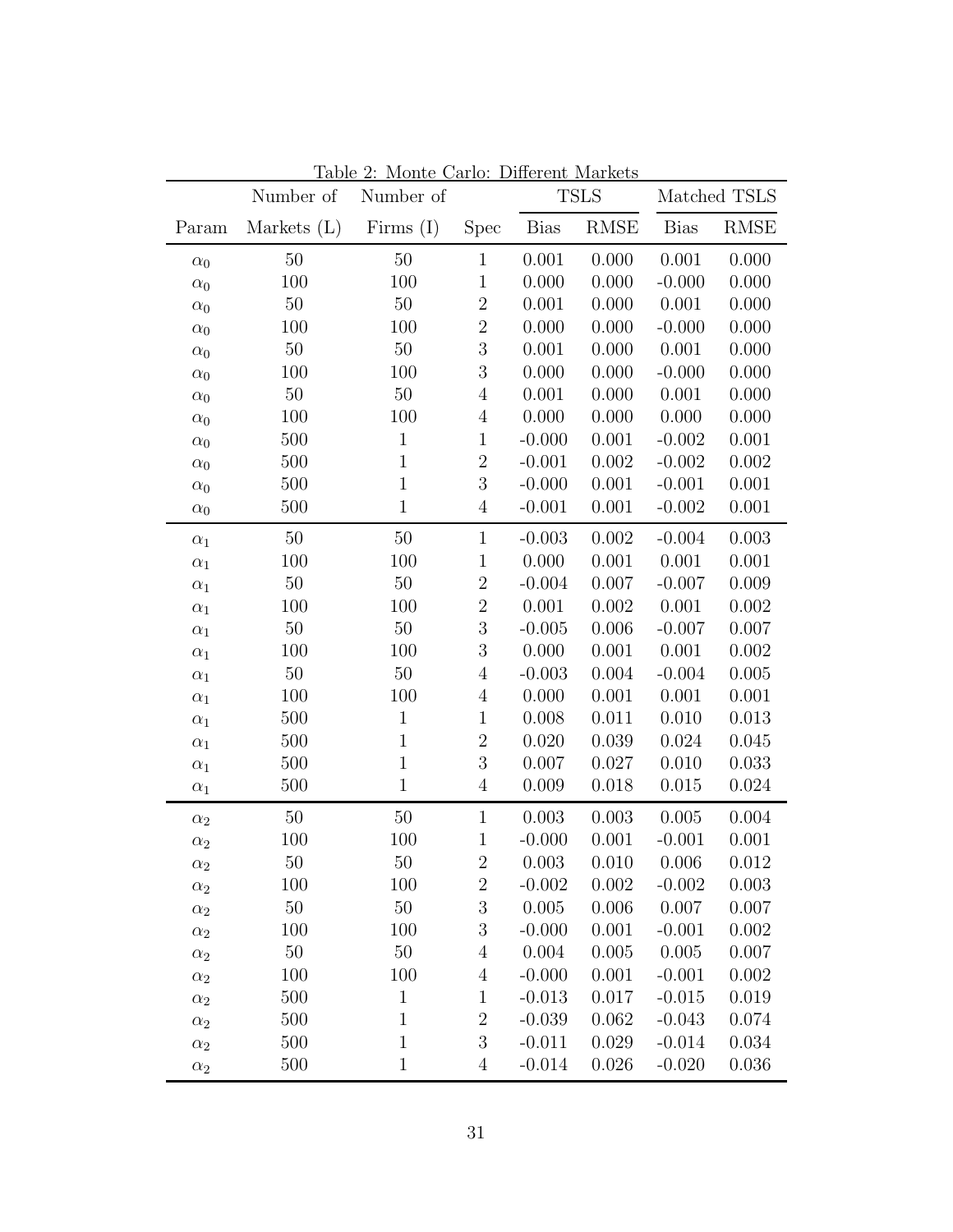Instead, we pool observations across markets and estimate conditional expectations conditional on  $x_1$  (or  $x_2$  $x_2$ ),  $z_1$ , and  $z_2$ <sup>[21](#page-31-1)</sup> Table 2 also summarizes the bias and RMSE where  $L = 500$  and  $I = 1$ . We find that the matched TSLS estimator performs almost as well as the standard TSLS estimator that assumes that both inputs are observed. The only case where the matched TSLS estimator exhibits relatively large bias and RMSE is when the variance of the measurement errors is large (Spec 4). In Appendix [C,](#page-58-0) we present a Monte Carlo experiment where we have partially latent wages.

We have not conducted a Monte Carlo analysis to evaluate how sensitive our estimator is to other misspecification errors. For example, it might be interesting to evaluate the performance of our estimator if input decisions (and hence output) are functions of both demand and supply shocks. We conjecture that the magnitude of the bias that will result from ignoring demand shocks will likely depend on the correlation structure of the demand and supply shocks and the market structure of the industry.

### <span id="page-31-0"></span>5 Team Production Functions

Our main application focuses on the estimation of team production functions. We introduce our data set and discuss our main empirical findings. Finally, we discuss other data sets that have a similar structure than the one we use and potential applications of our methods.

### 5.1 Institutional Background and Data

We study team production functions in pharmacies. This industry has undergone a dramatic change over the past decades. An industry that used to be primarily dominated by local independent pharmacies has been transformed by the entry of large chains that operate in multiple markets.

According to Goldin and Katz (2016) one important technological change in the pharmacy sector "is the extensive use of information technology systems and an increase in prescription drug insurance, which have both enhanced the ability of pharmacists to hand off clients. Improvements in information technology have enhanced the ability of pharmacists to leave a coherent and comprehensive record of each client,

<span id="page-31-1"></span><sup>&</sup>lt;sup>21</sup>Note that the missing inputs are imputed for each market separately when  $I \neq 1$ .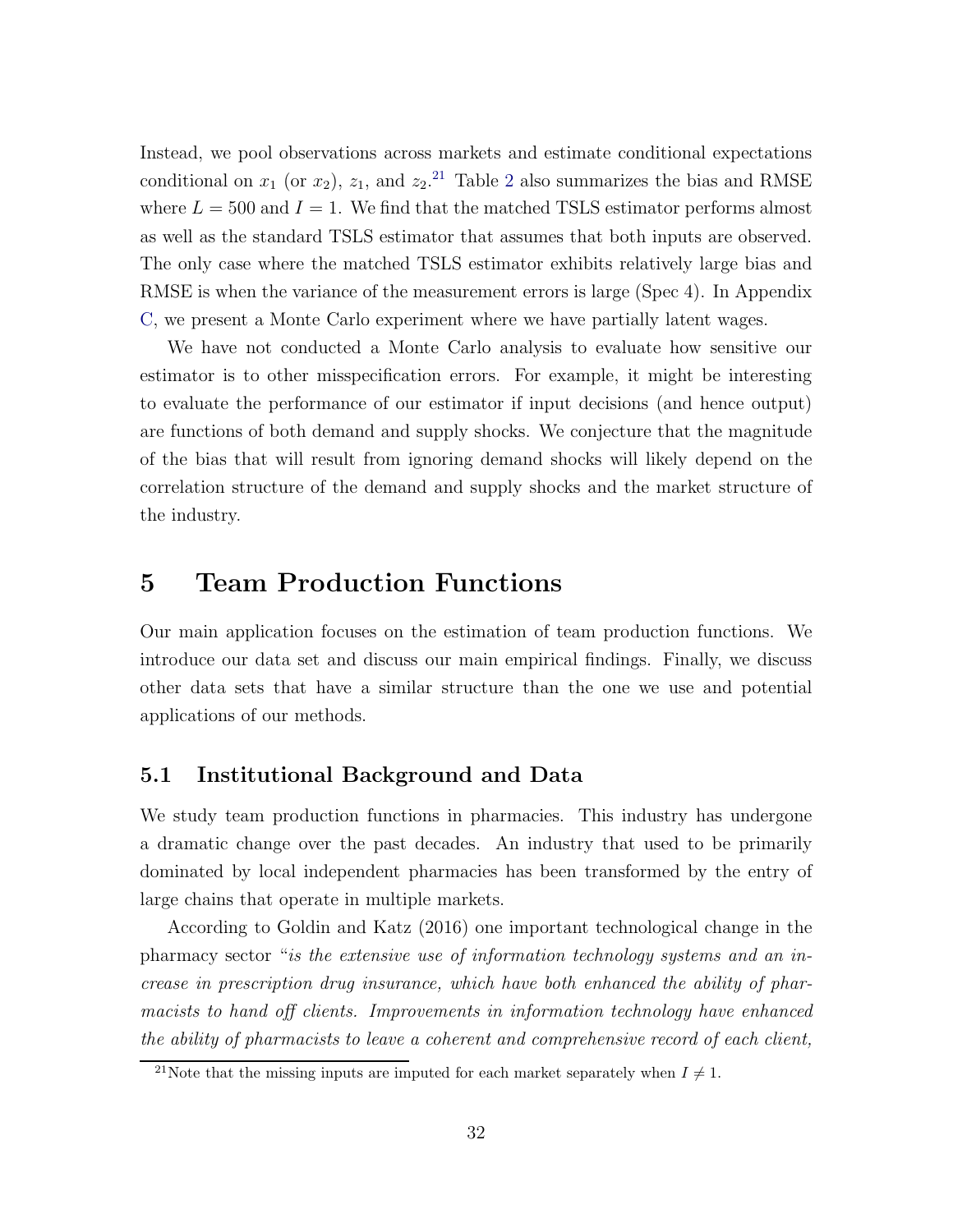increasing the substitutability of pharmacists and reducing consumer preferences for particular pharmacists. Because of the increase in insurance coverage, pharmacists can access the prescriptions of clients through Pharmacy Benefit Managers (PBM) even if the scripts were not filled at that pharmacy... [Another] change is the standardization of pharmacy products and services. Medications have been increasingly produced by pharmaceutical companies rather than being compounded in individual pharmacies and hospitals. The greater standardization of medications has meant that the idiosyncratic expertise and talents of a particular pharmacist have become less important ... [these] changes make pharmacists better substitutes for each other and enable an almost costless handoff of clients." (p. 708-709)

An important question is the extent to which this transformation has been driven by technological change that has benefited large chains over smaller independently operated pharmacies. If this is in fact the case, these technological changes may help to explain why this profession has become so popular with females [\(Goldin and Katz,](#page-44-4) [2016\)](#page-44-4).

The main data set that we use is the National Pharmacist Workforce Survey of 2000 which is collected by Midwestern Pharmacy Research. The data comes from a cross-sectional survey answered by randomly selected individual pharmacists with active licenses. The data set is composed of two types of information: information about pharmacists and information about the pharmacy each pharmacist works at.

Information at the pharmacy level includes the type of pharmacy (Independent or Chain), the hours of operation per week, the number of pharmacists employed, and the typical number of prescriptions dispensed at the pharmacies per week. The storelevel information is provided by an individual pharmacist who works at the pharmacy, thus the quality of the responses may depend on how knowledgeable the person is about the pharmacy. However, considering that most of the pharmacists in our sample are observed to be full-time pharmacists, the quality of the firm-level data is likely to be high. The number of prescriptions dispensed at the pharmacy is our measure of output. As a consequence, we do not have to use revenue based output measures which could bias our analysis as discussed, for example, in [Epple, Gordon, and Sieg](#page-43-11) [\(2010\)](#page-43-11).

Table [3](#page-33-0) summarizes the means of key variables that are observed at the firm or pharmacy level. After eliminating cases with missing input/output information, we observe 332 pharmacists. Table [3](#page-33-0) suggests that there are some pronounced differences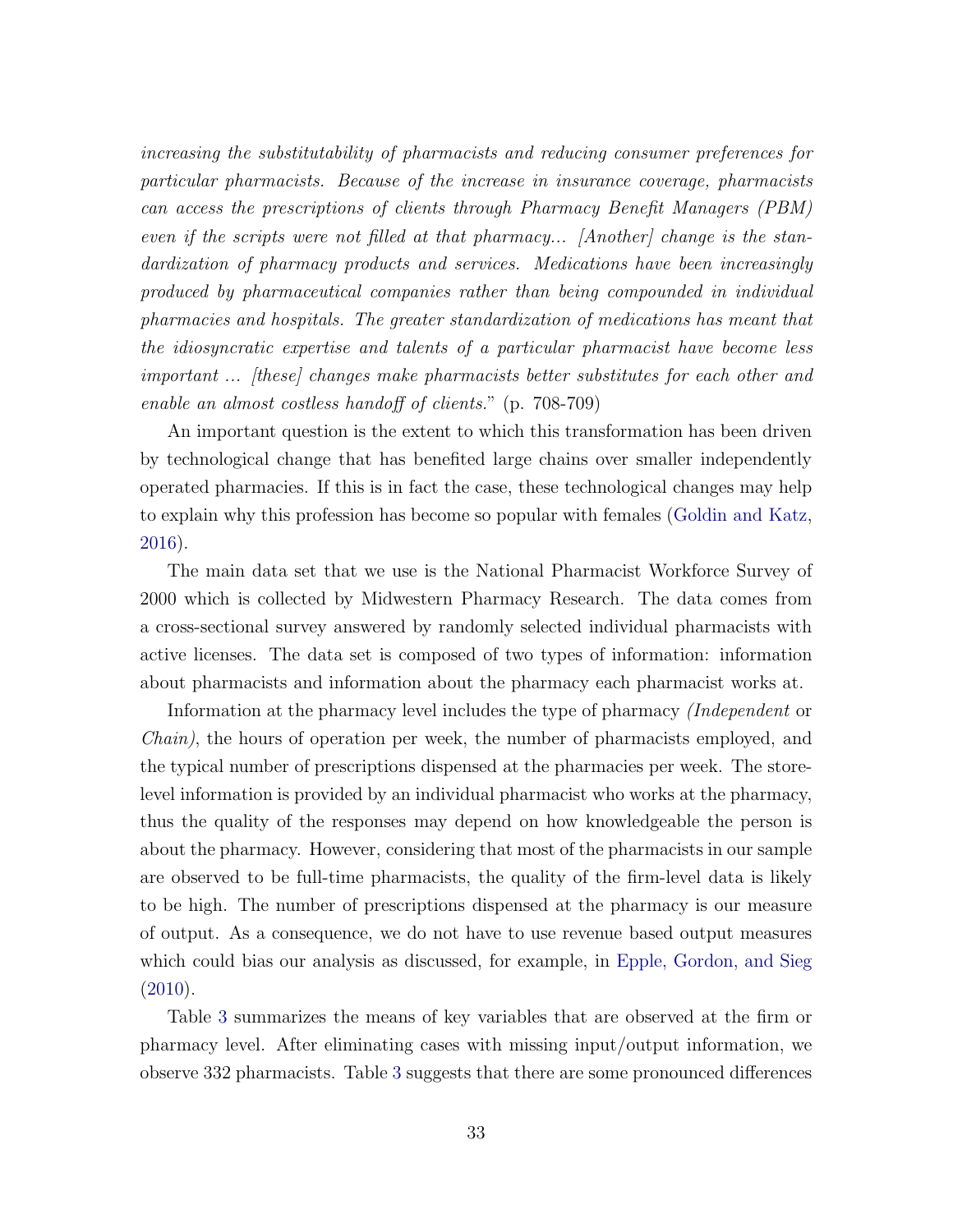| Firm<br>Type | Number<br>Pharmacists | Emp<br><b>Size</b> | Operating<br>Hours | Prescriptions<br>per Week | Prescriptions<br>per Hour | Prop<br>Urban | Number<br>of Obs |
|--------------|-----------------------|--------------------|--------------------|---------------------------|---------------------------|---------------|------------------|
| Indep        | n < 2                 | 3.15               | 51.96              | 778.00                    | 14.94                     | 0.63          | 50               |
|              |                       | (1.41)             | (7.08)             | (368.95)                  | (6.54)                    | (0.39)        |                  |
| Indep        | $2 \leq n < 3$        | 3.94               | 56.99              | 914.40                    | 16.09                     | 0.71          | 58               |
|              |                       | (1.80)             | (10.04)            | (472.81)                  | (8.43)                    | (0.34)        |                  |
| Indep        | $3 \leq n$            | 4.71               | 64.24              | 1252.22                   | 19.44                     | 0.78          | 36               |
|              |                       | (1.44)             | (14.15)            | (610.61)                  | (8.75)                    | (0.32)        |                  |
| Chain        | n < 2                 | 1.88               | 53.50              | 666.88                    | 12.90                     | 0.81          | 8                |
|              |                       | (0.99)             | (8.02)             | (278.84)                  | (6.58)                    | (0.34)        |                  |
| Chain        | $2 \leq n < 3$        | 3.25               | 80.50              | 1294.68                   | 16.21                     | 0.81          | 101              |
|              |                       | (1.36)             | (9.86)             | (595.08)                  | (7.66)                    | (0.29)        |                  |
| Chain        | $3\leq n$             | 5.32               | 82.82              | 1765.67                   | 21.43                     | 0.89          | 79               |
|              |                       | (1.63)             | (13.67)            | (681.57)                  | (7.87)                    | (0.20)        |                  |

<span id="page-33-0"></span>Table 3: Summary Statistics at the Firm Level: Pharmacies

Independent pharmacies: fewer than 10 stores under the same ownership. Chain pharmacies: more than 10 stores under the same ownership.

Standard deviations in parentheses.

One part-time pharmacist is counted as 0.5 pharmacist in number of pharmacists. Employment size includes interns and technicians.

between chains and independent pharmacies. Chains are more likely to be located in larger urban areas than independent pharmacies. They also operate longer hours per week. Interestingly, hourly production measured by the number of prescriptions per hour is, on average, similar to the independent pharmacies with similar employment size.<sup>[22](#page-33-1)</sup> We explore these issues in more detail below and test whether the different types of pharmacies have access to the same technology.

The survey also collects various information about pharmacists including hours of work, demographics, and household characteristics. Most importantly we observe the position at the pharmacy *(Owner/Manager* or  $Employee$ ). We treat hours of the manager and hours of the employees as the two input factors in the production function.

Information related to the individual pharmacists is summarized in Table [4.](#page-34-0) Employee pharmacists at independent pharmacies work fewer hours than the employee

<span id="page-33-1"></span> $^{22}$ Most pharmacies in our sample have one manager pharmacist and one employee pharmacist, but there are a few pharmacies with a larger employment size.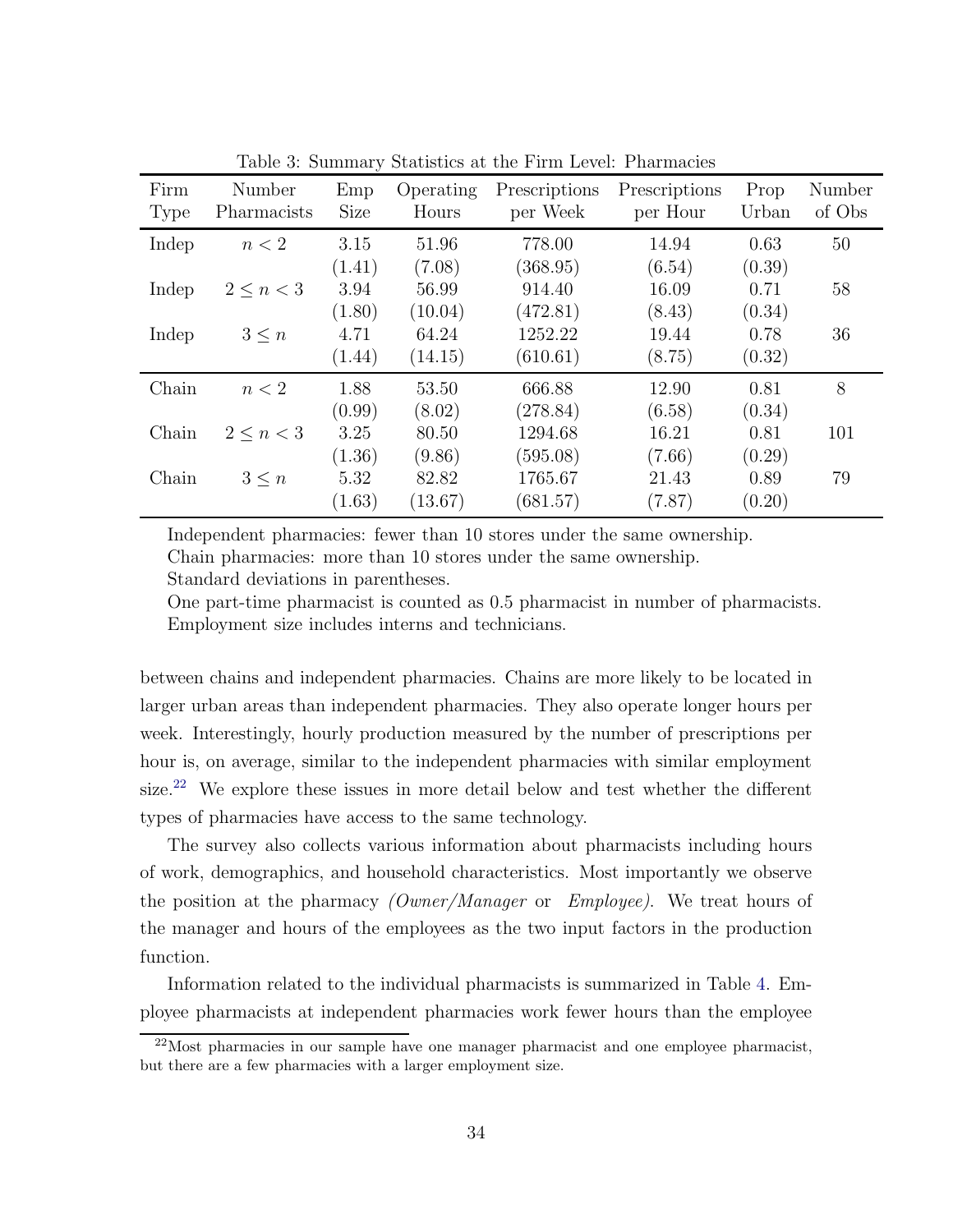| Firm        |          | Number of      | Actual  | Paid      | Hourly   | Number of |
|-------------|----------|----------------|---------|-----------|----------|-----------|
| <b>Type</b> | Position | Pharmacists    | Hours   | Hours     | Earnings | Obs       |
| Indep       | Employee | n < 2          | 40.94   | 39.28     | 28.87    | 9         |
|             |          |                | (11.61) | (9.60)    | (7.64)   |           |
| Indep       | Employee | $2\leq n<3$    | 33.90   | 33.03     | 29.37    | 29        |
|             |          |                | (12.01) | (11.14)   | (4.09)   |           |
| Indep       | Employee | $3\leq n$      | 31.61   | $30.95\,$ | 30.24    | 28        |
|             |          |                | (11.62) | (10.96)   | (4.93)   |           |
| Indep       | Manager  | n < 2          | 50.02   | 45.34     | 30.32    | 41        |
|             |          |                | (9.05)  | (7.24)    | (12.45)  |           |
| Indep       | Manager  | $2 \leq n < 3$ | 49.45   | 44.19     | 28.70    | 29        |
|             |          |                | (8.15)  | (7.99)    | (9.90)   |           |
| Indep       | Manager  | $3\leq n$      | 46.50   | 44.38     | 30.28    | 8         |
|             |          |                | (4.11)  | (6.30)    | (6.57)   |           |
| Chain       | Employee | n < 2          | 46.20   | 43.00     | 34.70    | 5         |
|             |          |                | (2.77)  | (4.47)    | (2.19)   |           |
| Chain       | Employee | $2\leq n<3$    | 41.82   | 39.84     | 34.13    | 66        |
|             |          |                | (5.76)  | (4.38)    | (3.32)   |           |
| Chain       | Employee | $3\leq n$      | 39.96   | 37.94     | 34.03    | 56        |
|             |          |                | (8.63)  | (7.02)    | (3.12)   |           |
| Chain       | Manager  | n < 2          | 45.33   | 42.00     | 36.75    | 3         |
|             |          |                | (5.03)  | (2.65)    | (4.43)   |           |
| Chain       | Manager  | $2 \leq n < 3$ | 44.10   | 40.50     | 34.06    | 35        |
|             |          |                | (7.02)  | (2.58)    | (4.90)   |           |
| Chain       | Manager  | $3\leq n$      | 43.61   | 41.43     | 35.04    | 23        |
|             |          |                | (5.41)  | (3.41)    | (3.59)   |           |

<span id="page-34-0"></span>Table 4: Summary Statistics at the Worker Level: Pharmacists

Independent pharmacies: fewer than 10 stores under the same ownership. Chain pharmacies: more than 10 stores under the same ownership. Hourly earnings are computed based on the paid hours, not actual hours. Standard deviations in parentheses.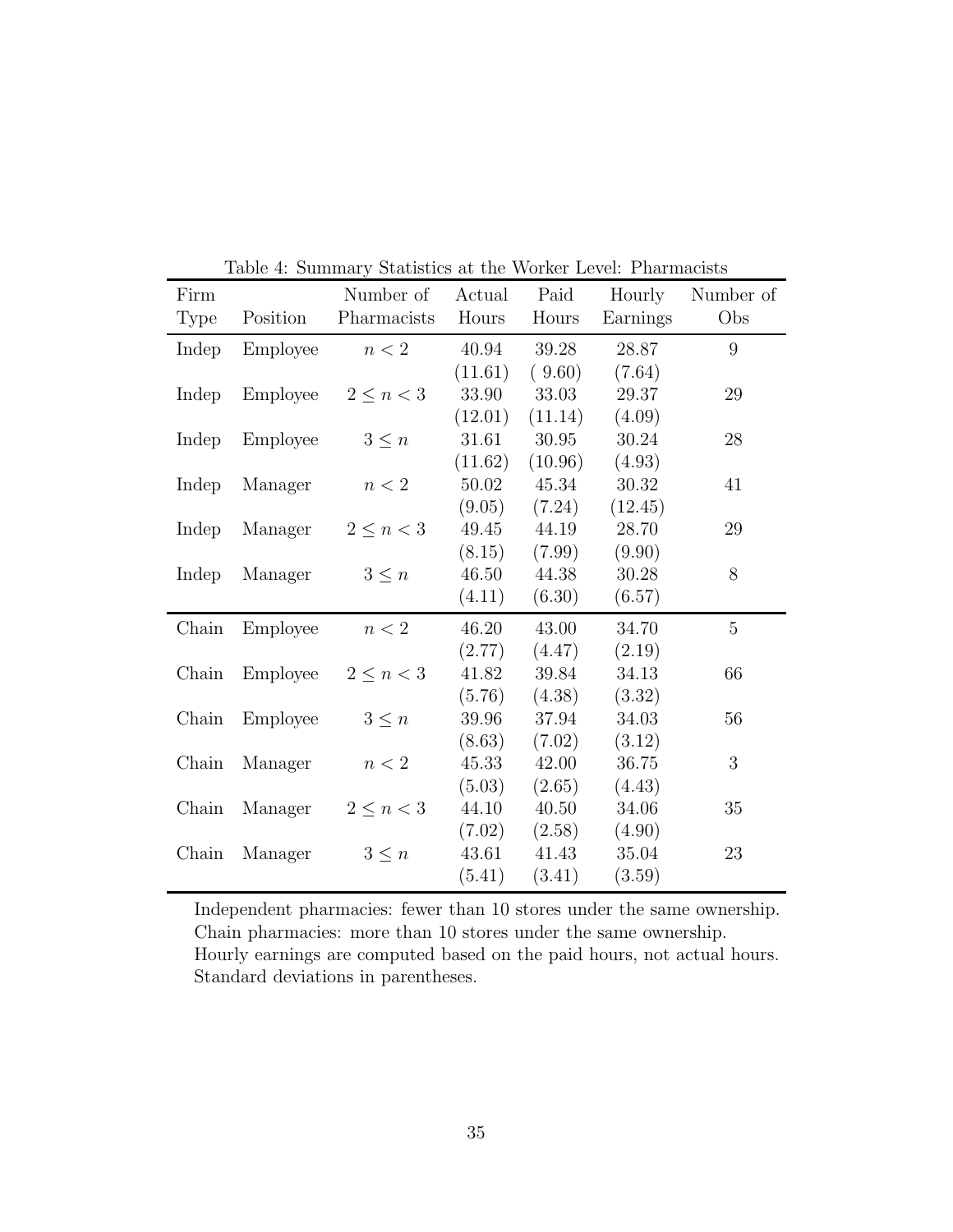pharmacists at chain pharmacies, and hourly earnings are lower than those of the employees at the chains. Pharmacists in managerial positions at independent pharmacies work more hours than managers at chain pharmacies, but they have lower hourly earnings on average.

### 5.2 Empirical Results

We observe only one pharmacy in each local labor market, which is defined as the 5-digit zip code area. Hence, we use the version of our estimator that averages across local markets as discussed in Section [4.](#page-28-0) We use imputed hourly wages for the manager and the employer as the additional observed covariates  $(z_1, z_2)$  for the first-stage estimation.<sup>[23](#page-35-0)</sup> In the second stage estimation, we use the observed wage for the observed position, the imputed wages, and principal components of local demand shifters as additional instruments.<sup>[24](#page-35-1)</sup>

We implement two versions of our "matched" TSLS estimator: the first estimator uses the observed outputs while the second one uses expected outputs. Since the observed output is subject to a measurement error, the semi-parametric estimator using expected outputs offers the potential of some efficiency gains as discussed in Theorem [3.](#page-24-0) Table [5](#page-36-0) summarizes our findings. We report the estimated parameters of the Cobb-Douglas production function as well as the estimated standard errors. In addition, we report standard F-statistics for the first stage of the TSLS estimator to test for weak instruments. Overall, we find that our instruments are sufficiently strong in most cases.<sup>[25](#page-35-2)</sup>

Table [5](#page-36-0) shows that we estimate most of parameters of the production function with good precision. Correcting for potential measurement error by using the expected output as the dependent variable, we achieve similar, maybe even slightly more plausible estimates.

<span id="page-35-0"></span> $^{23}$ In this application, we only observe the wage for the observed type. Thus, wages are imputed using local demand shifters in 5-digit zip code levels and pharmacists' characteristics. We have verified with additional Monte Carlo simulation exercise reported in Appendix C that our method performs as well as the standard TSLS estimator with this variation.

<span id="page-35-1"></span> $24$ The local demand shifters include total population size, median household income, and proportion of households with retirement income.

<span id="page-35-2"></span><sup>25</sup>As a robustness check, we also explored a different matching algorithm which estimates the expectation of output conditional on local demand shifters rather than wages. The results are consistent although the matching algorithm with local demand shifters gives slightly larger point estimates with slightly less precision.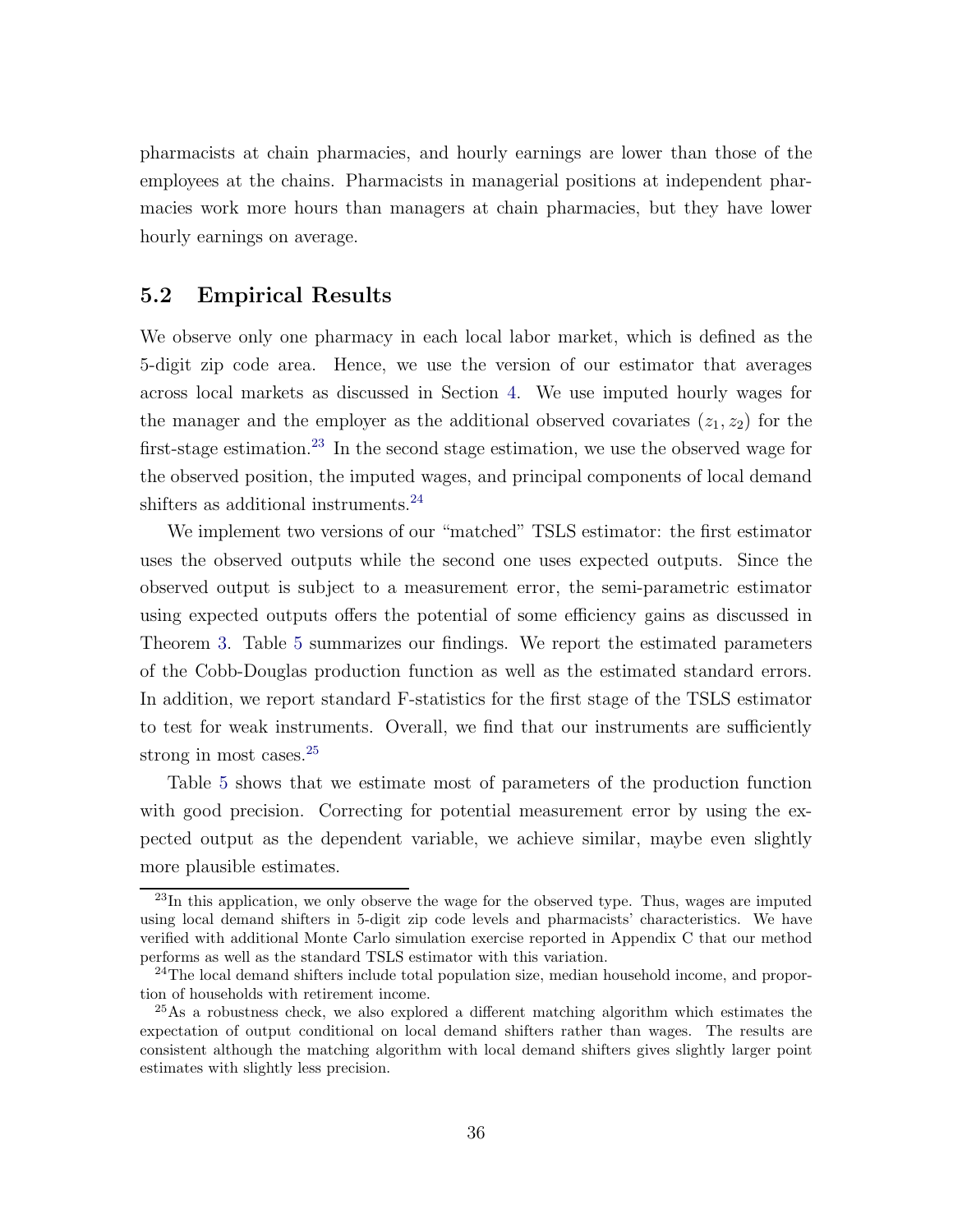<span id="page-36-0"></span>

| Table 5: Estimation Result |                                  |                      |          |         |  |  |  |
|----------------------------|----------------------------------|----------------------|----------|---------|--|--|--|
|                            |                                  | Chain<br>Independent |          |         |  |  |  |
|                            | Observed<br>Expected<br>Observed |                      | Expected |         |  |  |  |
|                            | Outputs                          | Outputs              | Outputs  | Outputs |  |  |  |
| $\alpha_0$                 | 5.447                            | 5.857                | 2.504    | 3.634   |  |  |  |
|                            | (0.597)                          | (0.331)              | (1.790)  | (1.060) |  |  |  |
| $\alpha_1$                 | 0.227                            | 0.163                | 0.819    | 0.687   |  |  |  |
|                            | (0.122)                          | (0.057)              | (0.454)  | (0.268) |  |  |  |
| $\alpha_2$                 | 0.090                            | 0.047                | 0.409    | 0.250   |  |  |  |
|                            | (0.071)                          | (0.051)              | (0.191)  | (0.105) |  |  |  |
| <b>Nobs</b>                | 144                              | 144                  | 188      | 188     |  |  |  |
| First-stage F for $x_1$    | 9.320                            | 9.320                | 11.774   | 11.774  |  |  |  |
| First-stage F for $x_2$    | 13.648                           | 13.648               | 3.630    | 3.630   |  |  |  |

Our results provide several insights into understanding the difference between independents and chains. First, our results indicate that chains may have a different production function than independent pharmacies. A formal joint hypothesis test reported in Table [6](#page-37-0) rejects the null hypothesis that the coefficients of the production function are the same.

Second, our findings also suggest that managers may be more effective in chains than independents. A formal one-sided t-test reported in Table [6](#page-37-0) rejects the null hypothesis that the two coefficients that characterize the marginal product of inputs are the same. Our findings imply that larger chains are more efficient in many other dimensions, such as task assignments or logistics, so that managers at larger chains may be able to focus more on prescription-related tasks compared to managers at independent pharmacies.

Finally, we find that chains have a significantly lower residual variance than independents. A formal F test reported in Table [6](#page-37-0) rejects the null hypothesis that the residual variance of independents is greater than or equal to the residual variance of chains. Note that all the tests are based on the estimation results with the expected outputs as the dependent variable.

We also test whether the observed labor inputs are indeed the optimal choice of firms. If the inputs are optimally chosen, the coefficients can be directly estimated from equation [\(16\)](#page-48-1) in Appendix [A.1.](#page-47-0) Under the assumption of Cobb-Douglas production, we can test the optimality by jointly testing the null hypothesis of equality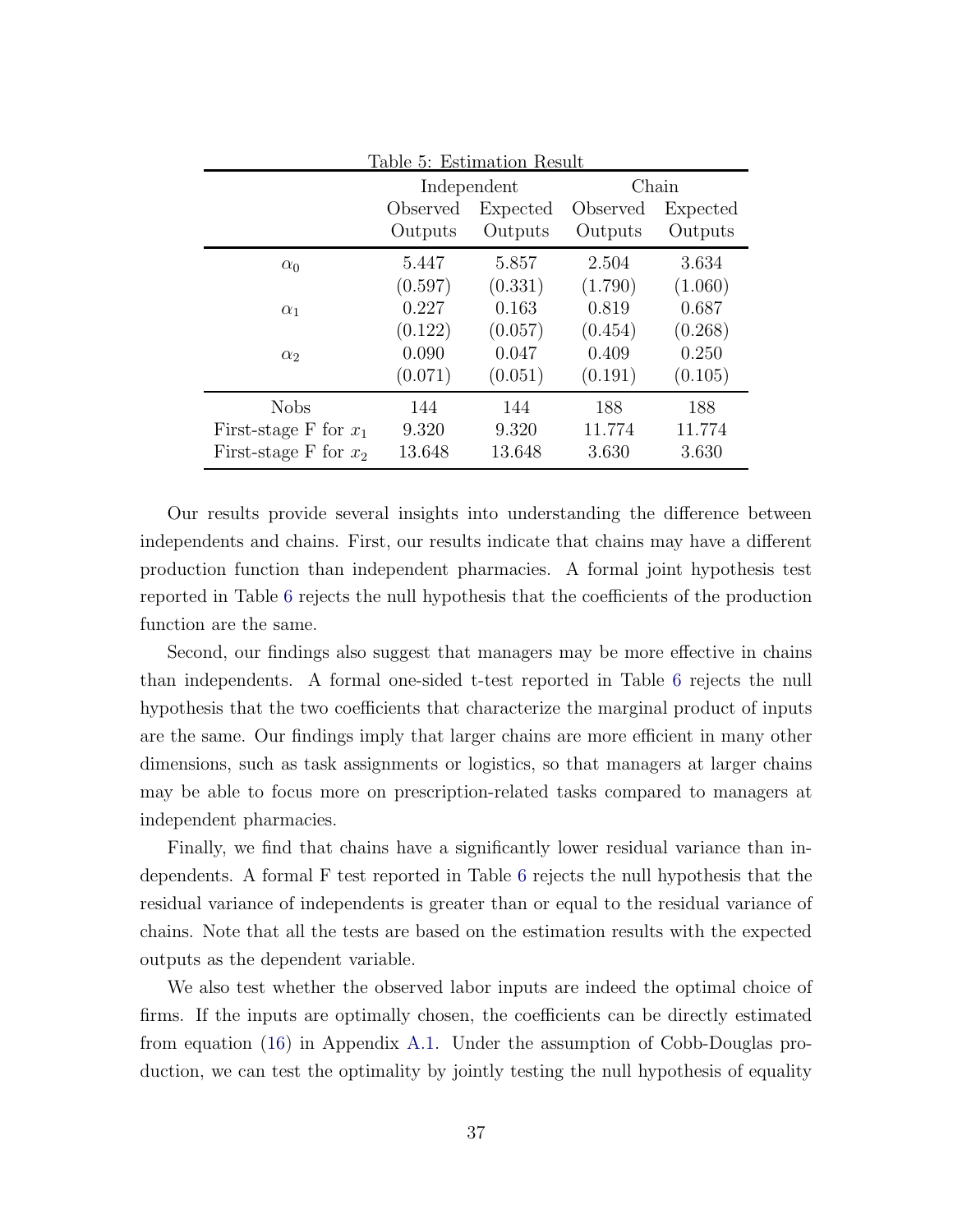<span id="page-37-0"></span>

| Table 6: Hypothesis Tests |                                           |                       |                                    |  |  |  |
|---------------------------|-------------------------------------------|-----------------------|------------------------------------|--|--|--|
|                           | Production Function<br>$(\mathrm{Joint})$ | of Manager $\alpha_1$ | Marginal Product Residual Variance |  |  |  |
|                           |                                           |                       | V(u)                               |  |  |  |
| Independent               |                                           | 0.163                 | 0.010                              |  |  |  |
| Chain                     |                                           | 0.687                 | 0.006                              |  |  |  |
| Difference or Ratio       |                                           | $-0.524$              | 1.532                              |  |  |  |
| <b>Test Statistics</b>    | 122.841                                   | $-1.913$              | 1.532                              |  |  |  |
| Test                      | Wald                                      |                       | F                                  |  |  |  |
| p-value                   | (0.000)                                   | (0.028)               | (0.003)                            |  |  |  |

of both coefficients. Table [7](#page-37-1) shows the results. A formal Wald test rejects the null hypothesis of optimality. Thus, the direct inversion of the optimality conditions cannot be applied to estimate the parameters of the production function, whereas our new estimator is feasible. We note, however, that the test of the optimality of inputs here is built upon the premise that the linear model is correctly specified and all the assumptions underlying our method are valid.

|       | Chain   |                        |                                                                                                                          |  |  |  |  |
|-------|---------|------------------------|--------------------------------------------------------------------------------------------------------------------------|--|--|--|--|
|       |         |                        |                                                                                                                          |  |  |  |  |
| 5.495 | 36.914  | 15.312                 | 26.172<br>(0.000)                                                                                                        |  |  |  |  |
|       | (0.064) | Independent<br>(0.000) | Table <i>i</i> : Lest for Optimality of Inputs<br>$x_1$ Observed $x_2$ Observed $x_1$ Observed $x_2$ Observed<br>(0.000) |  |  |  |  |

<span id="page-37-1"></span> $T<sub>1</sub>$   $T<sub>2</sub>$   $T<sub>3</sub>$   $T<sub>4</sub>$   $T<sub>5</sub>$   $T<sub>6</sub>$   $T<sub>7</sub>$   $T<sub>8</sub>$ 

Although most pharmacies in our sample have one manager and one pharmacist, there are a few pharmacies with more than one employee pharmacist. For this subset of pharmacies, we compute the total hours worked by employee pharmacists by multiplying the reported hours worked from an employee by the number of employees. Then, the second imputation step is applied based on the total hours worked by all employees. In this process, we implicitly assume the labor hours from two different employees are perfect substitutes. As a robustness check, we also estimate a version of production function which has an elasticity of substitution between the hours worked by different employees equal to one. Table [8](#page-38-0) summarizes this version of the estimation result. The estimated parameters show that employees have slightly lower marginal products at both independents and chains compared to our baseline estimation, but in general our estimation result is robust to how we treat employee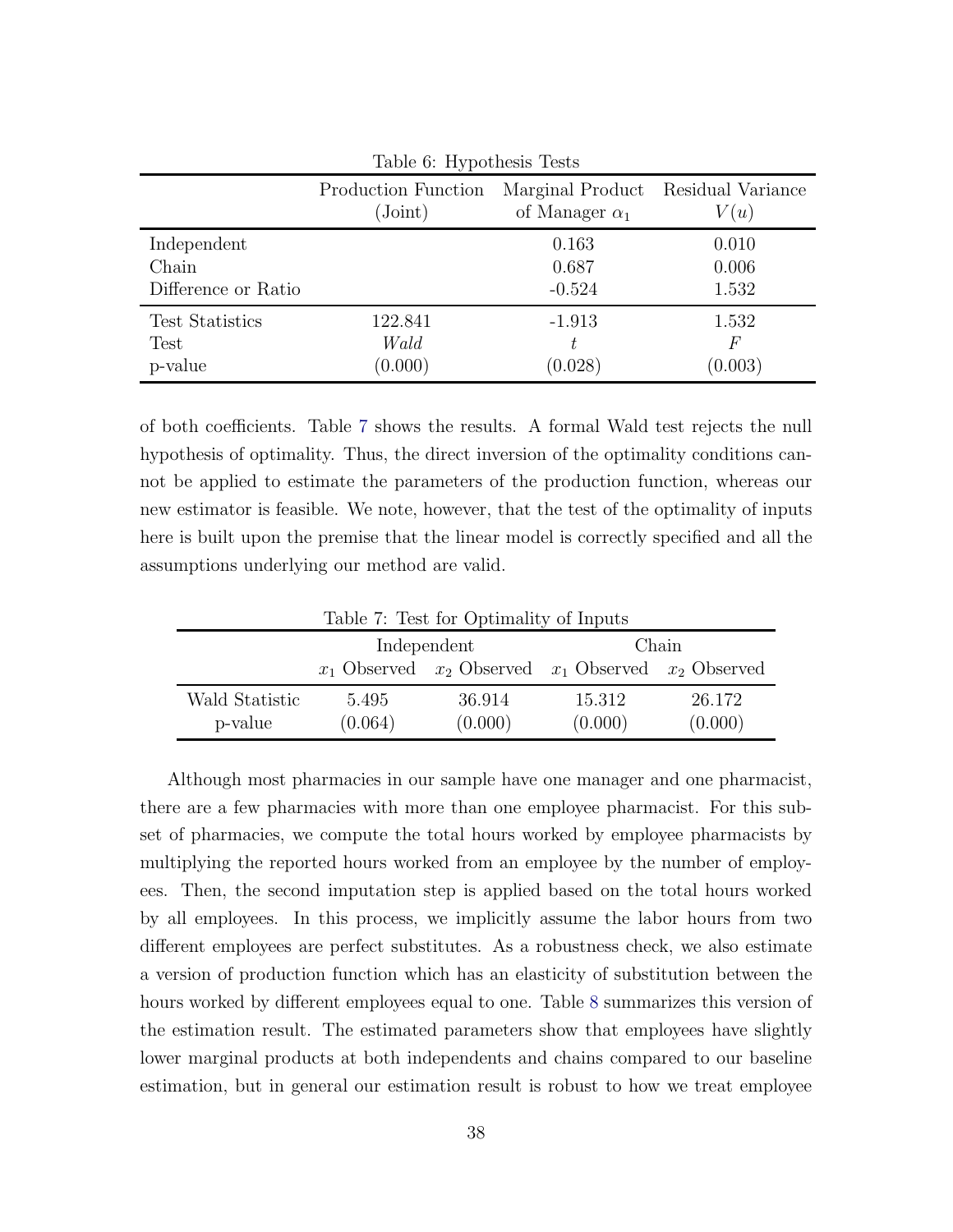<span id="page-38-0"></span>

| Table 8: Using $N_2 * log(x_2)$ instead of $log(N_2 * H_2)$ |          |                      |          |          |  |  |  |
|-------------------------------------------------------------|----------|----------------------|----------|----------|--|--|--|
|                                                             |          | Chain<br>Independent |          |          |  |  |  |
|                                                             | Observed | Expected             | Observed | Expected |  |  |  |
|                                                             | Outputs  | Outputs              | Outputs  | Outputs  |  |  |  |
| $\alpha_0$                                                  | 5.493    | 5.888                | 3.409    | 4.201    |  |  |  |
|                                                             | (0.527)  | (0.270)              | (1.656)  | (0.972)  |  |  |  |
| $\alpha_1$                                                  | 0.258    | 0.178                | 0.878    | 0.719    |  |  |  |
|                                                             | (0.121)  | (0.057)              | (0.446)  | (0.261)  |  |  |  |
| $\alpha_2$                                                  | 0.033    | 0.017                | 0.092    | 0.056    |  |  |  |
|                                                             | (0.021)  | (0.014)              | (0.039)  | (0.022)  |  |  |  |
| <b>Nobs</b>                                                 | 144      | 144                  | 188      | 188      |  |  |  |
| First-stage F for $x_1$                                     | 10.066   | 10.066               | 10.199   | 10.199   |  |  |  |
| First-stage F for $x_2$                                     | 12.360   | 12.360               | 3.210    | 3.210    |  |  |  |

inputs from pharmacies with more than one employee.

We thus conclude that chains have different production functions than independent pharmacies which may partially explain the change in the observed market structure of that industry.

One main concern with this application is that the variation of output (the number of prescriptions) in the pharmacy industry is also driven by demand shocks. We offer four observations.

First, our framework works as long as there is only one structural shock. Our model is agnostic about whether  $u_i$  is a technology or a demand shock. However, the choice of instruments depends on the interpretation of the structural shock. In particular, wages are less plausible instruments if the structural shock is primarily a demand shock.

Second, our approach can also be applied in a model with two structural shocks as long as the second shock (the demand shock) is unexpected and iid across firms. The main results of the paper are still valid since input decisions are by assumption not affected by these unexpected demand shocks, and we use expected and not realized output in the matching procedure. Hence, we implicitly assume that demand shocks can be treated as we treat measurement error, i.e. as additively separable iid shocks.

Third, it is reasonable to consider a more general model with two structural shocks and measurement error. This generalized model can then account for the possibility that input decisions are functions of both demand and supply shocks. Moreover, these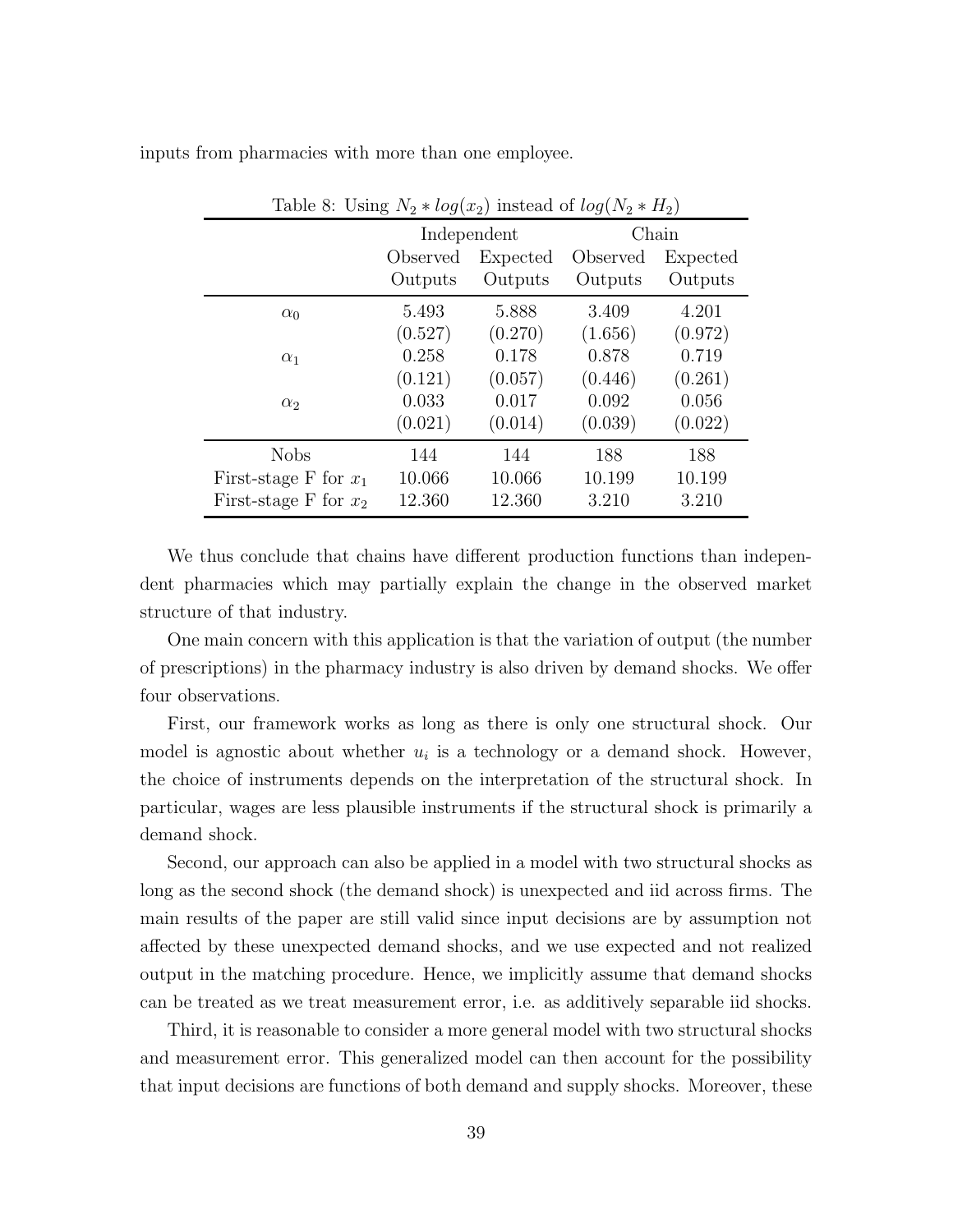shocks do not necessarily enter into the production function in a simple additively separable way. As we discuss in detail in the conclusions of this paper, this models falls outside the scope of this paper. More research is needed to develop plausible identification strategies for this generalized model.

Finally, there are additional issues that arise when estimating production functions in retail compared to manufacturing. For example, capacity constraints, rationing based on wait time, and service quality may all be important. Unfortunately, we do not observe these variables in our data set. Hence, we cannot evaluate how important these factors are. More research is needed to fully address this important research question.

### 5.3 Discussion of Other Applications

As we discussed above, the partially latent data structure that we study in this paper arises quite naturally in matched employer-employee data sets which contain information collected from individuals as well as information collected from businesses or establishments. Hence, they contain useful information about the firm such as output and revenues as well as the employees of the firm. However, the sampling design often implies that only a small subset of the employees of a firm are included in the sample. If the survey does not sample all employees in a firm then some important labor inputs are likely to be latent from the perspective of the econometrician.<sup>[26](#page-39-0)</sup>

Consider the Workers Establishment Characteristics Database (WECD) which matches long form respondents of the 1990 U.S. Census of Population to data on their employers from the Longitudinal Research Database (LRT). Note that the LRT not only has detailed output measures, but also includes measures of the capital stock, which is important in manufacturing. Since the long-form was only given to a random sample of approximately five percent of the population, we can typically only match five percent of the workers for large plants and a much lower percentage for some smaller plants. For example, [Hellerstein, Neumark, and Troske](#page-44-10) [\(1999\)](#page-44-10) focused on large plants with more than 20 employees and rely on the aggregate data in the LRD to estimate the production function. Hence, they do not differentiate between different types of labor inputs, such blue and white collar workers. The methods developed in our paper allows researchers to use the data from the WECD to estimate

<span id="page-39-0"></span><sup>&</sup>lt;sup>26</sup>For an early survey of employer-employee data sets see [Abowd and Kramaz](#page-42-1) [\(1999\)](#page-42-1).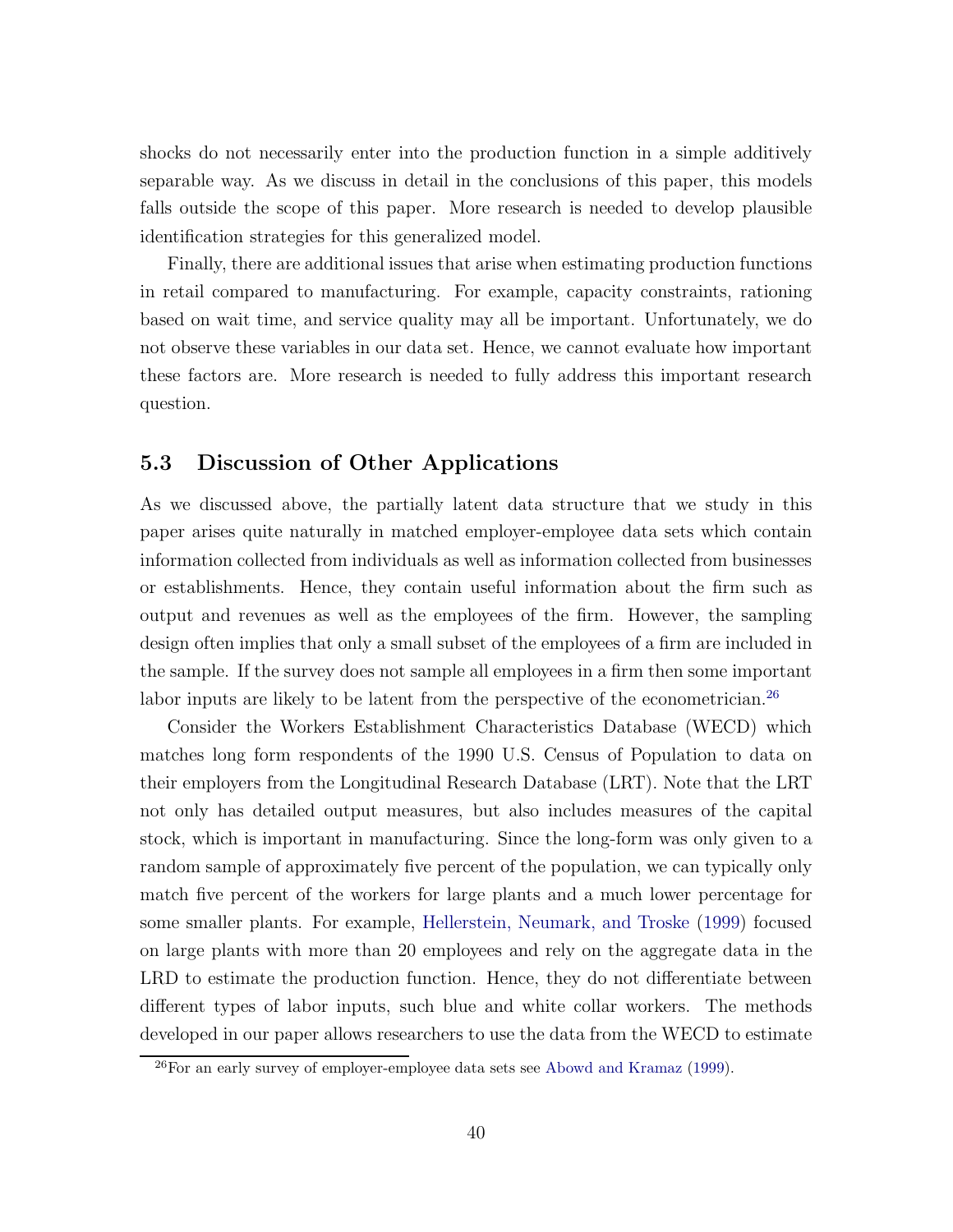the production function of small plants, even if we do not observe white and blue collar workers for each small plant.<sup>[27](#page-40-0)</sup>

Another well-known employer-employee data set that applied this sampling design is the Workplace and Employee Survey (WES), a longitudinal survey of workplaces and their employees administered annually by Statistics Canada between 1999 and 2006. Every year, a representative sample of approximately 6,000 employers was surveyed. A maximum of twenty-four employees were randomly interviewed from each sampled workplace in each odd year and re-interviewed the following year. Thus, we only observe a small subsample of the employees at each firm in the WES.<sup>[28](#page-40-1)</sup>

Other applications of our techniques can be based on surveys conducted by professional associations. Consider, for example, the After the JD , which is a nationally representative longitudinal data set constructed by the American Bar Foundation and the National Association for Law Placement. The data set follows students who graduated in 2000. The respondents were surveyed three times: once each in 2003, 2007, and 2012. The survey thus contains detailed information about associates and partners. The commonly available version of the After the JD does not contain the identity of the law firm. However, this information is available to internal researchers at the American Bar Association. Hence, one should be able to match the employees in the AJD to individual law firms and study the productivity differences among law firms using our technique.

Finally, there are numerous applications outside of industrial organization. In Appendix D show that the partially latent covariate problem can also arise in the study of intergenerational transmission of human capital, wealth or attitudes. It is rather common that we do not sample all relevant household members. Here, we consider, the Child Development Supplement of the PSID to study the transmission of human capital from parents to children. If a child grows up in traditional family, it is likely that we observe inputs from both mother and father. However, traditional family arrangements have become less common during the past decades and thus the focus has shifted on evaluating the impact of growing up in less traditional environments.

<span id="page-40-0"></span><sup>&</sup>lt;sup>27</sup>The New Worker-Employer Characteristic Dataset is an extension of the WECD that also contains firms. Another relevant data set is the Longitudinal Employer-Household Dynamics (LEHD) which is drawn from state unemployment insurance administrative files, and hence, contains a larger subset of workers. It suffers from missing data problems, especially for firms with high turnover in the labor force. Hence, we often only observe a subset of workers for these firms. This is particularly problematic for small firms in the service sector.

<span id="page-40-1"></span><sup>28</sup>See, for example, [Dostie and Javdani](#page-43-12) [\(2020\)](#page-43-12), for more details.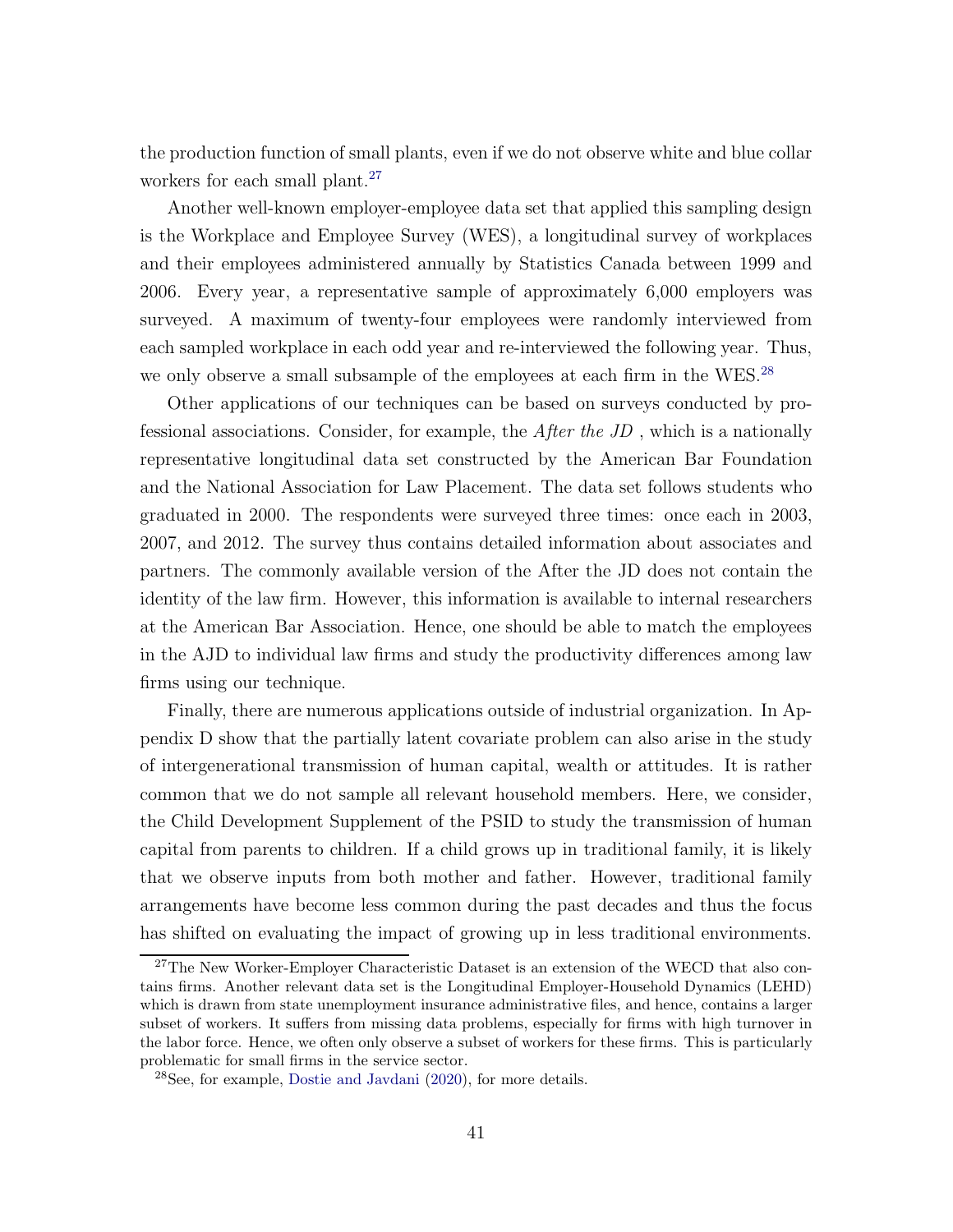If a child grows up in a non-traditional family one of the two parents' inputs are often missing. We can also apply our framework to study achievement functions. We find that there are some significant differences between married and divorced parents. In particular, divorced fathers have no significant impact on child quality.

### <span id="page-41-0"></span>6 Concluding Remarks

We have developed a new method for identifying econometric models with partially latent covariates. We have shown that a broad class of econometric models that play a large role in industrial organization and labor economics can be non-parametrically identified if the partially latent covariates are monotonic functions of a common shock. Examples that fall into this class of models are production and skill formation functions. The partially latent data structure arises quite naturally in these settings if we employ an "input-based sampling" strategy, i.e. if the sampling unit is one of multiple labor input factors. It is plausible that the sampling unit will only have incomplete information about the other labor inputs that affect output. Our proofs of identification are constructive and imply a sequential, two-step semi-parametric estimation strategy. We have discussed the key problems encountered in estimation, characterized rate of convergence, and the asymptotic distribution of our estimators. Our application focuses on estimating team production functions. Using a national survey of pharmacists, we have found some convincing evidence that chains have different technologies than independently operated pharmacies. In particular, managers appear to be to have higher marginal products in chains.

Finally, our research provides ample scope for future research in econometric methodology. We have restricted ourselves to applications in which our method of identification can be combined with standard IV techniques to estimate the functions of interest. Much of the recent panel data literature has focused on dynamic inputs in the presence of adjustment costs, and more research is needed to extend the idea in this paper to a fully fledged dynamic panel data framework. We have also restricted ourselves to systems of inputs with a single common shock. Another potentially interesting research question is how our methods can be extended to more complicated econometric structures with multiple shocks.

Acknowledgement. We would like to thank Xu Cheng, Aureo de Paula, Ulrich Doraszelski, Amit Gandhi, Claudia Goldin, Aviv Nevo, Dan Silverman, Petra Todd, and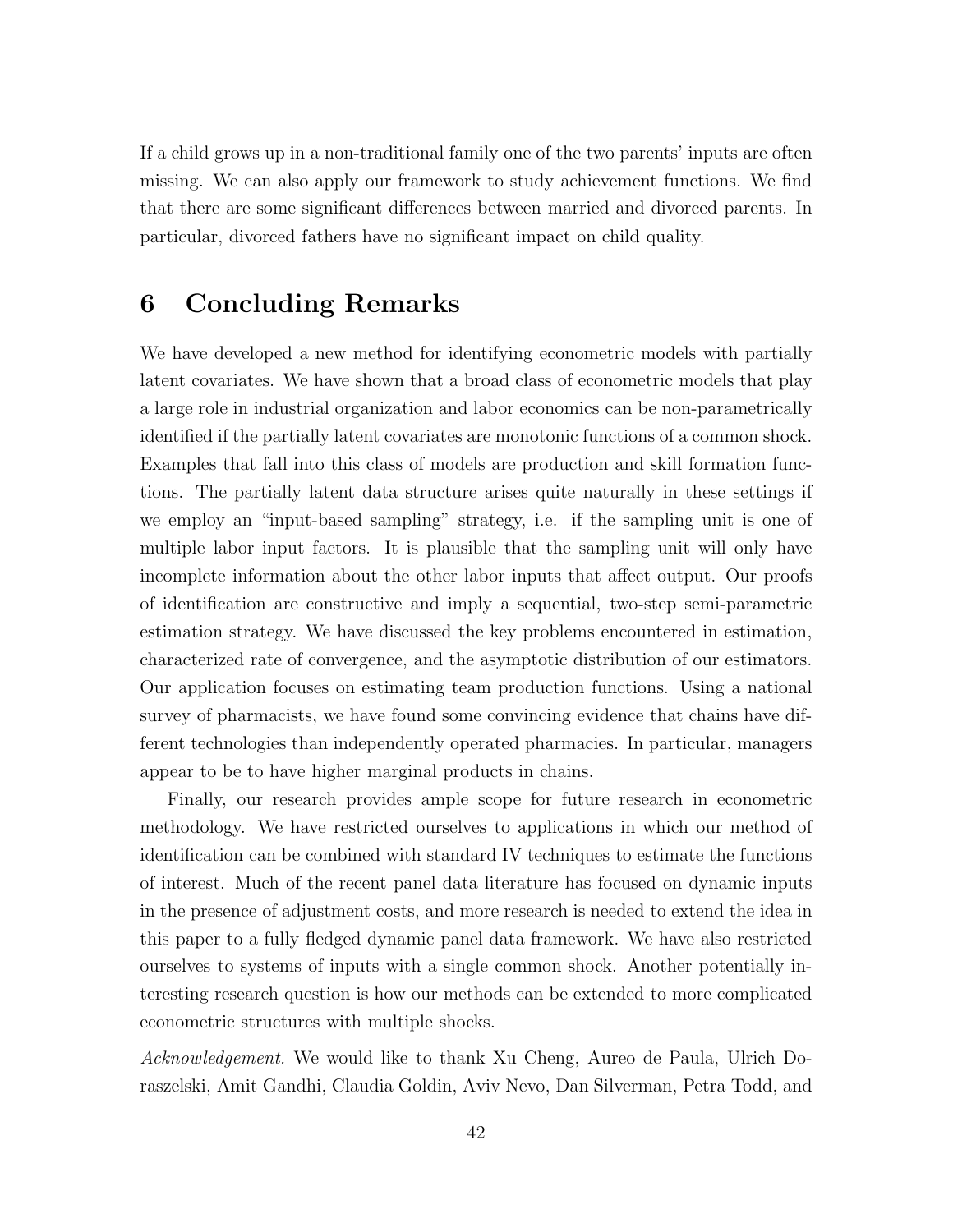seminar participants at numerous universities for comments and suggestions. Postlewaite and Sieg acknowledge support from the National Science Foundation.

### References

- <span id="page-42-4"></span>Abadie, A. and G. Imbens (2006): "Large Sample Properties of Matching Estimators for Average Treatment Effects," Econometrica, 74 (1), 235–67.
- <span id="page-42-1"></span>Abowd, J. and F. Kramaz (1999): "THe Analysis of Labor Markets Using Matched Employer-Employee Data," Handbook of Economics, 3, 2629–2710.
- <span id="page-42-2"></span>ABREVAYA, J. AND S. G. DONALD (2017): "A GMM approach for dealing with missing data on regressors," Review of Economics and Statistics, 99, 657–662.
- <span id="page-42-5"></span>ACEMOGLU, D. AND D. AUTOR (2011): "Skills, Tasks and Technologies: Implications for Employment and Earnings," in Handbook of Labor Economics, ed. by D. Card and O. Ashenfelter, Elsevier, 1043–1171.
- <span id="page-42-7"></span>Ackerberg, D., X. Chen, and J. Hahn (2012): "A practical asymptotic variance estimator for two-step semiparametric estimators," Review of Economics and Statistics, 94, 481–498.
- <span id="page-42-8"></span>ACKERBERG, D., X. CHEN, J. HAHN, AND Z. LIAO (2014): "Asymptotic efficiency of semiparametric two-step GMM," Review of Economic Studies, 81, 919–943.
- <span id="page-42-0"></span>Ackerberg, D. A., K. Caves, and G. Frazer (2015): "Identification properties of recent production function estimators," Econometrica, 83, 2411–2451.
- <span id="page-42-9"></span>Ai, C. and X. Chen (2007): "Estimation of possibly misspecified semiparametric conditional moment restriction models with different conditioning variables," Journal of Econometrics, 141, 5–43.
- <span id="page-42-3"></span>ANGRIST, J. D. AND A. B. KRUEGER (1992): "The effect of age at school entry on educational attainment: an application of instrumental variables with moments from two samples," Journal of the American statistical Association, 87, 328–336.
- <span id="page-42-6"></span>Bergstrom, T., L. Blume, and H. Varian (1986): "On the Private Provision of Public Goods," Journal of Public Economics, 29, 25–49.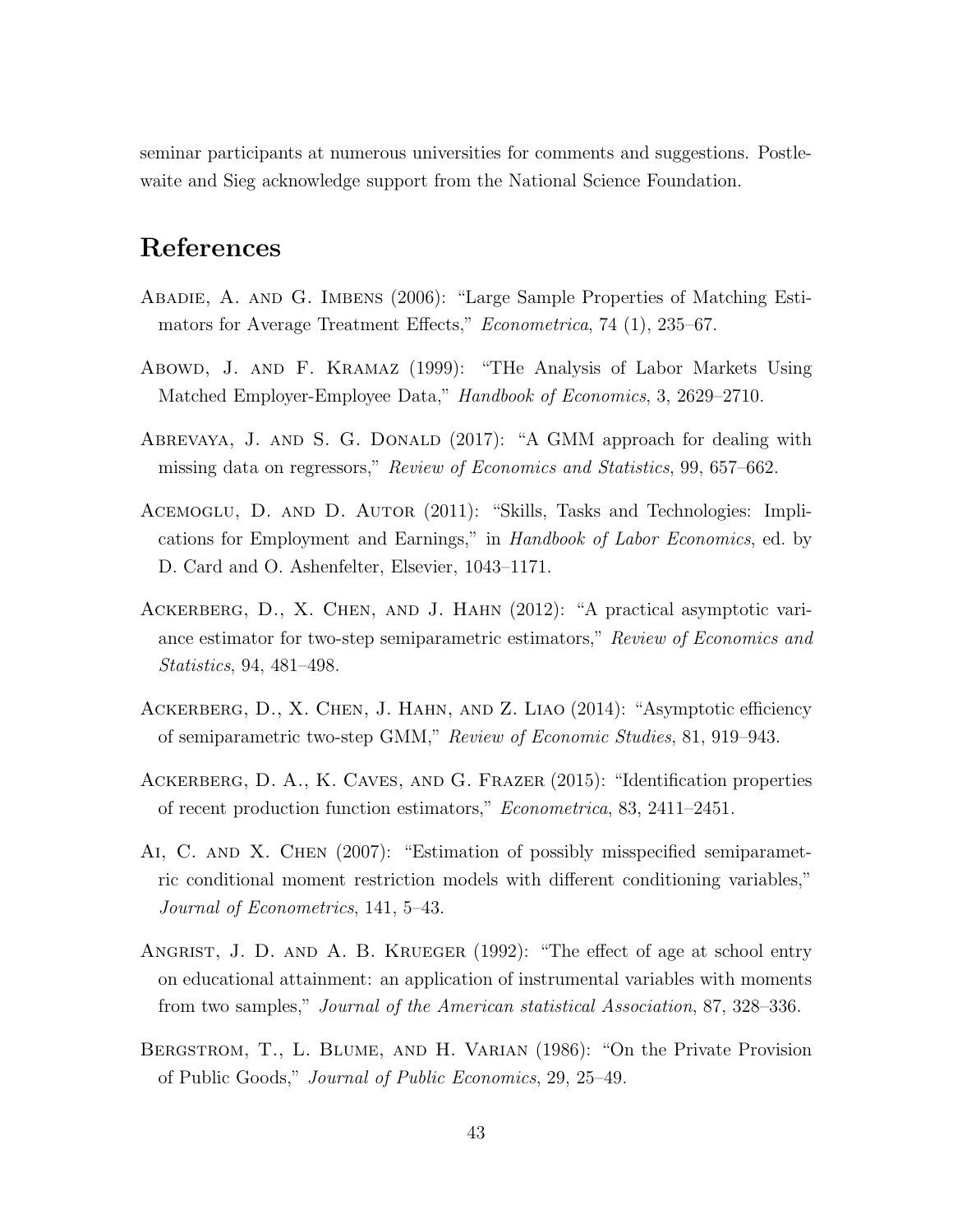- <span id="page-43-0"></span>BLUNDELL, R. AND S. BOND (1998): "Initial conditions and moment restrictions in dynamic panel data models," Journal of Econometrics, 87, 115–143.
- <span id="page-43-1"></span> $(2000)$ : "GMM estimation with persistent panel data: an application to production functions," Econometric Reviews, 19, 321–340.
- <span id="page-43-6"></span>BUCHINSKY, M., F. LI, AND Z. LIAO (2022): "Estimation and inference of semiparametric models using data from several sources," Journal of Econometrics, 226, 80–103.
- <span id="page-43-5"></span>Chaudhuri, S. and D. K. Guilkey (2016): "GMM with multiple missing variables," Journal of Applied Econometrics, 31, 678–706.
- <span id="page-43-8"></span>Chen, X. (2007): "Large sample sieve estimation of semi-nonparametric models," Handbook of Econometrics, 6, 5549–5632.
- <span id="page-43-9"></span>Chen, X. and Z. Liao (2015): "Sieve semiparametric two-step GMM under weak dependence," Journal of Econometrics, 189, 163–186.
- <span id="page-43-2"></span>Chen, X., O. Linton, and I. Van Keilegom (2003): "Estimation of semiparametric models when the criterion function is not smooth," *Econometrica*, 71, 1591– 1608.
- <span id="page-43-10"></span>Chernozhukov, V., G. W. Imbens, and W. K. Newey (2007): "Instrumental variable estimation of nonseparable models," Journal of Econometrics, 139, 4–14.
- <span id="page-43-3"></span>Cunha, F., J. Heckman, and S. Schennach (2010): "Estimating the Technology of Cognitive and Non-cognitive Skill Formation." Econometrica, 78, 883–931.
- <span id="page-43-4"></span>DORASZELSKI, U. AND J. JAUMANDREU (2013): "R & D and Productivity: Estimating Endogenous Productivity," Review of Economic Studies, 80, 1338–83.
- <span id="page-43-12"></span>DOSTIE, B. AND M. JAVDANI (2020): "Immigrants and Workplace Training: Evidence from Canadian Linked Employer Employee Data," Industrial Relations: A Journal of Economy and Society, 59, 275–315.
- <span id="page-43-11"></span>EPPLE,  $D_{\cdot}$ , B. GORDON, AND H. SIEG (2010): "A new approach to estimating the production function for housing," American Economic Review, 100, 905–24.
- <span id="page-43-7"></span>Fisher, R. (1935): Design of Experiments, Hafner, new York.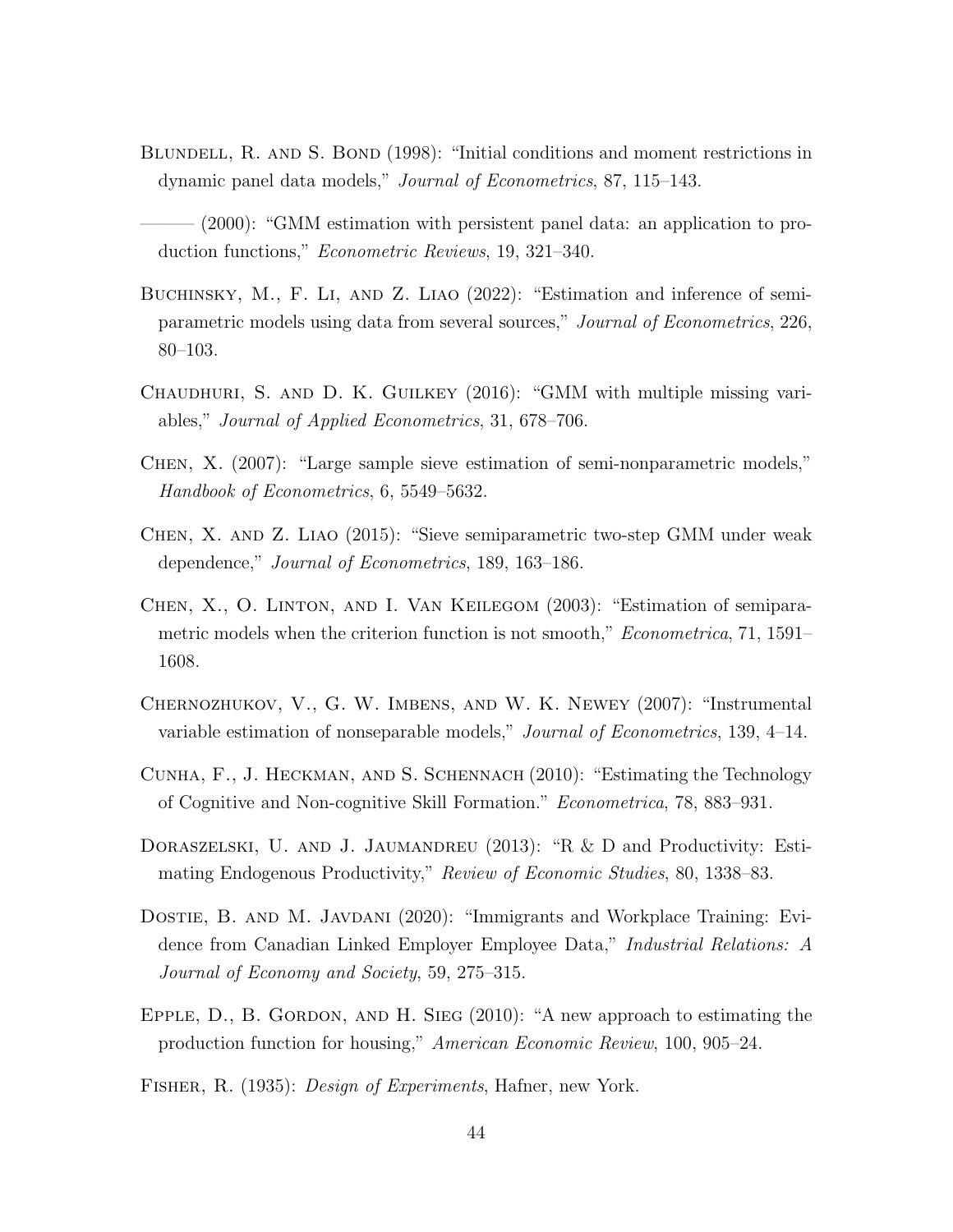- <span id="page-44-5"></span>GANDHI, A., S. NAVARRO, AND D. RIVERS (2020): "On the Identification of Gross Output Production Functions," Journal of Political Economy, 128, 2973–3016.
- <span id="page-44-4"></span>GOLDIN, C. AND L. F. KATZ (2016): "A most egalitarian profession: pharmacy and the evolution of a family-friendly occupation," Journal of Labor Economics, 34, 705–746.
- <span id="page-44-6"></span>Graham, B. S. (2011): "Efficiency bounds for missing data models with semiparametric restrictions," *Econometrica*, 79, 437–452.
- <span id="page-44-3"></span>Griliches, Z. and J. Mairesse (1998): "Production Functions: The Search for Identification," in Econometrics and Economic Theory in the 20th Century: The Ragnar Frisch Centennial Symposium, ed. by S. Strøm, Cambridge University Press, 169–203.
- <span id="page-44-8"></span>Haanwinckel, D. (2018): "Supply, Demand, Institutions, and Firms: A Theory of Labor Market Sorting and the Wage Distribution," Working Paper.
- <span id="page-44-9"></span>HAHN, J., Z. LIAO, AND G. RIDDER (2018): "Nonparametric two-step sieve M estimation and inference," Econometric Theory, 34, 1281–1324.
- <span id="page-44-11"></span>Hansen, B. E. (2008): "Uniform convergence rates for kernel estimation with dependent data," Econometric Theory, 726–748.
- <span id="page-44-7"></span>HECKMAN, J., H. ICHIMURA, J. SMITH, AND P. TODD (1998): "Characterizing Selection Bias using Experimental Data," Econometrica, 66 (2), 315–331.
- <span id="page-44-10"></span>Hellerstein, J., D. Neumark, and K. R. Troske (1999): "Specification and estimation of multiproduct production functions," Journal of Labor Economics, 17, 409–446.
- <span id="page-44-0"></span>Hoch, I. (1955): "Estimation of production function parameters and testing for efficiency," Econometrica, 23, 325–26.
- <span id="page-44-1"></span> $-(1962)$ : "Estimation of production function parameters combining time-series and cross-section data," Econometrica, 34–53.
- <span id="page-44-2"></span>LEVINSOHN, J. AND A. PETRIN (2003): "Estimating production functions using inputs to control for unobservables," The Review of Economic Studies, 70, 317– 341.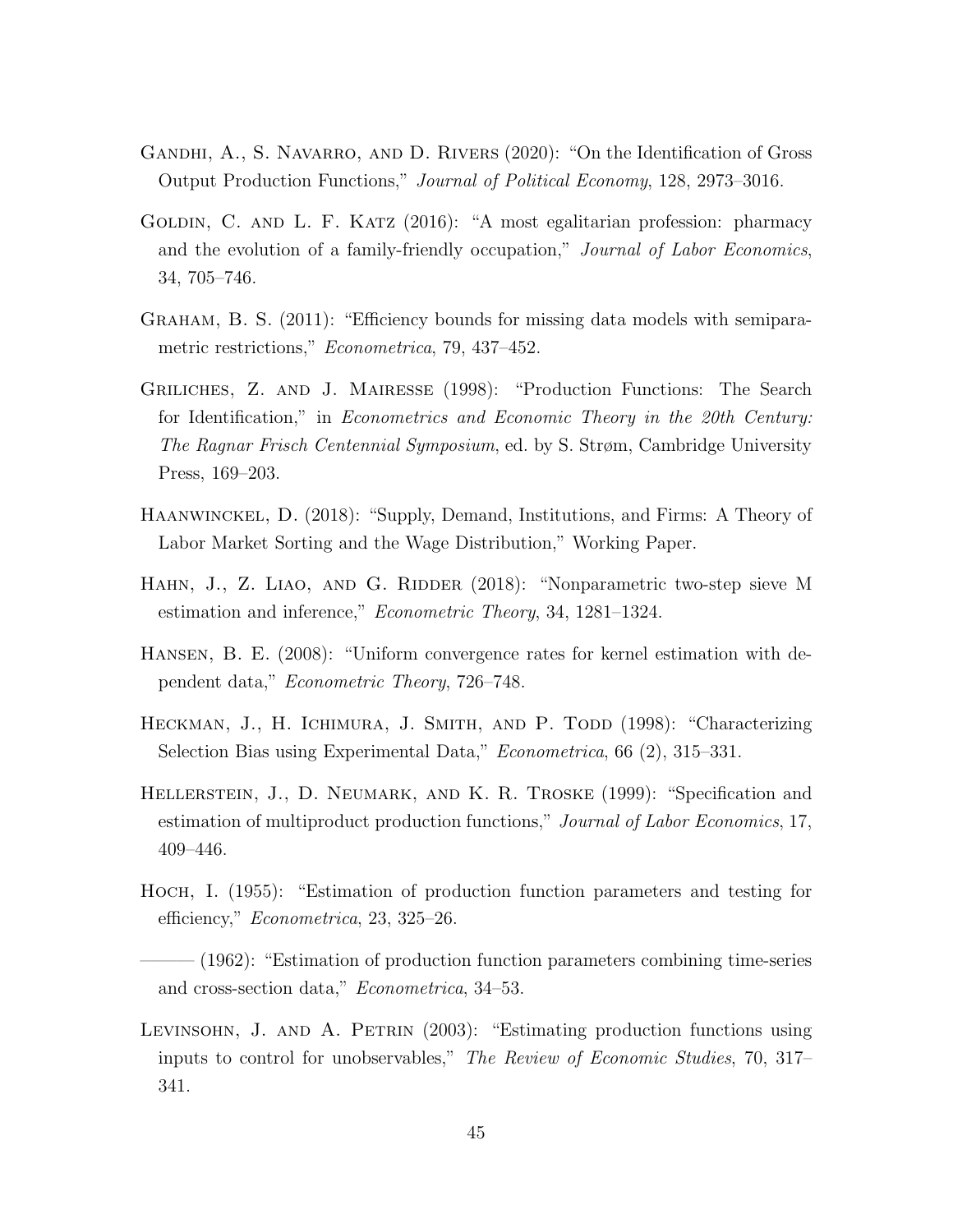- <span id="page-45-6"></span>LITTLE, R. J.  $(1992)$ : "Regression with missing X's: a review," Journal of the American Statistical Association, 87, 1227–1237.
- <span id="page-45-1"></span>MARSCHAK, J. AND W. H. ANDREWS (1944): "Random simultaneous equations and the theory of production," Econometrica, 143–205.
- <span id="page-45-11"></span>MATZKIN, R. L. (2007): "Nonparametric identification," Handbook of Econometrics, 6, 5307–5368.
- <span id="page-45-8"></span>McDonough, I. K. and D. L. Millimet (2017): "Missing data, imputation, and endogeneity," *Journal of Econometrics*, 199, 141–155.
- <span id="page-45-12"></span>Milgrom, P. and J. Roberts (1990): "Rationalizability, learning, and equilibrium in games with strategic complementarities," Econometrica, 1255–1277.
- <span id="page-45-2"></span>MUNDLAK, Y. (1961): "Empirical production function free of management bias," Journal of Farm Economics, 43, 44–56.
- <span id="page-45-3"></span> $-$  (1963): "Specification and estimation of multiproduct production functions," Journal of Farm Economics, 45, 433–443.
- <span id="page-45-5"></span>NEWEY, K. AND D. MCFADDEN (1994): "Large sample estimation and hypothesis testing," Handbook of Econometrics, IV, Edited by RF Engle and DL McFadden, 2112–2245.
- <span id="page-45-4"></span>Newey, W. K. (1994): "The asymptotic variance of semiparametric estimators," Econometrica, 1349–1382.
- <span id="page-45-0"></span>Olley, G. S. and A. Pakes (1996): "The Dynamics of Productivity in the Telecommunications Equipment Industry," Econometrica, 64, 1263–1297.
- <span id="page-45-9"></span>RIDDER, G. AND R. MOFFITT (2007): "The Econometrics of Data Combination," Handbook of Econometrics, 6, 5469–5547.
- <span id="page-45-7"></span>ROBINS, J. M., A. ROTNITZKY, AND L. P. ZHAO (1994): "Estimation of regression coefficients when some regressors are not always observed," Journal of the American Statistical Association, 89, 846–866.
- <span id="page-45-10"></span>Rosenbaum, P. and D. Rubin (1983): "The central role of the propensity score in observational studies for causal effects," Biometrica, 70, 41–55.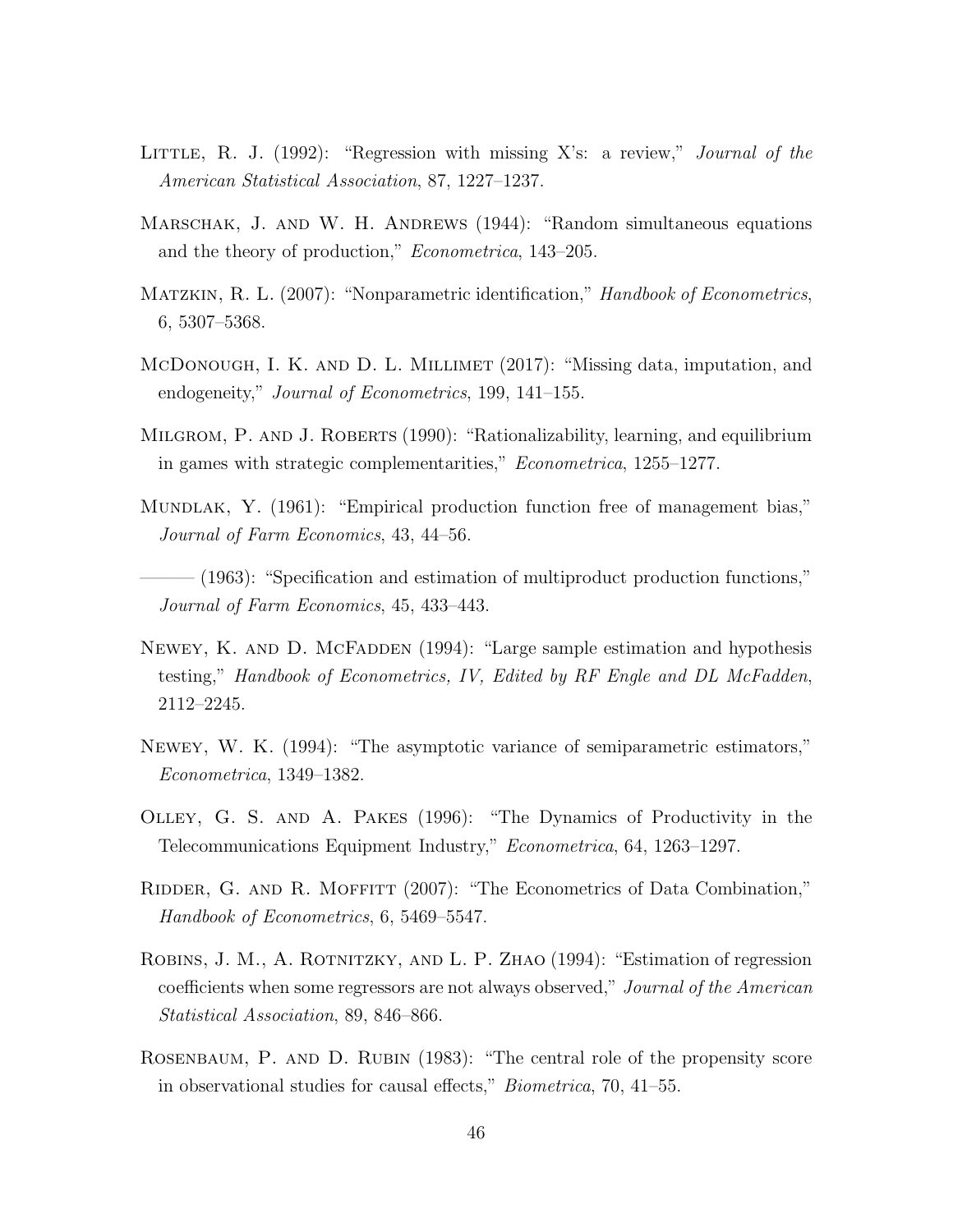- <span id="page-46-6"></span>Roy, S. and T. Sabarwal (2010): "Monotone comparative statics for games with strategic substitutes," Journal of Mathematical Economics, 46, 793–806.
- <span id="page-46-0"></span>Rubin, D. (1973): "Matching to Remove Bias in Observational Studies," Biometrics, 29, 159–183.
- <span id="page-46-2"></span>Rubin, D. B. (1976): "Inference and missing data," Biometrika, 63, 581–592.
- <span id="page-46-1"></span>TODD, P. AND K. WOLPIN (2003): "On the Specification and Estimation of the Production Function for Cognitive Achievement," Economic Journal, 113, F3–33.
- <span id="page-46-4"></span>Topkis, D. M. (1998): Supermodularity and Complementarity, Princeton University Press.
- <span id="page-46-7"></span>Van Der Vaart, A. W. and J. A. Wellner (1996): Weak Convergence and Empirical Processes, Springer.
- <span id="page-46-5"></span>Vives, X. (2000): Oligopoly pricing: Old ideas and new trends, Cambridge, MA: MIT Press.
- <span id="page-46-3"></span>WOOLDRIDGE, J. M. (2007): "Inverse probability weighted estimation for general missing data problems," Journal of Econometrics, 141, 1281–1301.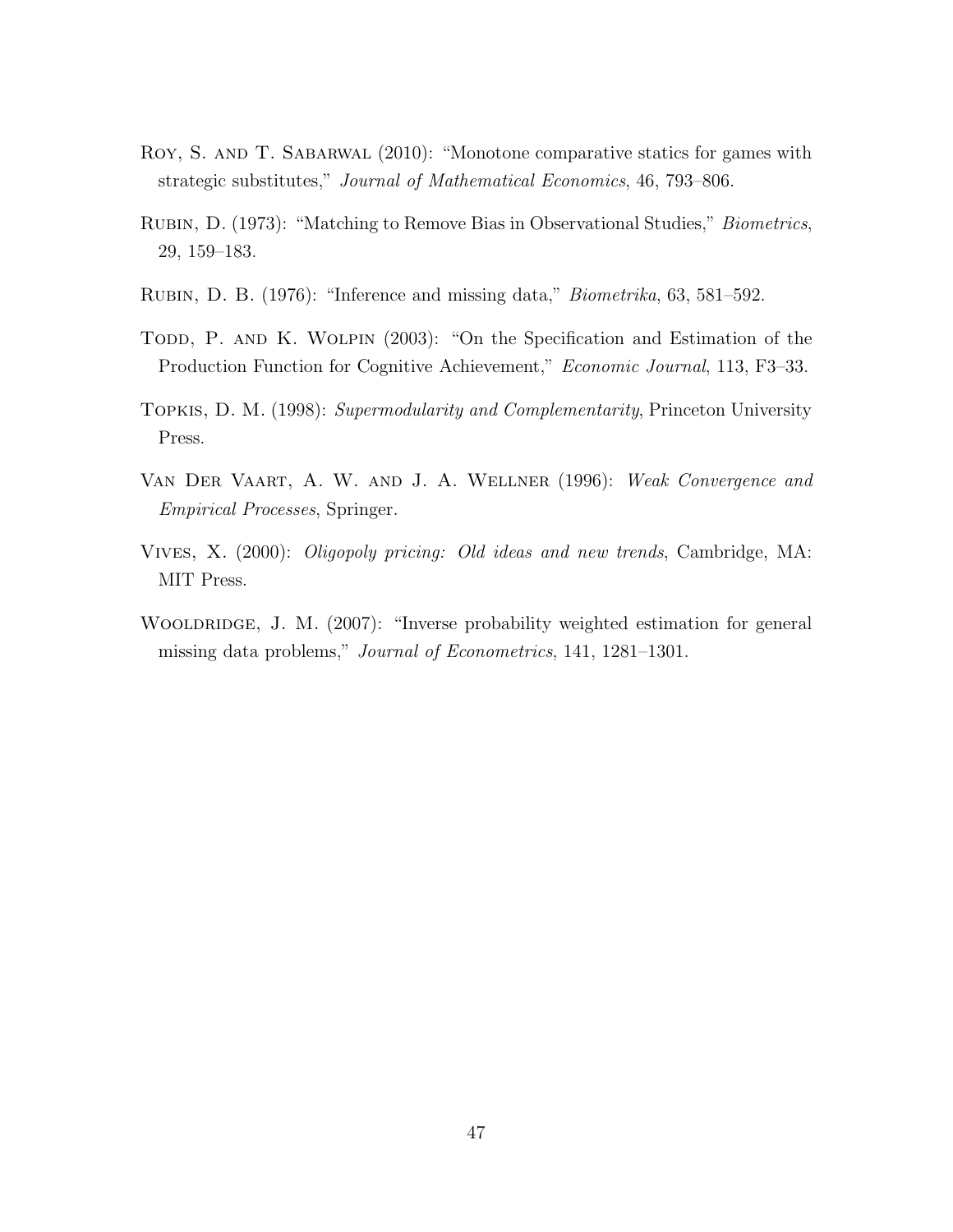## <span id="page-47-0"></span>A Additional Derivations

### A.1 Optimal Input Choice in the Cobb-Douglas Case

Suppose that firm  $i$  chooses inputs optimally by solving the following (expected) profit-maximization problem:

$$
\max_{X_{i1}, X_{i2}} e^{\alpha_0 + u_i} X_{i1}^{\alpha_1} X_{i2}^{\alpha_2} - Z_{i1} X_{i1} - Z_{i2} X_{i2}, \tag{15}
$$

where  $X_{i1}, X_{i2}, Z_{i1}, Z_{i2}$  denote exponents of  $x_{i1}, x_{i2}, z_{i1}, z_{i2}$ . By the first-order conditions,

$$
X_{i1} = e^{\frac{\alpha_0 + u_i}{1 - \alpha_1 - \alpha_2}} \left(\frac{Z_{i1}}{\alpha_1}\right)^{\frac{1 - \alpha_2}{\alpha_1 + \alpha_2 - 1}} \left(\frac{Z_{i2}}{\alpha_2}\right)^{\frac{\alpha_2}{\alpha_1 + \alpha_2 - 1}}
$$
  
\n
$$
X_{i2} = e^{\frac{\alpha_0 + u_i}{1 - \alpha_1 - \alpha_2}} \left(\frac{Z_{i2}}{\alpha_2}\right)^{\frac{1 - \alpha_1}{\alpha_1 + \alpha_2 - 1}} \left(\frac{Z_{i1}}{\alpha_1}\right)^{\frac{\alpha_1}{\alpha_1 + \alpha_2 - 1}}
$$
  
\n
$$
\overline{Y}_i = e^{\frac{\alpha_0 + u_i}{1 - \alpha_1 - \alpha_2}} \left(\frac{Z_{i1}}{\alpha_1}\right)^{\frac{\alpha_1}{\alpha_1 + \alpha_2 - 1}} \left(\frac{Z_{i2}}{\alpha_2}\right)^{\frac{\alpha_2}{\alpha_1 + \alpha_2 - 1}}
$$
  
\n
$$
= e^{\alpha_0 + u_i} \left(\frac{\alpha_2 Z_{i1}}{\alpha_1 Z_{i2}}\right)^{\alpha_2} X_{i1}^{\alpha_1 + \alpha_2} = e^{\alpha_0 + u_i} \left(\frac{\alpha_1 Z_{i2}}{\alpha_2 Z_{i1}}\right)^{\alpha_1} X_{i2}^{\alpha_1 + \alpha_2}
$$

In log forms

$$
x_{i1} = h_1 (u_i, z_i) = \frac{\alpha_0 + (1 - \alpha_2) \log \alpha_1 + \alpha_2 \log \alpha_2}{1 - \alpha_1 - \alpha_2} - \frac{1 - \alpha_2}{1 - \alpha_1 - \alpha_2} z_{i1} - \frac{\alpha_2}{1 - \alpha_1 - \alpha_2} z_{i2} + \frac{1}{1 - \alpha_1 - \alpha_2} u_i
$$
  
\n
$$
x_{i2} = h_2 (u_i, z_i) = \frac{\alpha_0 + \alpha_1 \log \alpha_1 + (1 - \alpha_1) \log \alpha_2}{1 - \alpha_1 - \alpha_2} - \frac{\alpha_1}{1 - \alpha_1 - \alpha_2} z_{i1} - \frac{1 - \alpha_1}{1 - \alpha_1 - \alpha_2} z_{i2} + \frac{1}{1 - \alpha_1 - \alpha_2} u_i
$$
  
\n
$$
\overline{y}_i = \overline{y} (u_i, z_i) = \frac{\alpha_0 + \alpha_1 \log \alpha_1 + \alpha_2 \log \alpha_2}{1 - \alpha_1 - \alpha_2} - \frac{\alpha_1}{1 - \alpha_1 - \alpha_2} z_{i1} - \frac{\alpha_2}{1 - \alpha_1 - \alpha_2} z_{i2} + \frac{1}{1 - \alpha_1 - \alpha_2} u_i
$$
  
\n
$$
= \alpha_0 + \alpha_2 \log (\alpha_2/\alpha_1) + (\alpha_1 + \alpha_2) h_1 (u_i, z_i) + \alpha_2 z_{i1} - \alpha_2 z_{i2} + u_i
$$
  
\n
$$
= \alpha_0 + \alpha_1 \log (\alpha_1/\alpha_2) + (\alpha_1 + \alpha_2) h_2 (u_i, z_i) - \alpha_1 z_{i1} + \alpha_1 z_{i2} + u_i
$$

Taking inverses

$$
u_i = h_1^{-1}(x_{i1}, z_i) := -[\alpha_0 + (1 - \alpha_2) \log \alpha_1 + \alpha_2 \log \alpha_2] + (1 - \alpha_1 - \alpha_2) x_{i1} + (1 - \alpha_2) z_{i1} + \alpha_2 z_{i2}
$$
  
=  $h_2^{-1}(x_{i2}, z_i) := -[\alpha_0 + \alpha_1 \log \alpha_1 + (1 - \alpha_1) \log \alpha_2] + (1 - \alpha_1 - \alpha_2) x_{i2} + \alpha_1 z_{i1} + (1 - \alpha_1) z_{i2}$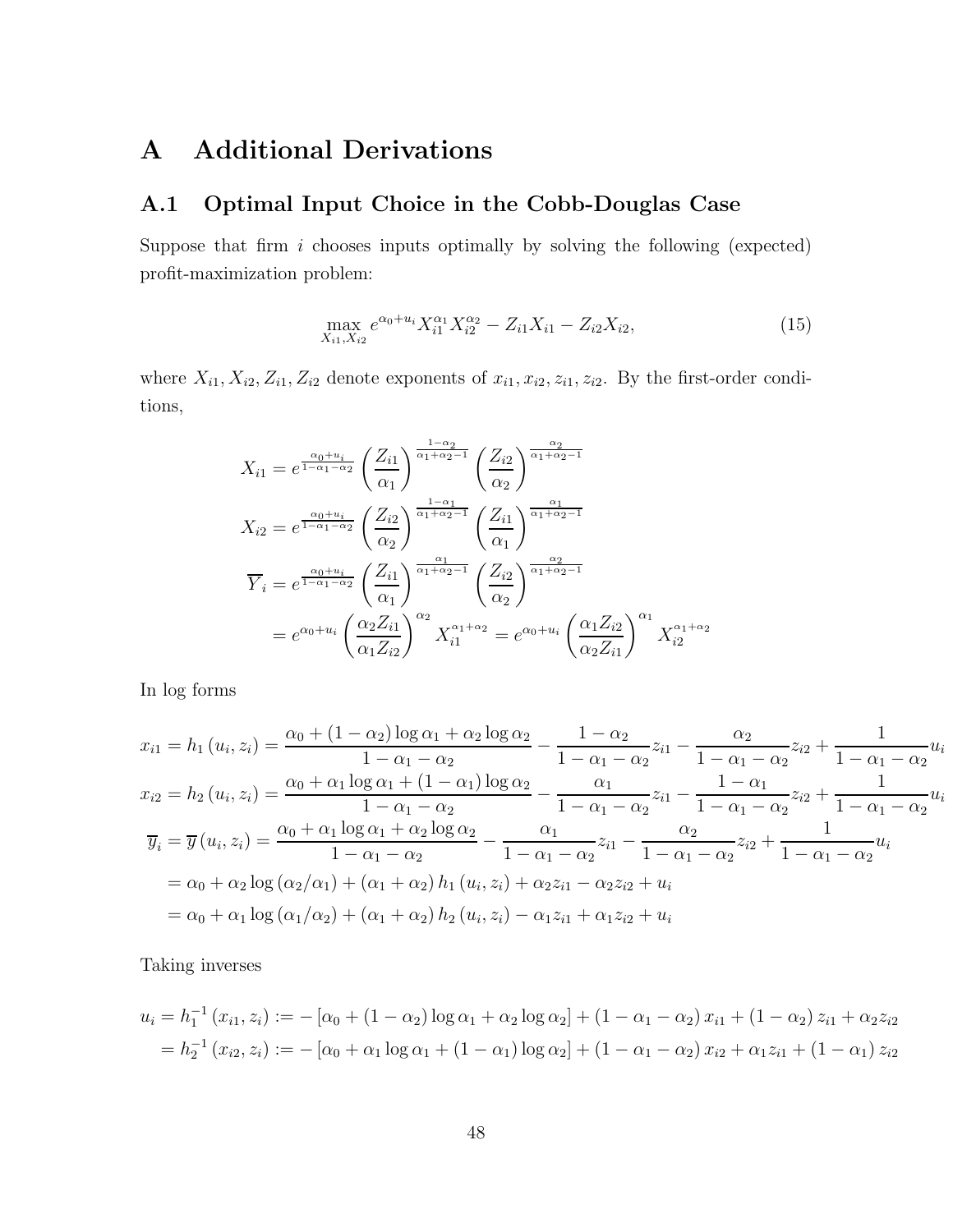Hence,

$$
\gamma_{1}(x_{i1}, z_{i}) = \overline{y}(h_{1}^{-1}(x_{i1}, z_{i}), z_{i}) = -\log \alpha_{1} + x_{i1} + z_{i1},
$$
  

$$
\gamma_{2}(x_{i2}, z_{i}) = \overline{y}(h_{2}^{-1}(x_{i2}, z_{i}), z_{i}) = -\log \alpha_{2} + x_{i2} + z_{i2},
$$

and

<span id="page-48-1"></span>
$$
y_i = \gamma_1 (x_{i1}, z_i) + \epsilon_i = -\log \alpha_1 + x_{i1} + z_{i1} + \epsilon_i
$$
  
=  $\gamma_2 (x_{i2}, z_i) + \epsilon_i = -\log \alpha_2 + x_{i2} + z_{i2} + \epsilon_i.$  (16)

It is then evident that  $\alpha_1$  or  $\alpha_2$  can be estimated directly from [\(16\)](#page-48-1) from the corresponding subsample where  $x_{i1}$  or  $x_{i2}$  is observed. Furthermore, we may test input optimality based on equation [\(16\)](#page-48-1).

### <span id="page-48-0"></span>A.2 Nash Equilibrium under Strategic Complementarity

Suppose that, given  $u, z$  and the other partner's choice  $X_2$ , partner 1 solves

$$
\max_{X_1} \pi_1(X, u; Z) := \lambda_1 (F(X, u) - Z_1 X_1 - Z_2 X_2) + Z_1 X_1 - \frac{1}{2} c_1 X_1^2,
$$

where  $F(X, u) := e^{u + \alpha_0} X_1^{\alpha_1} X_2^{\alpha_2}$  $_{2}^{\alpha_{2}}$ ,  $\lambda_{1} \in (0,1)$  and  $c_{1} > 0$ . Similarly, partner 2 solves

$$
\max_{X_2} \pi_2(X, u; Z) := \lambda_2 (F(X, u) - Z_1 X_1 - Z_2 X_2) + Z_2 X_2 - \frac{1}{2} c_2 X_2^2,
$$

with  $\lambda_2 \in (0,1)$  and  $c_2 > 0$ .

Since the game is supermodular by  $(12)$ , the set of Nash equilibria admits a minimum and a maximum under the partial order defined by bivariate monotonicity. Let  $X^*(u, Z)$  the minimum NE and  $X^{**}$  the maximum NE.

Suppose that  $X^* \neq X^{**}$ . Then WLOG suppose that  $X^* \subsetneq X^{**}$ . Moreover, both  $X^*$  and  $X^{**}$  must solve the FOCs:

$$
\nabla_{X_1} F(X, u) + \frac{1 - \lambda_1}{\lambda_1} Z_1 - \frac{c_1}{\lambda_1} X_1 = 0,
$$
  

$$
\nabla_{X_2} F(X, u) + \frac{1 - \lambda_2}{\lambda_2} Z_2 - \frac{c_2}{\lambda_2} X_2 = 0,
$$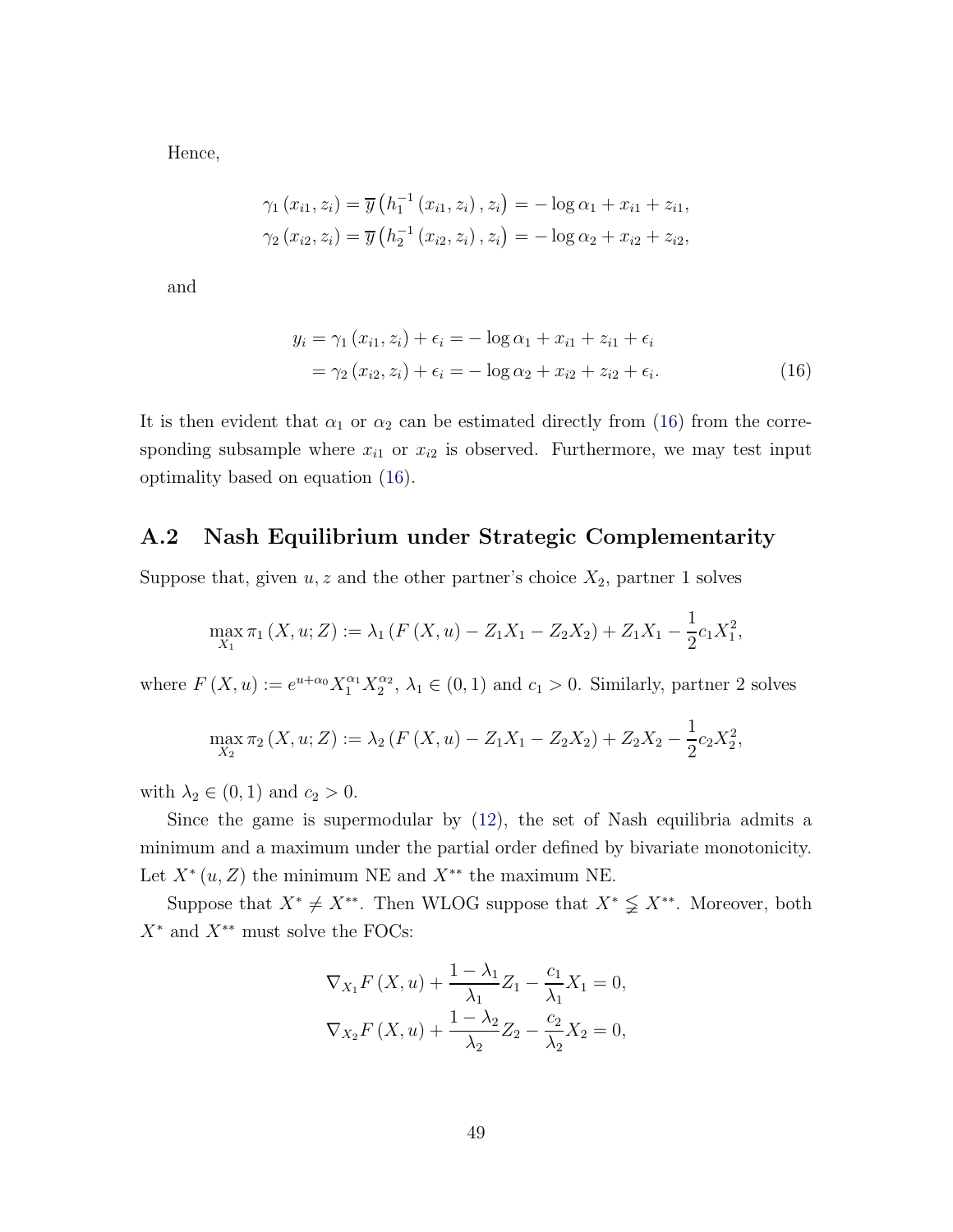or in vector form

<span id="page-49-0"></span>
$$
\nabla_X F(X, u) = \begin{pmatrix} \frac{c_1}{\lambda_1} X_1 \\ \frac{c_2}{\lambda_2} X_2 \end{pmatrix} - \begin{pmatrix} \frac{1 - \lambda_1}{\lambda_1} Z_1 \\ \frac{1 - \lambda_2}{\lambda_2} Z_2 \end{pmatrix}.
$$
 (17)

Taking difference of [\(17\)](#page-49-0) evaluated at  $X^*$  and  $X^{**}$ , we have

$$
\nabla_X F(X^{**}, u) - \nabla_X F(X^*, u) = \begin{pmatrix} \frac{c_1}{\lambda_1} (X_1^{**} - X_1^*) \\ \frac{c_2}{\lambda_2} (X_2^{**} - X_2^*) \end{pmatrix},
$$

and hence, by  $X^* \neq X^{**}$ ,

<span id="page-49-1"></span>
$$
(X^{**} - X^*)' (\nabla_X F(X^{**}, u) - \nabla_X F(X^*, u))
$$
  
=  $\frac{c_1}{\lambda_1} (X_1^{**} - X_1^*)^2 + \frac{c_2}{\lambda_2} (X_2^{**} - X_2^*)^2 > 0.$  (18)

In the meanwhile, we have

$$
\nabla_X F\left(X^{**}, u\right) - \nabla_X F\left(X^*, u\right) = \nabla_{XX} F\left(\tilde{X}, u\right) \left(X^{**} - X^*\right)
$$

for some  $\tilde{X}$  between  $X^*$  and  $X^{**}$ , and we know  $\nabla_{XX} F\left(\tilde{X}, u\right)$  must be negative semidefinite for Cobb-Douglas production functions under the assumption of  $\alpha_1 + \alpha_2 \leq 1$ , which implies

$$
(X^{**} - X^*)' (\nabla_X F(X^{**}, u) - \nabla_X F(X^{*}, u))
$$
  
=  $(X^{**} - X^*)' \nabla_{XX} F(\tilde{X}, u) (X^{**} - X^*) \le 0,$ 

a contradiction to [\(18\)](#page-49-1). Hence, we conclude that  $X^* = X^{**}$  and thus the NE is unique.

Take any  $\overline{u} > \underline{u}$  and write  $X := X^*(\overline{u}, Z)$  and  $\underline{X} := X^*(\underline{u}, Z)$ . By, for example, [Milgrom and Roberts](#page-45-12) [\(1990\)](#page-45-12), we know that  $\overline{X} \geq \underline{X}$ .

Suppose that  $X_1 = \underline{X}_1$ . Then

$$
\nabla_{X_1} F\left(\overline{X}_1, \overline{X}_2, \overline{u}\right) = \frac{c_1}{\lambda_1} \overline{X}_1 - \frac{1 - \lambda_1}{\lambda_1} Z_1
$$
  
=  $\frac{c_1}{\lambda_1} \underline{X}_1 - \frac{1 - \lambda_1}{\lambda_1} Z_1 = \nabla_{X_1} F\left(\underline{X}, \underline{u}\right)$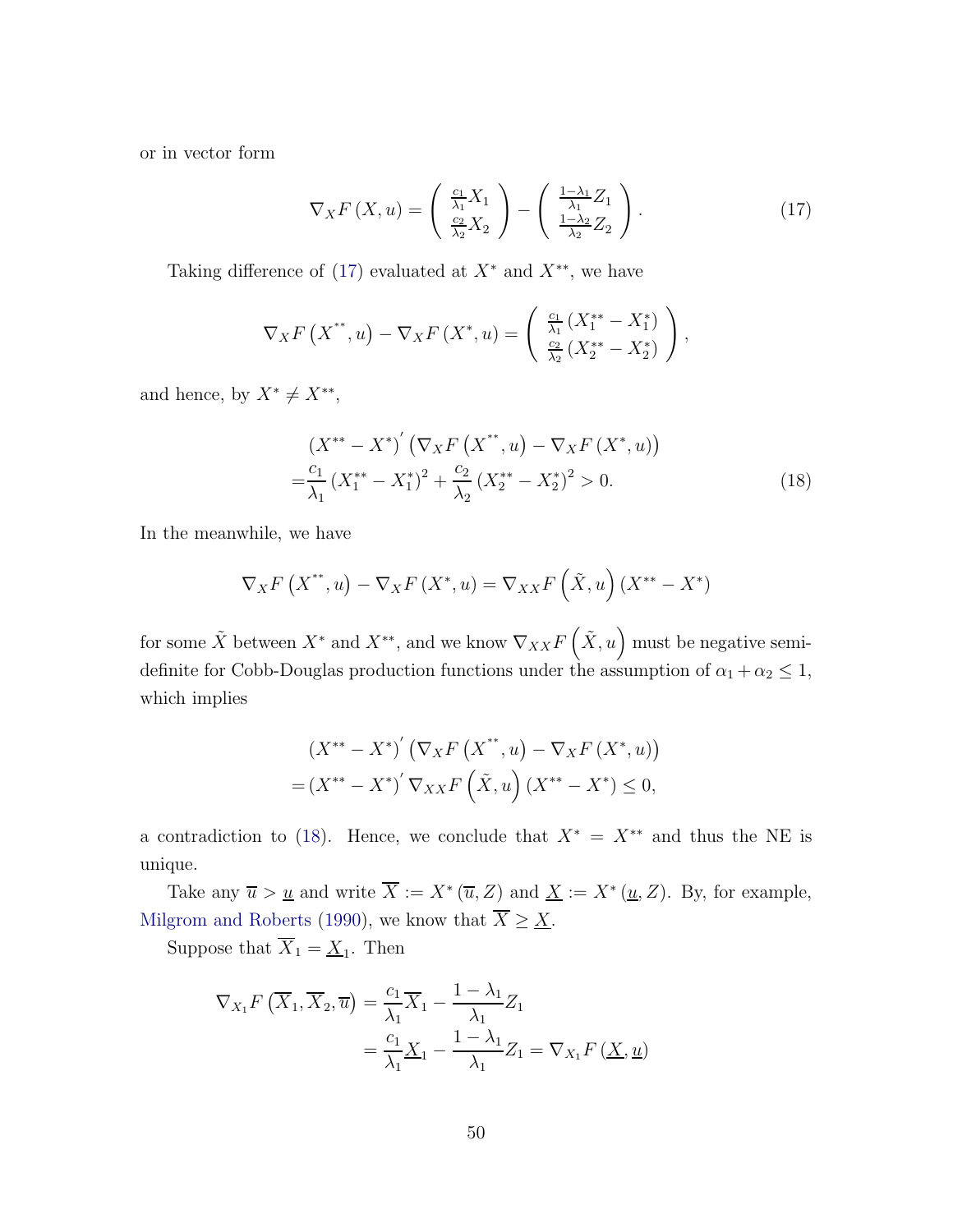$$
= \nabla_{X_1} F\left(\overline{X}_1, \underline{X}_2, \underline{u}\right)
$$
  
\$\leq \nabla\_{X\_1} F\left(\overline{X}\_1, \overline{X}\_2, \underline{u}\right)\$ by  $\nabla_{X_2 X_1} F > 0$  in (12)

which contradicts with [\(13\)](#page-15-1).

Thus  $X_1 > \underline{X}_1$  and similarly  $X_2 > \underline{X}_2$ .

Hence, both  $X_1^*(u, Z)$  and  $X_2^*(u, Z)$  must be strictly increasing in u, satisfying Assumption [\(3\)](#page-8-1).

### B Proofs

### B.1 Additional Notation and Lemmas

**Notation** For each i, we use  $x_{ij}$  to denote the observed input and use  $x_{ik}$  to denote the latent input variable for firm  $i$ , i.e.

$$
x_{ij} = x_{i1}
$$
,  $x_{ik} = x_{i2}$ , for  $d_i = 1$ ,  
 $x_{ij} = x_{i2}$ ,  $x_{ik} = x_{i1}$ , for  $d_i = 2$ .

We write

$$
d_{i1} := \mathbb{1} \{ d_i = 1 \},
$$
  

$$
d_{i2} := \mathbb{1} \{ d_i = 2 \},
$$

so that  $x_{ij} = d_{i1}x_{i1} + d_{i2}x_{i2}$  while  $x_{ik} := d_{i1}x_{i2} + d_{i2}x_{i1}$ . We write  $\overline{x}_i := (1, x_{i1}, x_{i2})'$  to denote the true regressor vector. (Recall  $\tilde{x}_i$  denotes the same regressor vector with imputed latent input  $\hat{x}_{ik}$  in place of  $x_{ik}$ .)

Moreover, we suppress the instrumental variables  $z_i$  in functions, such as  $\gamma_1(u_i, z_i)$ , unless it becomes necessary to emphasize the dependence of such functions on  $z_i$ .

<span id="page-50-0"></span>**Lemma 1.** Under Assumption [8,](#page-20-0) if  $\|\hat{\gamma}_k - \gamma_k\|_{\infty} = O_p(a_n)$ , then  $\|\hat{\gamma}_k^{-1} - \gamma_k^{-1}\|_{\infty} =$  $O_p(a_n)$  and  $|\hat{x}_{ik} - x_{ik}| = O_p(a_n)$ .

Proof. By Assumption [8](#page-20-0) we have

$$
\underline{c}|u_1-u_2|\leq |\gamma_k(u_1)-\gamma_k(u_2)|
$$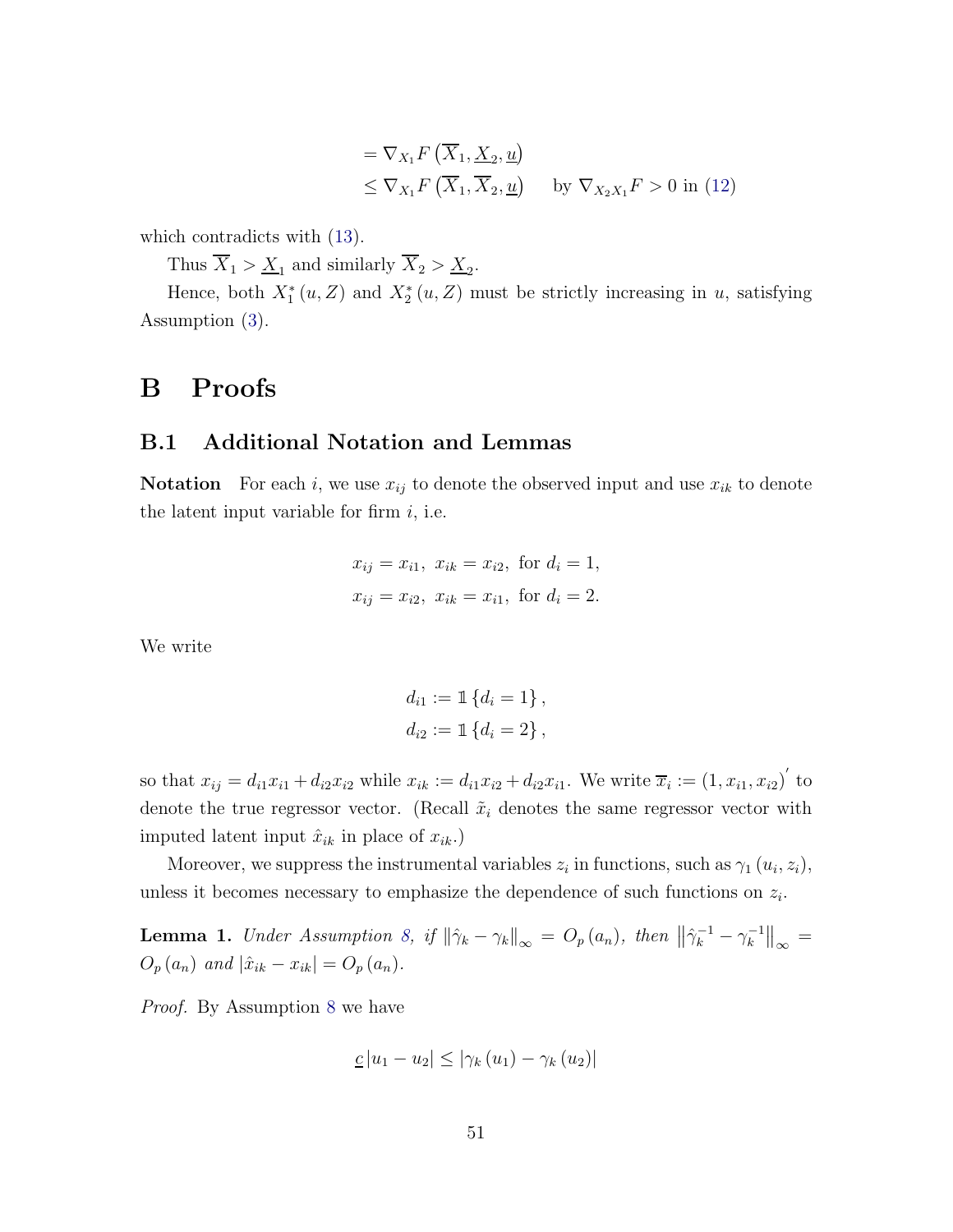For any  $v \in Range(\gamma_k)$ ,

$$
\left|\hat{\gamma}_k^{-1}(v) - \gamma_k^{-1}(v)\right| \leq \frac{1}{\underline{c}} \left|\gamma_k\left(\hat{\gamma}_k^{-1}(v)\right) - \gamma_k\left(\gamma_k^{-1}(v)\right)\right| = \frac{1}{\underline{c}} \left|\gamma_k\left(\hat{\gamma}_k^{-1}(v)\right) - v\right|
$$
  
= 
$$
\frac{1}{\underline{c}} \left|\gamma_k\left(\hat{\gamma}_k^{-1}(v)\right) - \hat{\gamma}_k\left(\hat{\gamma}_k^{-1}(v)\right)\right| \leq \frac{1}{\underline{c}} \left\|\hat{\gamma}_k - \gamma_k\right\|_{\infty} = O_p(a_n).
$$

Furthermore, observing that

$$
\underline{c} |\gamma_k^{-1}(v_1) - \gamma_k^{-1}(v_2)| \le |\gamma_k(\gamma_k^{-1}(v_1)) - \gamma_k(\gamma_k^{-1}(v_2))| = |v_1 - v_2|
$$

we have by Assumption [8](#page-20-0) and Lemma [1,](#page-50-0) for  $d_i = 1$ ,

$$
\begin{split}\n\left|\hat{x}_{ik} - x_{ik}\right| &= \left|\hat{\gamma}_j^{-1}\left(\hat{\gamma}_k\left(x_{ik}\right)\right) - \gamma_j^{-1}\left(\gamma_k\left(x_{ik}\right)\right)\right| \\
&= \left|\hat{\gamma}_j^{-1}\left(\hat{\gamma}_k\left(x_{ik}\right)\right) - \gamma_j^{-1}\left(\hat{\gamma}_k\left(x_{ik}\right)\right) + \gamma_j^{-1}\left(\hat{\gamma}_k\left(x_{ik}\right)\right) - \gamma_j^{-1}\left(\gamma_k\left(x_{ik}\right)\right)\right| \\
&\leq \left|\hat{\gamma}_j^{-1}\left(\hat{\gamma}_k\left(x_{ik}\right)\right) - \gamma_j^{-1}\left(\hat{\gamma}_k\left(x_{ik}\right)\right)\right| + \left|\gamma_j^{-1}\left(\hat{\gamma}_k\left(x_{ik}\right)\right) - \gamma_j^{-1}\left(\gamma_k\left(x_{ik}\right)\right)\right| \\
&\leq \left\|\hat{\gamma}_j^{-1} - \gamma_j^{-1}\right\|_{\infty} + \frac{1}{\underline{c}}\left|\hat{\gamma}_k\left(x_{ik}\right) - \gamma_k\left(x_{ik}\right)\right| \\
&\leq \left\|\hat{\gamma}_j^{-1} - \gamma_j^{-1}\right\|_{\infty} + \frac{1}{\underline{c}}\left\|\hat{\gamma}_k - \gamma_k\right\|_{\infty} \\
&= O_p\left(a_n\right).\n\end{split} \tag{19}
$$

<span id="page-51-0"></span>Lemma 2. Under Assumption [8:](#page-20-0)

(i) The pathwise derivative of  $\gamma_k^{-1}$  w.r.t.  $\gamma_k$  along  $\tau_k \in \Gamma$  is given by

$$
\nabla_{\gamma_k} \gamma_k^{-1} \left[ \tau_k \right] := \lim_{t \searrow 0} \frac{\left( \gamma_k + t \tau_k \right)^{-1} (v) - \gamma_k^{-1} (v)}{t} = -\frac{\tau_k \left( \gamma_k^{-1} (v) \right)}{\gamma_k' \left( \gamma_k^{-1} (v) \right)}.
$$

(ii) The pathwise derivative of  $\gamma_k^{-1}(\gamma_j(\cdot))$  w.r.t.  $\gamma_j$  along  $\tau_j \in \Gamma$  is given by

$$
\nabla_{\gamma_{j}} \left( \gamma_{k}^{-1} \circ \gamma_{j} \right) [\tau_{j}] := \lim_{t \searrow 0} \frac{\gamma_{k}^{-1} \left( \gamma_{j} \left( x \right) + t \tau_{j} \left( x \right) \right) - \gamma_{k}^{-1} \left( \gamma_{j} \left( x \right) \right)}{t}
$$

$$
= \left( \gamma_{k}^{-1} \right)' \left( \gamma_{j} \left( x \right) \right) \tau_{j} \left( x \right) = \frac{1}{\gamma_{k}' \left( \gamma_{k}^{-1} \left( \gamma_{j} \left( x \right) \right) \right)} \tau_{j} \left( x \right).
$$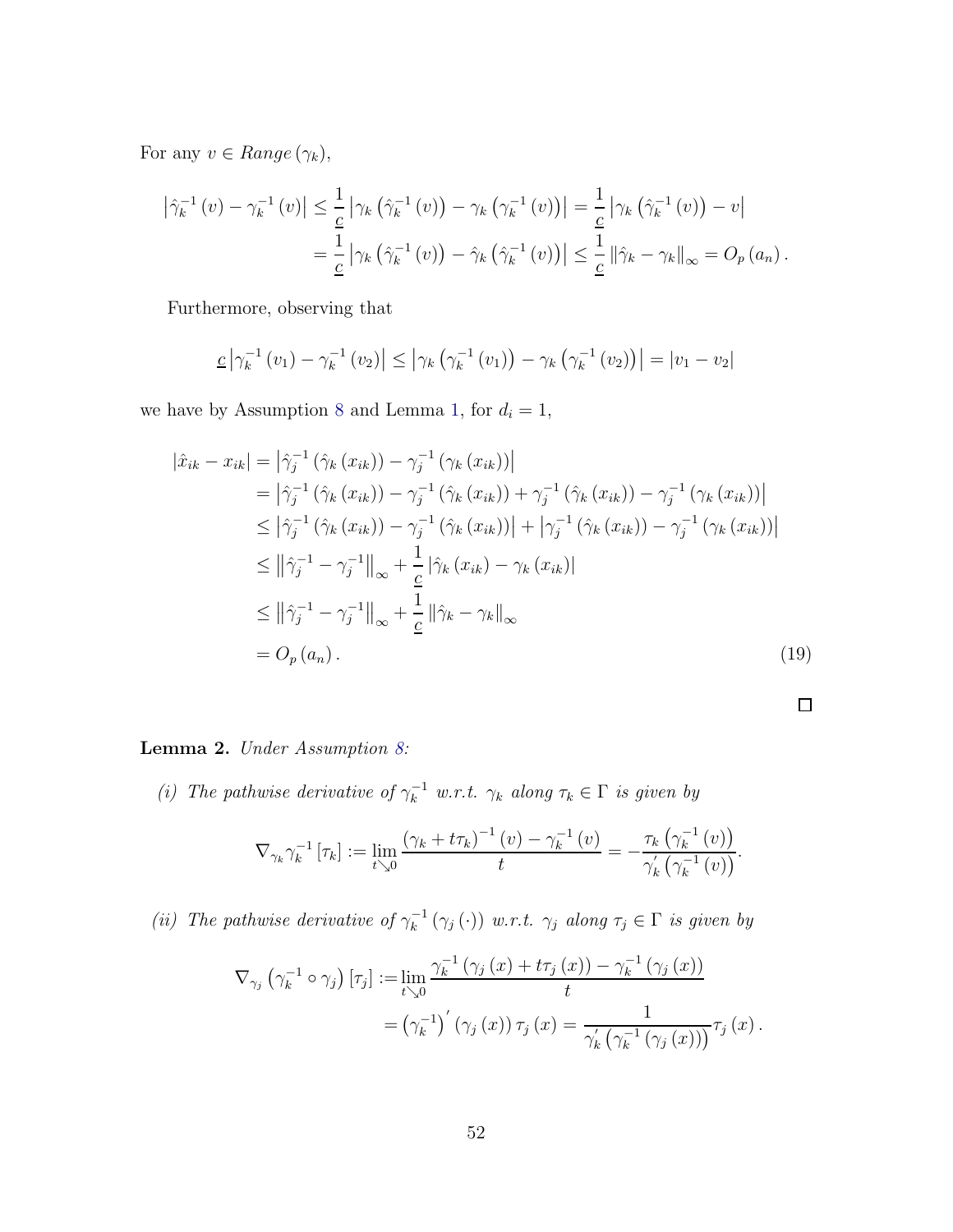(iii) The second-order derivatives have bounded norms:

$$
\nabla_{\gamma_k}^2 \gamma_k^{-1} \left[ \tau_k \right] \left[ \tau_k \right] \leq M \left\| \tau_k \right\|^2
$$
  

$$
\nabla_{\gamma_j}^2 \left( \gamma_k^{-1} \circ \gamma_j \right) \left[ \tau_j \right] \left[ \tau_j \right] \leq M \left\| \tau_k \right\|^2
$$

Proof. (i) and (ii) follow immediately from the definition of pathwise derivatives. See, e.g., Lemma 3.9.20 and 3.9.25 in [Van Der Vaart and Wellner](#page-46-7) [\(1996](#page-46-7)) for reference. For  $(iii),$ 

$$
\nabla_{\gamma_k}^2 \gamma_k^{-1} \left[ \tau_k \right] \left[ \nu_k \right] = \frac{\tau'_k \left( \gamma_k^{-1} \right)}{\gamma'_k \left( \gamma_k^{-1} \right)} \cdot \frac{\nu_k \left( \gamma_k^{-1} \right)}{\gamma'_k \left( \gamma_k^{-1} \right)} - \frac{\tau_k \left( \gamma_k^{-1} \right)}{\left[ \gamma'_k \left( \gamma_k^{-1} \right) \right]^2} \left[ \gamma''_k \left( \gamma_k^{-1} \right) + \frac{1}{\gamma'_k \left( \gamma_k^{-1} \right)} \right] \nu_k \left( \gamma_k^{-1} \right) \\
\leq M \|\tau_k\| \|\nu_k\|
$$

since  $\gamma'_k \geq \underline{c} > 0$  by Assumption [8](#page-20-0) and  $\gamma''$  and  $\tau'_k$  $\mathbf{k}_k$  are uniformly bounded above by Assumption [9\(](#page-20-1)i). Similarly for  $\nabla^2_{\gamma_j}(\gamma_k^{-1} \circ \gamma_j)$ .  $\Box$ 

<span id="page-52-0"></span>**Lemma 3.** Writing  $\gamma := (\gamma_1, \gamma_2)$ , the pathwise derivative of  $\gamma_k^{-1} \circ \gamma_j$  w.r.t.  $\gamma$  along  $\tau$ is given by

$$
\nabla_{\gamma} \left( \gamma_k^{-1} \circ \gamma_j \right) [\tau] := \lim_{t \searrow 0} \frac{\left( \gamma_k + t \tau_k \right)^{-1} \left( \gamma_j \left( x \right) + t \tau_j \left( x \right) \right) - \gamma_k^{-1} \left( \gamma_j \left( x \right) \right)}{t}
$$
\n
$$
= \frac{1}{\gamma_k' \left( \gamma_k^{-1} \left( \gamma_j \left( x \right) \right) \right)} \left[ \tau_j \left( x \right) - \tau_k \left( \gamma_k^{-1} \left( \gamma_j \left( x \right) \right) \right) \right]
$$

Proof. By Lemma [2,](#page-51-0)

$$
\frac{1}{t}\left[\left(\gamma_k + t\tau_k\right)^{-1}\left(\gamma_j\left(x\right) + t\tau_j\left(x\right)\right) - \gamma_k^{-1}\left(\gamma_j\left(x\right)\right)\right]
$$
\n
$$
= \frac{1}{t}\left[\left(\gamma_k + t\tau_k\right)^{-1}\left(\gamma_j\left(x\right) + t\tau_j\left(x\right)\right) - \gamma_k^{-1}\left(\gamma_j\left(x\right) + t\tau_j\left(x\right)\right)\right]
$$
\n
$$
+ \frac{1}{t}\left[\gamma_k^{-1}\left(\gamma_j\left(x\right) + t\tau_j\left(x\right)\right) - \gamma_k^{-1}\left(\gamma_j\left(x\right)\right)\right]
$$
\n
$$
\rightarrow \nabla_{\gamma_k} \gamma_k^{-1}\left[\tau_k\right]\left(\gamma_j\left(x\right)\right) + \nabla_{\gamma_j}\left(\gamma_k^{-1}\circ\gamma_j\right)\left[\tau_j\right]
$$
\n
$$
= -\frac{\tau_k\left(\gamma_k^{-1}\left(\gamma_j\left(x\right)\right)\right)}{\gamma'_k\left(\gamma_k^{-1}\left(\gamma_j\left(x\right)\right)\right)} + \frac{1}{\gamma'_k\left(\gamma_k^{-1}\left(\gamma_j\left(x\right)\right)\right)}\tau_j\left(x\right)
$$
\n
$$
= \frac{1}{\gamma'_k\left(\gamma_k^{-1}\left(\gamma_j\left(x\right)\right)\right)}\left(\tau_j\left(x\right) - \tau_k\left(\gamma_k^{-1}\left(\gamma_j\left(x\right)\right)\right)\right)
$$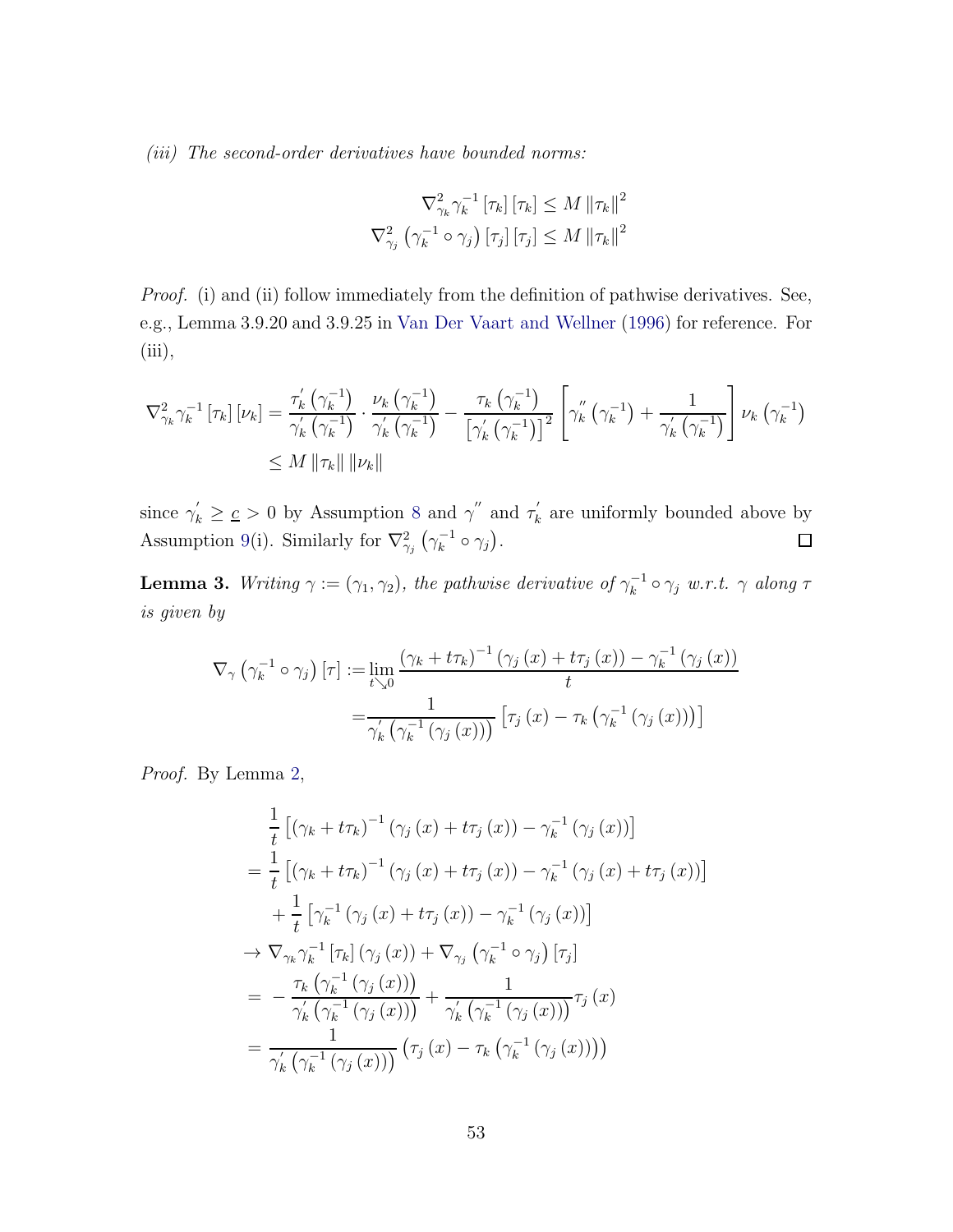### B.2 Proof of Theorem [2\(](#page-23-0)i)

Proof. We verify the conditions in Lemma 5.4 of [Newey](#page-45-4) [\(1994\)](#page-45-4), or equivalently, Theorems 8.11 of [Newey and McFadden](#page-45-5) [\(1994](#page-45-5)).

Recall  $w_i := (y_i, x_i, z_i, d_i), \gamma := (\gamma_1, \gamma_2)$  and

$$
g(w_i, \hat{\alpha}, \hat{\gamma}) = \overline{z}_i (y_i - \hat{\alpha}_0 - (x_{i1}\hat{\alpha}_1 + \hat{\gamma}_2^{-1}(\hat{\gamma}_1(x_{i1}))\hat{\alpha}_2) d_{i1} - (x_{i2}\hat{\alpha}_2 + \hat{\gamma}_1^{-1}(\hat{\gamma}_2(x_{i2}))\hat{\alpha}_2) d_{i2})
$$
  
\n
$$
= \overline{z}_i (y_i - \hat{\alpha}_0 - x_{ij}\hat{\alpha}_j - \hat{\gamma}_k^{-1}(\hat{\gamma}_j(x_{ij}))\hat{\alpha}_k)
$$
  
\n
$$
g(w_i, \hat{\gamma}) = \overline{z}_i (y_i - \alpha_0 - (x_{i1}\alpha_1 + \hat{\gamma}_2^{-1}(\hat{\gamma}_1(x_{i1}))\alpha_2) d_{i1} - (x_{i2}\alpha_2 + \hat{\gamma}_1^{-1}(\hat{\gamma}_2(x_{i2}))\alpha_2) d_{i2})
$$
  
\n
$$
= \overline{z}_i (y_i - \alpha_0 - x_{ij}\alpha_j - \hat{\gamma}_k^{-1}(\hat{\gamma}_j(x_{ij}))\alpha_k)
$$
  
\n
$$
= \overline{z}_i (u_i + \epsilon_i + [x_{ik} - \hat{\gamma}_k^{-1}(\hat{\gamma}_j(x_{ij}))\alpha_k)
$$

Clearly,  $\mathbb{E}[g(w_i, \gamma)] = \mathbb{E}[\overline{z}_i(u_i + \epsilon_i)] = 0$  by Assumptions [6](#page-18-0) and [4.](#page-9-0) Moreover, 1  $\frac{1}{N} \sum_{i=1}^{N} g(w_i, \hat{\alpha}, \hat{\gamma}) = 0$  by the definition of  $\hat{\alpha}$ .

Now, define

$$
G(w_i, \hat{\gamma} - \gamma) := \nabla_{\gamma} g(w_i, \gamma) [\hat{\gamma} - \gamma]
$$
  
\n
$$
= -\alpha_k \overline{z}_i \nabla_{\gamma} (\gamma_k^{-1} \circ \gamma_j) [\hat{\gamma} - \gamma]
$$
  
\n
$$
= \frac{-\alpha_k \overline{z}_i}{\gamma'_k (\gamma_k^{-1} (\gamma_j (x_{ij})))} [(\hat{\gamma}_j - \gamma_j) (x_{ij}) - (\hat{\gamma}_k - \gamma_k) (\gamma_k^{-1} (\gamma_j (x_{ij})))]
$$
  
\n
$$
= -\frac{\alpha_k \overline{z}_i}{\gamma'_k (x_{ik})} [\hat{\gamma}_j (x_{ij}) - \gamma_j (x_{ij}) - \hat{\gamma}_k (x_{ik}) + \gamma_k (x_{ik})] \text{ since } \gamma_k^{-1} (\gamma_j (x_{ij})) = x_{ik}
$$
  
\n
$$
= d_{i1} \overline{z}_i \left( -\frac{\alpha_2}{\gamma'_2} \right) (1, -1) \left( \frac{\hat{\gamma}_1 - \gamma_1}{\hat{\gamma}_2 - \gamma_2} \right) + d_{i2} \overline{z}_i \left( -\frac{\alpha_1}{\gamma'_1} \right) (-1, 1) \left( \frac{\hat{\gamma}_1 - \gamma_1}{\hat{\gamma}_2 - \gamma_2} \right)
$$
  
\n
$$
= -\overline{z}_i \left( d_{i1} \frac{\alpha_2}{\gamma'_2} - d_{i2} \frac{\alpha_1}{\gamma'_1} \right) (1, -1) (\hat{\gamma} - \gamma)
$$
 (20)

By Lemma [2\(](#page-51-0)iii) and Lemma [3,](#page-52-0) we deduce

$$
\|g(w,\hat{\gamma}) - g(w,\gamma) - G(w,\hat{\gamma} - \gamma)\| = O_p\left(\|\hat{\gamma} - \gamma\|_{\infty}^2\right) = o_p\left(\frac{1}{\sqrt{N}}\right)
$$

given our assumption that  $\|\hat{\gamma} - \gamma\|_{\infty} = o_p(N^{-1/4}).$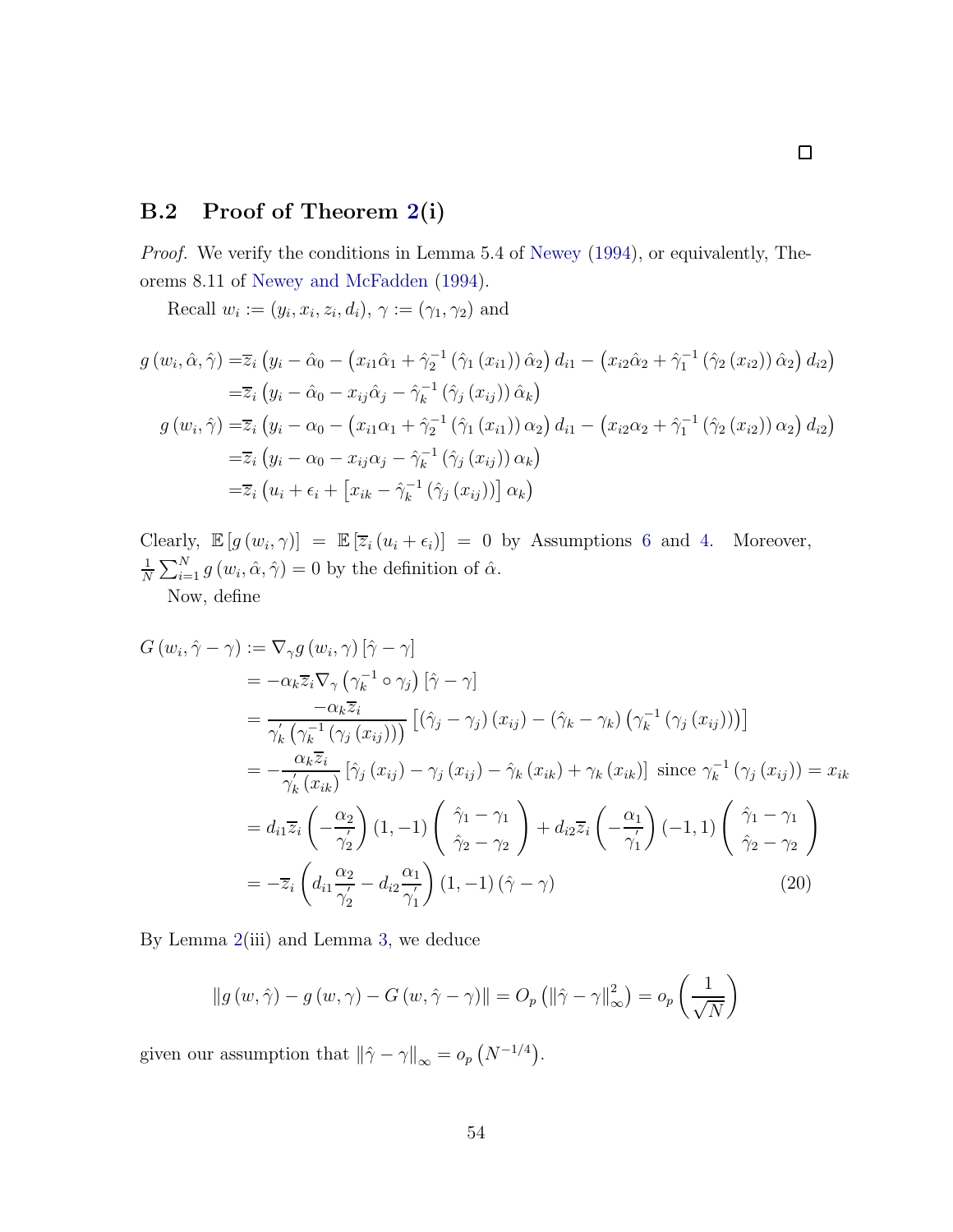Next, the stochastic equicontinuity condition

<span id="page-54-0"></span>
$$
\frac{1}{\sqrt{N}}\sum_{i=1}^{N}\left(G\left(w_{i},\hat{\gamma}-\gamma\right)-\int G\left(w_{i},\hat{\gamma}-\gamma\right)d\mathbb{P}\left(w_{i}\right)\right)=o_{p}\left(\frac{1}{\sqrt{N}}\right)
$$
(21)

is guaranteed by Assumptions [8](#page-20-0) and [9.](#page-20-1) Specifically,  $\hat{\gamma} - \gamma$  belongs to a Donsker class of functions by the smoothness assumption while  $1/\gamma'_{k}(x_{ik}) \leq 1/\underline{c}$  guarantees that  $G(z_i, \cdot)$  is square-integrable, so that  $G(z_i, \cdot)$  is also Donsker and thus [\(21\)](#page-54-0) holds.

Now, write  $\zeta_i := (x_i, z_i)$  so that  $w_i = (y_i, \zeta_i, d_i)$ . Then we have

$$
\int G(w_i, \hat{\gamma} - \gamma) \mathbb{P}w_i
$$
\n
$$
= \int -\overline{z}_i \left( d_{i1} \frac{\alpha_2}{\gamma_2} - d_{i2} \frac{\alpha_1}{\gamma_1'} \right) (1, -1) (\hat{\gamma} - \gamma) d\mathbb{P}(\zeta_i, d_i)
$$
\n
$$
= \int -\overline{z}_i \left( \left[ \int d_{i1} d\mathbb{P}(d_i | \zeta_i) \right] \frac{\alpha_2}{\gamma_2'} - \left[ \int d_{i2} d\mathbb{P}(d_i | \zeta_i) \right] \frac{\alpha_1}{\gamma_1'} \right) (1, -1) (\hat{\gamma} - \gamma) d\mathbb{P}\zeta_i
$$
\n
$$
= \int -\overline{z}_i \left( \lambda_1 (\zeta_i) \frac{\alpha_2}{\gamma_2'} - \lambda_2 (\zeta_i) \frac{\alpha_1}{\gamma_1'} \right) (1, -1) (\hat{\gamma} - \gamma) d\mathbb{P}\zeta_i
$$

By Proposition 4 of [Newey](#page-45-4) [\(1994\)](#page-45-4), with

$$
\varphi(w_i) := -\left(\lambda_1 \frac{\alpha_2 \overline{z}_i}{\gamma_2'} - \lambda_2 \frac{\alpha_1 \overline{z}_i}{\gamma_1'}\right) (d_{i1} - d_{i2})
$$

we have

$$
\overline{z}_{i}\left(\lambda_{1}\frac{\alpha_{2}}{\gamma_{2}'}-\lambda_{2}\frac{\alpha_{1}}{\gamma_{1}'}\right)(1,-1)\left(\begin{array}{c}d_{i1}\left(y_{i}-\gamma_{1}\left(x_{i1}\right)\right)\\d_{i2}\left(y_{i}-\gamma_{2}\left(x_{i2}\right)\right)\end{array}\right)\equiv\varphi\left(w_{i}\right)\overline{z}_{i}\epsilon_{i},
$$

and by Assumption [10](#page-22-0)

$$
\int G(w, \hat{\gamma} - \gamma) d\mathbb{P}(w) = \frac{1}{N} \sum_{i=1}^{N} \varphi(w_i) \overline{z}_i \epsilon_i + o_p\left(\frac{1}{\sqrt{N}}\right).
$$

Hence, Lemma 5.4 of [Newey](#page-45-4) [\(1994](#page-45-4)),

$$
\frac{1}{\sqrt{N}}\sum_{i=1}^{N}g(w_i,\hat{\gamma})=\frac{1}{\sqrt{N}}\sum_{i=1}^{N}\left[g(w_i,\gamma)+\varphi(w_i)\,\overline{z}_i\epsilon_i\right]+o_p\left(1\right)\stackrel{d}{\longrightarrow}\mathcal{N}\left(\mathbf{0},\Omega\right),
$$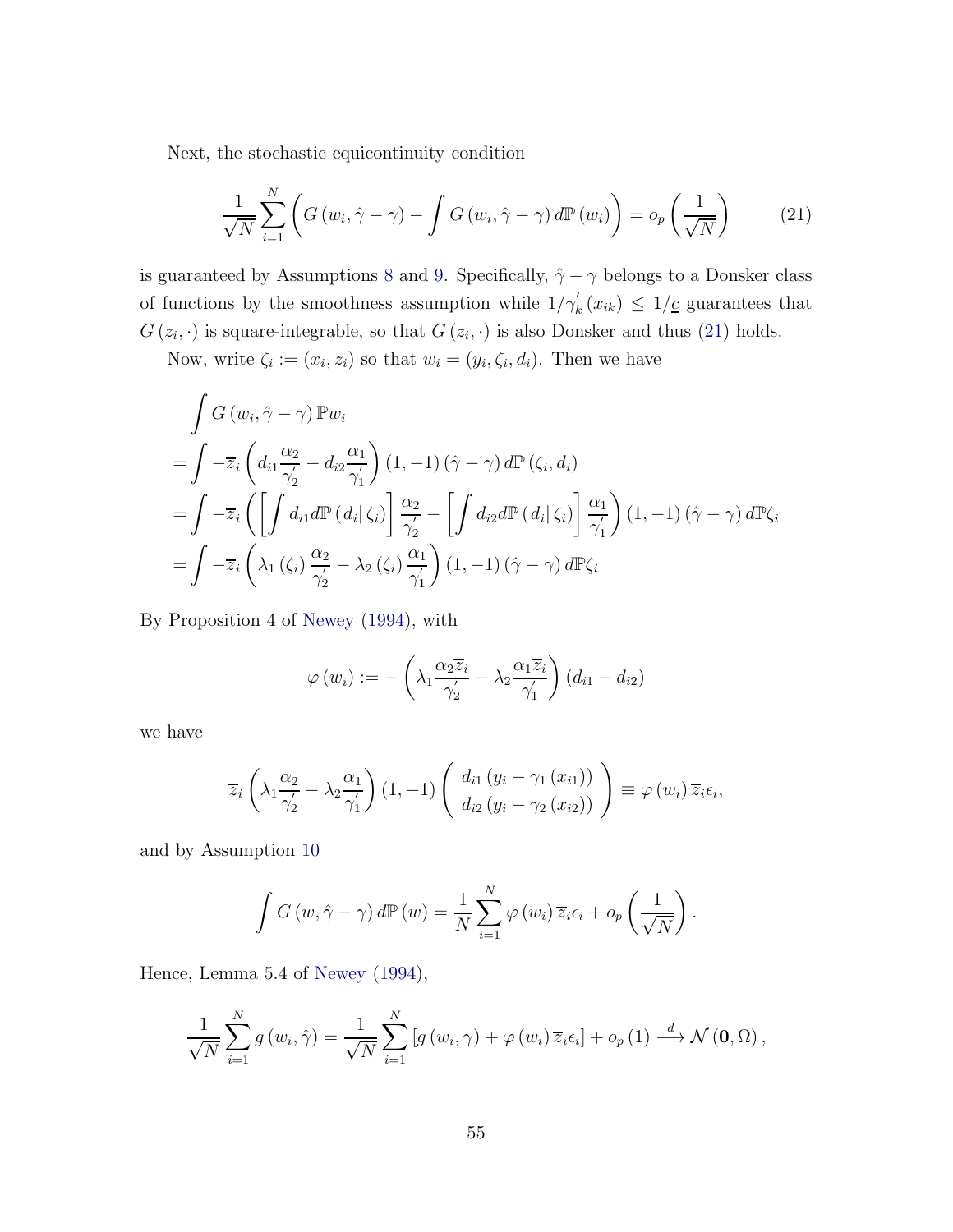where

$$
\Omega := \text{Var}\left[g\left(w_i, \gamma\right) + \varphi\left(w_i\right)\overline{z}_i\epsilon_i\right]
$$
\n
$$
= \mathbb{E}\left[\overline{z}_i\overline{z}_i'\left(u_i + \left[1 + \varphi\left(w_i\right)\right]\epsilon_i\right)^2\right] = \mathbb{E}\left[\overline{z}_i\overline{z}_i'\left(u_i^2 + \left[1 + \varphi\left(w_i\right)\right]^2\epsilon_i^2\right)\right]
$$

Lastly, by Lemma [1](#page-50-0)

$$
\left| \frac{1}{n} \sum_{i=1}^{n} \overline{z}_{i} \left( \hat{x}_{i1} - x_{i1} \right) \right| \leq \frac{1}{n} \sum_{i=1}^{n} \left| \overline{z}_{i} \right| \left| \hat{x}_{i1} - x_{i1} \right| \leq O_{p}(a_{n}) \cdot \frac{1}{n} \sum_{i=1}^{n} \left| \overline{z}_{i} \right| = O_{p}(a_{n}) = o_{p}(1)
$$

and thus

$$
\frac{1}{N} \sum_{i=1}^{N} \overline{z}_{i} \tilde{x}_{i}^{'} = \mathbb{E} \left[ \overline{z}_{i} \overline{x}_{i}^{'} \right] + \frac{1}{N} \sum_{i=1}^{N} \overline{z}_{i} \left( \tilde{x}_{i} - x_{i} \right)^{'} + \frac{1}{N} \sum_{i=1}^{N} \left( \overline{z}_{i} x_{i}^{'} - \mathbb{E} \left[ \overline{z}_{i} x_{i}^{'} \right] \right)
$$
\n
$$
= \mathbb{E} \left[ \overline{z}_{i} \overline{x}_{i}^{'} \right] + O_{p} \left( a_{N} \right) + O_{p} \left( \frac{1}{\sqrt{N}} \right) \xrightarrow{p} \Sigma_{zx} := \mathbb{E} \left[ \overline{z}_{i} \overline{x}_{i}^{'} \right].
$$

Hence,

$$
\sqrt{N}(\hat{\alpha} - \alpha) = \left(\frac{1}{N} \sum_{i=1}^{N} \overline{z}_i \tilde{x}_i\right)^{-1} \frac{1}{\sqrt{N}} \sum_{i=1}^{N} g(w_i, \hat{\gamma}) \stackrel{d}{\longrightarrow} \mathcal{N}\left(\mathbf{0}, \Sigma_{zx}^{-1} \Omega \Sigma_{zx}^{'-1}\right).
$$

 $\Box$ 

### B.3 Proof of Theorem [2\(](#page-23-0)ii)

Proof. We adapt the proof of Theorem [2\(](#page-23-0)i) above with

$$
g^*(w, \hat{\alpha}, \hat{\gamma}) := \overline{z}_i \left( \hat{\gamma}_j (x_{ij}) - \hat{\alpha}_0 - \hat{\alpha}_j x_{ij} - \hat{\alpha}_k \hat{\gamma}_k^{-1} (\hat{\gamma}_j (x_{ij})) \right),
$$
  

$$
g^*(w, \hat{\gamma}) := \overline{z}_i \left( \hat{\gamma}_j (x_{ij}) - \alpha_0 - \alpha_j x_{ij} - \alpha_k \hat{\gamma}_k^{-1} (\hat{\gamma}_j (x_{ij})) \right).
$$

with  $\mathbb{E}\left[g^*\left(w_i,\gamma\right)\right] = \mathbb{E}\left[\overline{z}_i\left(\gamma_j\left(x_{ij}\right) - \alpha_0 - \alpha_jx_{ij} - \alpha_k\gamma_k^{-1}\left(\gamma_j\left(x_{ij}\right)\right)\right)\right] = \mathbb{E}\left[\overline{z}_iu_i\right] = \mathbf{0}$ and  $\frac{1}{N} \sum_{i=1}^{N} g(z, \hat{\alpha}^*, \hat{\gamma}) = 0.$ 

By the chain rule,

$$
G^*(w_i, \tau) := \nabla_{\gamma} g^*(w_i, \gamma) [\hat{\gamma} - \gamma]
$$
  
=  $\overline{z}_i ([\hat{\gamma}_j(x_{ij}) - \gamma_j(x_{ij})] - \alpha_k \nabla_{\gamma} (\gamma_k^{-1} \circ \gamma_j) [\hat{\gamma} - \gamma])$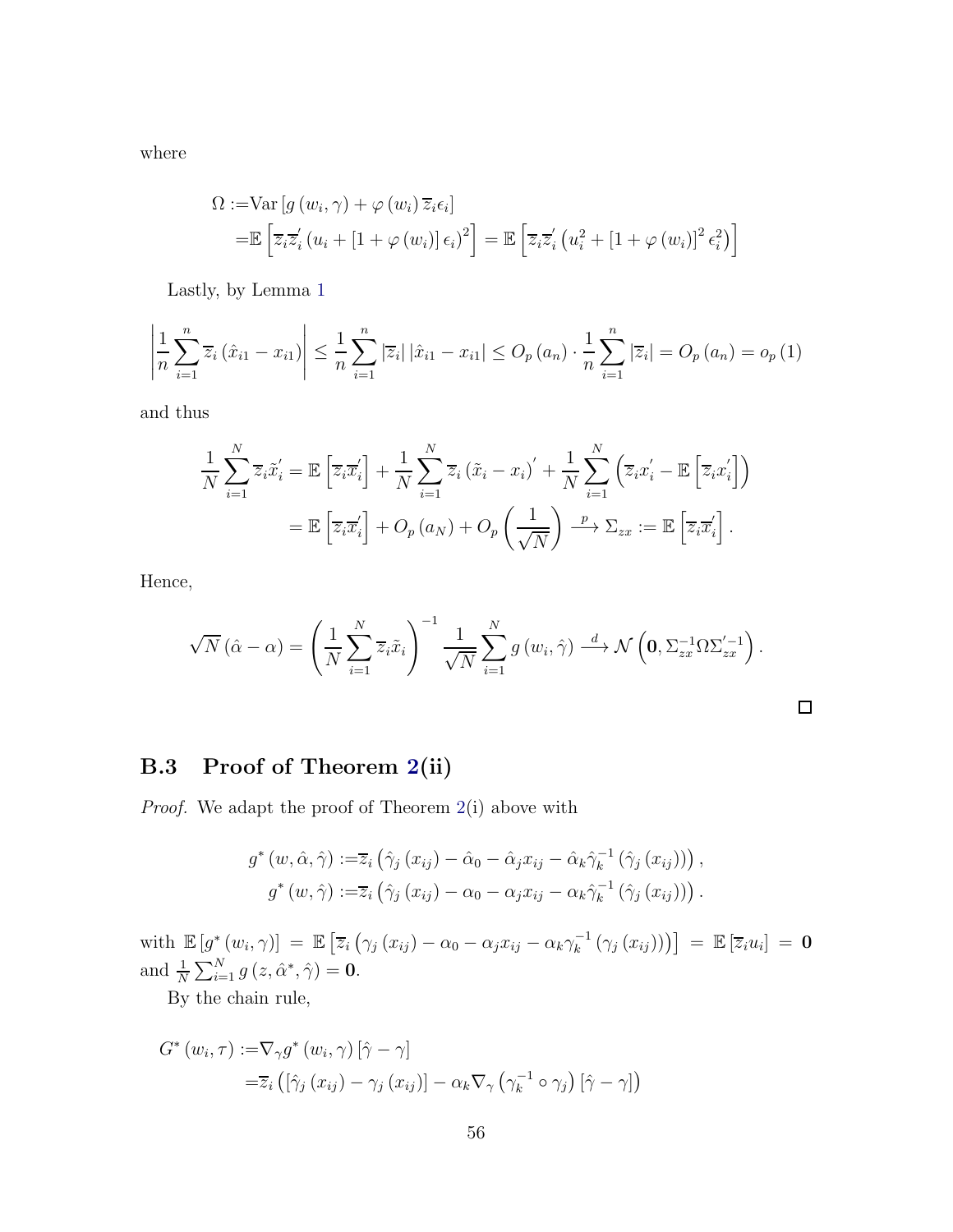$$
= \overline{z}_{i} \left( 1 - \frac{\alpha_{k}}{\gamma_{k}'(x_{ik})} \right) \left[ \hat{\gamma}_{j}(x_{ij}) - \gamma_{j}(x_{ij}) \right] - \overline{z}_{i} \frac{\alpha_{k}}{\gamma_{k}'(x_{ik})} \left[ \hat{\gamma}_{k}(x_{ik}) - \gamma_{k}(x_{ik}) \right]
$$

$$
= \overline{z}_{i} \left[ d_{i1} \left( 1 - \frac{\alpha_{2}}{\gamma_{2}'}, -\frac{\alpha_{2}}{\gamma_{2}'} \right) + d_{i2} \left( -\frac{\alpha_{1}}{\gamma_{1}'} , 1 - \frac{\alpha_{1}}{\gamma_{1}'} \right) \right] (\hat{\gamma} - \gamma)
$$

and

$$
\int G(w_i, \hat{\gamma} - \gamma) \mathbb{P} w_i = \int \overline{z}_i \left( \lambda_1 \left( 1 - \frac{\alpha_2}{\gamma_2'} \right) + \lambda_2 \frac{\alpha_1}{\gamma_1'}, \lambda_1 \frac{\alpha_2}{\gamma_2'} + \lambda_2 \left( 1 - \frac{\alpha_1}{\gamma_1'} \right) \right) (\hat{\gamma} - \gamma) d\mathbb{P} \zeta_i
$$

By Proposition 4 of [Newey](#page-45-4) [\(1994\)](#page-45-4), with

$$
\varphi^*(w_i) := -\left(\lambda_1 \left(1 - \frac{\alpha_2}{\gamma'_2}\right) + \lambda_2 \frac{\alpha_1}{\gamma'_1}\right) d_{i1} + \left(\lambda_1 \frac{\alpha_2}{\gamma'_2} + \lambda_2 \left(1 - \frac{\alpha_1}{\gamma'_1}\right)\right) d_{i2}
$$

we have

$$
\overline{z}_{i}\left(\lambda_{1}\left(1-\frac{\alpha_{2}}{\gamma_{2}'}\right)+\lambda_{2}\frac{\alpha_{1}}{\gamma_{1}'}, \lambda_{1}\frac{\alpha_{2}}{\gamma_{2}'}+\lambda_{2}\left(1-\frac{\alpha_{1}}{\gamma_{1}'}\right)\right)\left(\begin{array}{c} d_{i1}\left(y_{i}-\gamma_{1}\left(x_{i1}\right)\right) \\ d_{i2}\left(y_{i}-\gamma_{2}\left(x_{i2}\right)\right) \end{array}\right)\equiv\varphi^{*}\left(w_{i}\right)\overline{z}_{i}\epsilon_{i},
$$

and by Assumption [10](#page-22-0)

$$
\int G(w, \hat{\gamma} - \gamma) d\mathbb{P}(w) = \frac{1}{N} \sum_{i=1}^{N} \varphi^*(w_i) \overline{z}_i \epsilon_i + o_p\left(\frac{1}{\sqrt{N}}\right).
$$

Hence, we have

$$
\frac{1}{\sqrt{N}}\sum_{i=1}^{N}g^*(w_i,\hat{\gamma})=\frac{1}{\sqrt{N}}\sum_{i=1}^{N}\left[g^*(w_i,\gamma)+\varphi^*(w_i)\,\overline{z}_i\right]+o_p\left(1\right)\stackrel{d}{\longrightarrow}\mathcal{N}\left(\mathbf{0},\Omega^*\right),
$$

where

$$
\Omega := \text{Var}\left[g^*(w_i, \gamma) + \delta^*(z_i)\right] = \mathbb{E}\left[\overline{z}_i \overline{z}'_i \left(u_i^2 + \varphi^*(w_i)^2 \epsilon_i^2\right)\right],
$$

giving

$$
\sqrt{N}(\hat{\alpha} - \alpha) = \left(\frac{1}{N} \sum_{i=1}^{N} \overline{z}_i \tilde{x}_i\right)^{-1} \frac{1}{\sqrt{N}} \sum_{i=1}^{N} g^*(w_i, \hat{\gamma}) \stackrel{d}{\longrightarrow} \mathcal{N}\left(0, \Sigma_{zx}^{-1} \Omega^* \Sigma_{zx}^{'-1}\right).
$$

 $\Box$ 

57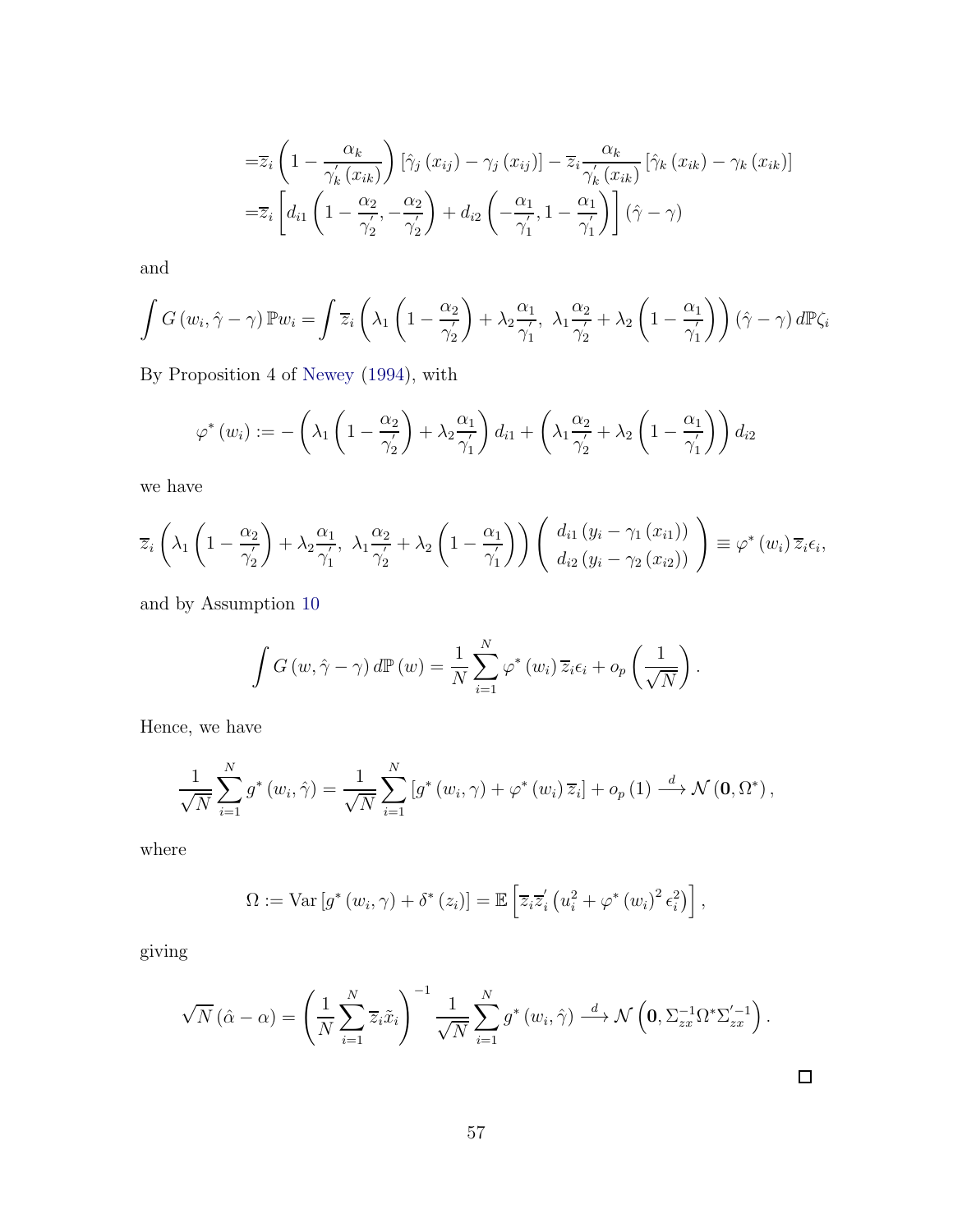### <span id="page-57-0"></span>B.4 Proof of Theorem [3](#page-24-0)

Proof. By  $(6)$ , we have

$$
\frac{\partial}{\partial c}\gamma_j(c;z) = \alpha_j + \alpha_k x'_k \frac{1}{x'_j} + \frac{1}{x'_j} > \alpha_j,
$$

and thus  $0 < \alpha_j/\gamma'_j < 1$ , which implies

$$
\lambda_1 \left(1 - \frac{\alpha_2}{\gamma_2'}\right) + \lambda_2 \frac{\alpha_1}{\gamma_1'} > 0, \quad \lambda_2 \left(1 - \frac{\alpha_1}{\gamma_1'}\right) + \lambda_1 \frac{\alpha_2}{\gamma_2'} > 0.
$$

Hence,

$$
\varphi^* = \left(\lambda_1 \left(1 - \frac{\alpha_2}{\gamma_2}\right) + \lambda_2 \frac{\alpha_1}{\gamma_1}\right) d_{i1} + \left(\lambda_2 \left(1 - \frac{\alpha_1}{\gamma_1}\right) + \lambda_1 \frac{\alpha_2}{\gamma_2}\right) d_{i2} > 0
$$
  

$$
1 + \varphi = 1 - \left(\frac{\alpha_2}{\gamma_2}\lambda_1 - \frac{\alpha_1}{\gamma_1}\lambda_2\right) (d_{i1} - d_{i2})
$$
  

$$
= \left(1 - \lambda_1 \frac{\alpha_2}{\gamma_2} + \lambda_2 \frac{\alpha_1}{\gamma_1}\right) d_{i1} + \left(1 - \lambda_2 \frac{\alpha_1}{\gamma_1} + \lambda_1 \frac{\alpha_2}{\gamma_2}\right) d_{i2}
$$
  

$$
= \varphi^* + (1 - \lambda_1) d_{i1} + (1 - \lambda_2) d_{i2}
$$
  

$$
> \varphi^* > 0.
$$

Hence,  $(1+\varphi)^2 > \varphi^{*2} > 0$  and

$$
\Omega - \Omega^* = \mathbb{E}\left[\overline{z}_i\overline{z}'_i\left[\left(1 - \varphi\left(x_i, d_i\right)\right)^2 - \varphi^*\left(x_i, d_i\right)^2\right]\epsilon_i^2\right]
$$

is positive definite. Therefore,  $\Sigma - \Sigma^*$  is also positive definite and  $\hat{\alpha}^*$  is asymptotically  $\Box$ more efficient than  $\hat{\alpha}$ .

### B.5 Proof of Theorem [4](#page-26-0)

*Proof.* Assumption [11\(](#page-25-0)i) guarantees that  $N_1 \sim N_2 \sim N$  so that

$$
\left\|\hat{\gamma}_1 - \gamma_1\right\|_{\infty} \sim \left\|\hat{\gamma}_2 - \gamma_2\right\|_{\infty} = O_p(a_N)
$$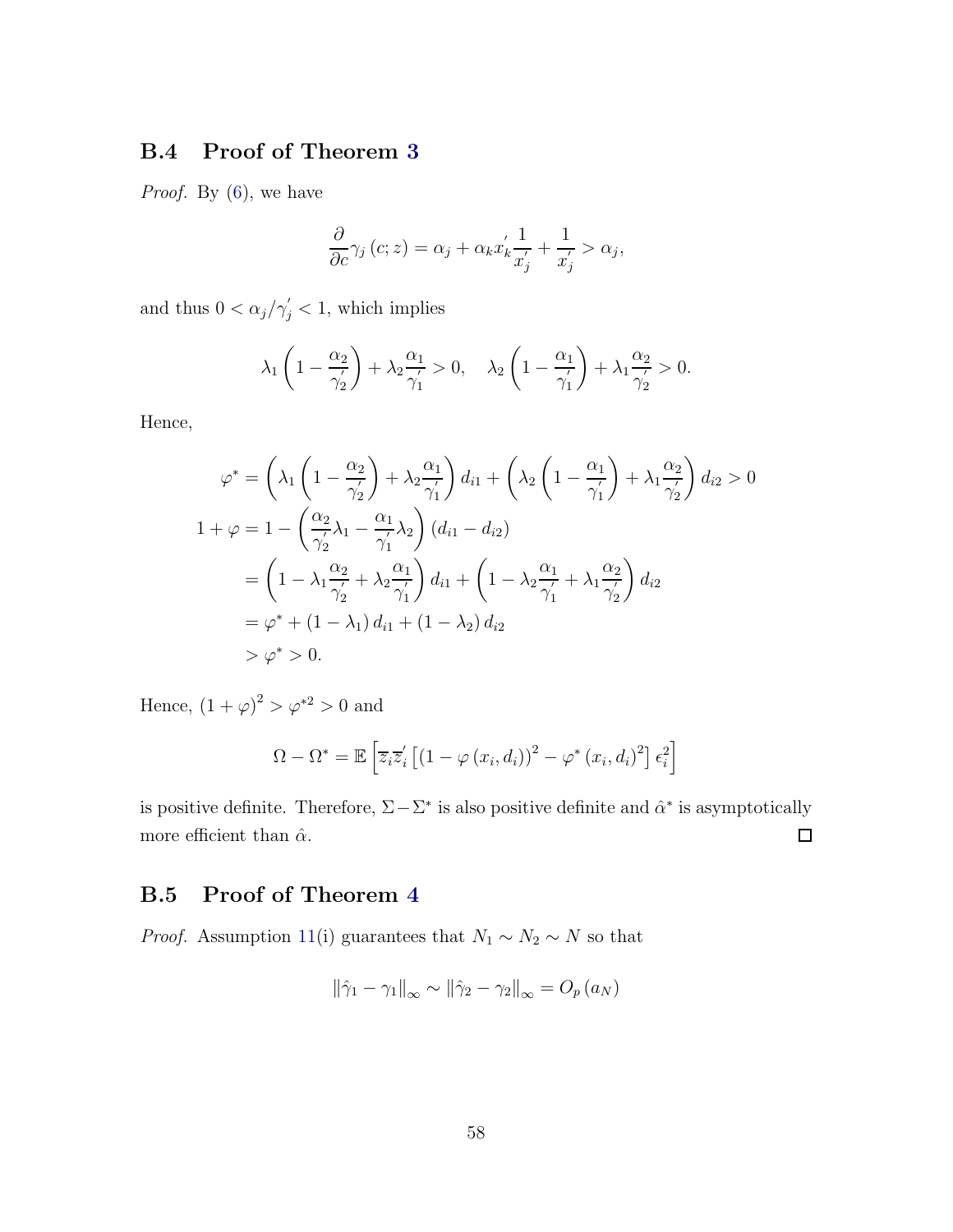where, by Assumption  $11(ii)-(v)$  $11(ii)-(v)$  and Theorem 8 of [Hansen](#page-44-11) [\(2008](#page-44-11)),

$$
a_N = b^p + \frac{\sqrt{\log N}}{\sqrt{Nb^3}}.
$$

With b chosen according to Assumption [11\(](#page-25-0)vi) so that  $\frac{\sqrt{\log N}}{\sqrt{N}b^3} = o(N^{-\frac{1}{4}})$  and  $\sqrt{N}b^p \to$ 0, implying that

$$
a_N = o\left(N^{-\frac{1}{2}}\right) + o\left(N^{-\frac{1}{4}}\right) = o\left(N^{-\frac{1}{4}}\right),\,
$$

verifying Assumption [9\(](#page-20-1)ii). Assumption [10](#page-22-0) (and consequently Theorem [4\)](#page-26-0) follows from Theorem 8.11 of [Newey and McFadden](#page-45-5) [\(1994](#page-45-5)). 口

### <span id="page-58-0"></span>C Monte Carlo with Partially Latent Wages

In this section, we consider the case in which the wage for type  $j$  is observed only when we observe the input for type  $j$ . This data structure can typically be observed when we have individual-level survey data where each individual reports his/her own inputs and wages. Specifically, we have that:

$$
(z_{i1}, z_{i2}) = \begin{cases} (z_{i1}, \text{missing}) & \text{if } x_{i1} \text{ is observed} \\ (\text{missing}, z_{i2}) & \text{if } x_{i2} \text{ is observed} \end{cases}
$$
(22)

Since we need to impute missing wages, we assume that wages differ across, but not within local labor markets. Let  $m(i)$  denote the local market that firm i is active in. If we observe enough firms in a local market than we can treat both wages as observed. Below we consider the case in which we only observe one firm per local labor market, but wages can be expressed as functions of some demand shifters  $D_m \in \mathbb{R}^2$  for the local labor market m and a random error  $\eta_i$  which is assumed to be independent from the demand shifters. Note that this specification allows for correlation between  $z_{1m(i)}$ and  $z_{2m(i)}$  through  $D_m$ . Specifically, we simulate wages as follows:

$$
z_{i1} = \kappa_1 D_m + \eta_{i1} \tag{23}
$$

$$
z_{i2} = \kappa_2 D_m + \eta_{i2} \tag{24}
$$

The demand shifters are drawn randomly from a bivariate normal distribution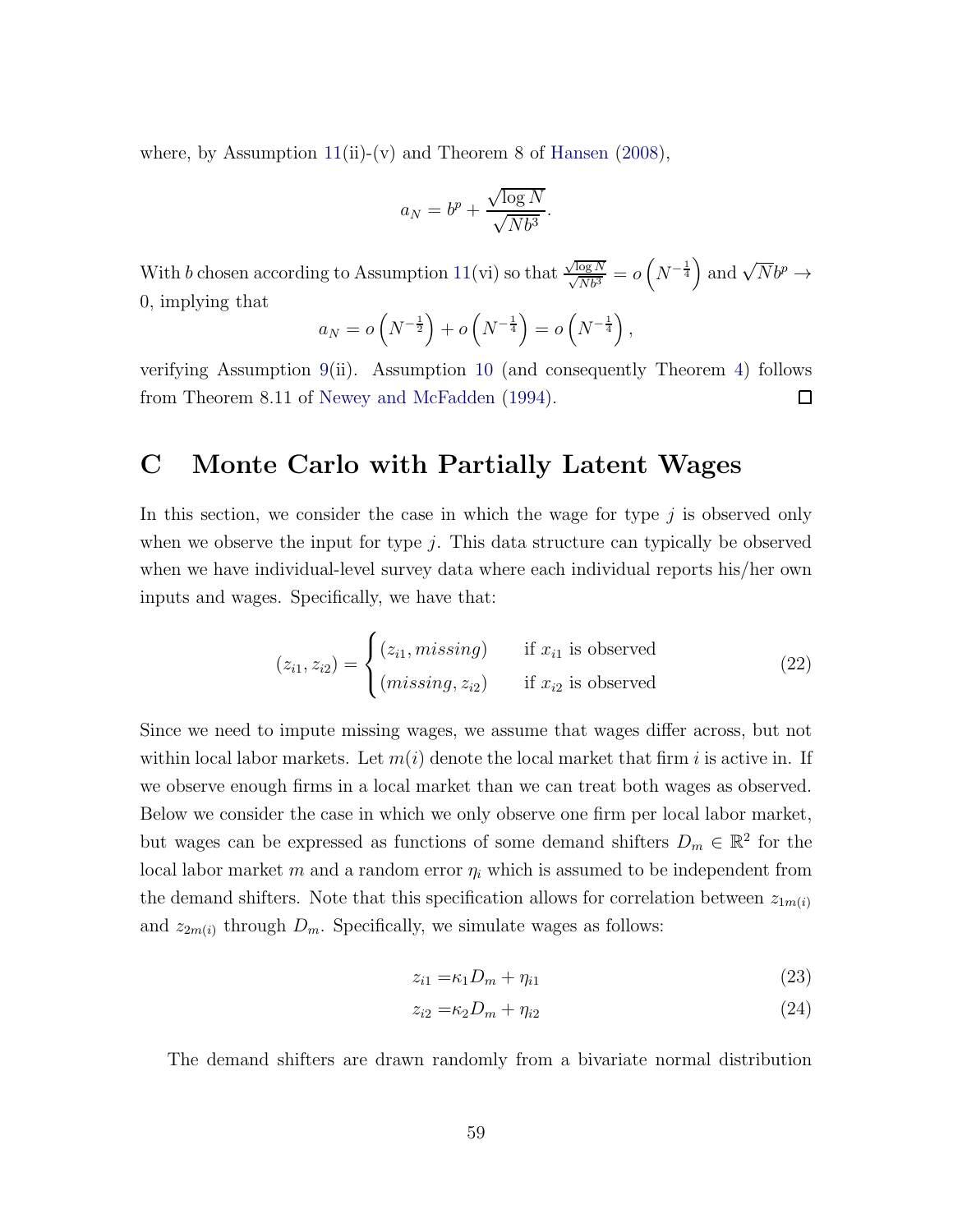with a mean of  $\mu_D = (2.4, 2.1)'$  and a variance of  $\Sigma_D = (0.05, 0, 0.02)$ . And the parameter values are set to be  $\kappa_1 = (1.1, 0.3)$  and  $\kappa_2 = (0.1, 0.9)$ . All other parameter values vary across the specifications reported in Table [1.](#page-29-0)

To impute the missing wages, we regress the observed wages  $(z_{i1}, z_{i2})$  on the demand shifters  $(D_m)$ . Using estimated parameters from the regression, we then impute the missing local labor market wages.

|            | Number of | Number of    |                | Standard SLS |             | Matched TSLS |             |
|------------|-----------|--------------|----------------|--------------|-------------|--------------|-------------|
| Param      | markets   | firms        | <b>Spec</b>    | <b>Bias</b>  | <b>RMSE</b> | <b>Bias</b>  | <b>RMSE</b> |
| $\alpha_0$ | 500       | $\mathbf{1}$ | $\mathbf{1}$   | $-0.002$     | 0.002       | $-0.002$     | 0.002       |
| $\alpha_0$ | 500       | 1            | $\overline{2}$ | $-0.010$     | 0.006       | $-0.010$     | 0.006       |
| $\alpha_0$ | 500       | 1            | 3              | $-0.002$     | 0.002       | $-0.002$     | 0.002       |
| $\alpha_0$ | 500       | 1            | 4              | $-0.001$     | 0.002       | $-0.000$     | 0.003       |
| $\alpha_1$ | 500       | $\mathbf{1}$ | $\mathbf{1}$   | 0.001        | 0.014       | 0.003        | 0.016       |
| $\alpha_1$ | 500       | 1            | $\overline{2}$ | 0.007        | 0.049       | 0.010        | 0.056       |
| $\alpha_1$ | 500       | 1            | 3              | 0.001        | 0.014       | 0.003        | 0.016       |
| $\alpha_1$ | 500       | 1            | 4              | 0.001        | 0.022       | 0.009        | 0.033       |
| $\alpha_2$ | 500       | $\mathbf{1}$ | 1              | $-0.007$     | 0.019       | $-0.007$     | 0.021       |
| $\alpha_2$ | 500       | $\mathbf{1}$ | $\overline{2}$ | $-0.028$     | 0.067       | $-0.030$     | 0.077       |
| $\alpha_2$ | 500       | $\mathbf{1}$ | 3              | $-0.007$     | 0.019       | $-0.007$     | 0.021       |
| $\alpha_2$ | 500       | 1            | 4              | $-0.006$     | 0.030       | $-0.013$     | 0.043       |

<span id="page-59-0"></span>Table 9: Monte Carlo: Small Markets with Partially Latent Wages

Table [9](#page-59-0) summarizes the performance of our new estimator together with TSLS estimator. Even if we have a relatively large variance of the measurement errors, such as in Specification 4, our new estimator performs reasonably well.

# D Applications outside of Industrial Organization

In this appendix we discuss that the partially latent covariate problem can also arise in the study of intergenerational transmission of human capital, wealth or attitudes. It is rather common in many data sets that we do not sample all relevant household members. We then illustrate these ideas and estimate the achievement function of children with and without divorced parents.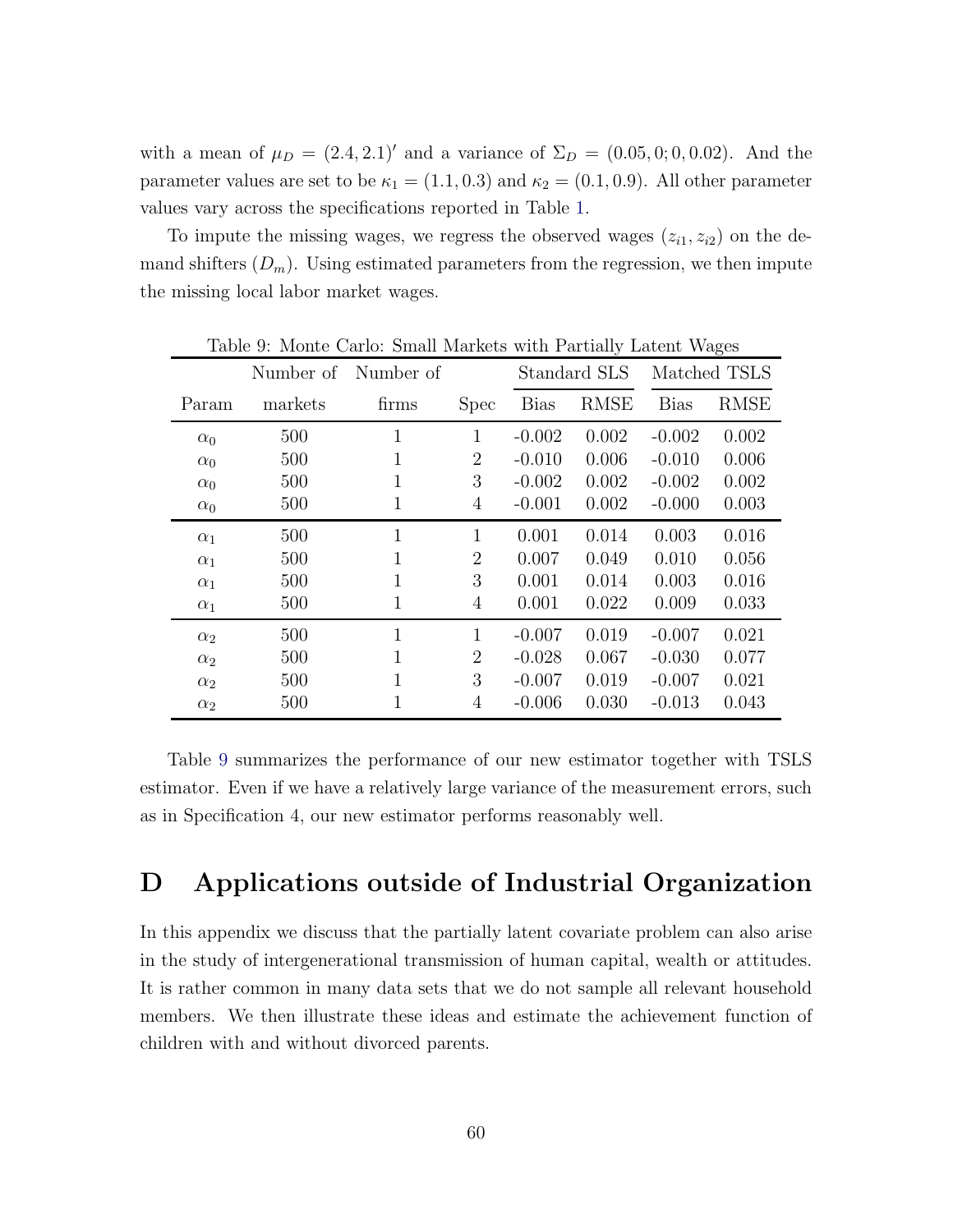### D.1 Discussion

There are a number of surveys that have a sampling design that gives rise to partially latent covariates. A prototypical survey is the Panel Study of Income Dynamics (PSID). The survey starts with an initial set of respondents that is representative of the U.S. population in 1968. The initial survey collects the answers to a large number of questions about the respondent's background and financial circumstances, including family information (married or single, number of children, etc.) Importantly, all children born to a PSID respondent join the PSID sample and are included in future waves. As a result, the PSID data set has substantial information about individuals with the "PSID gene", that is, individuals who are direct descendants of the initial cohort. These individuals typically marry individuals who lack the PSID gene, and consequently, much more is known about the individual with the gene than about the individual without the gene. Hence, the PSID data set has, by construction, a large number of couples for which many variables are partially latent. For example, if we wanted to know whether parental teenage employment affects offspring education attainment, we have the teenage employment for one parent but not the other (unless, of course, the matched couple each had the gene.) The inclusion of the CDS sample amplifies the effect: for the youngest children, we have information about their grandparents with the PSID seed, but nothing about the other set of grandparents.

More generally, the partially latent covariate problem arises in studies of intergenerational outcomes, such as the transmission of wealth or attitudes. For example, researchers have been interested in inter vivos gifts. It is common for parents, while still alive, to give money to their children, often to help with a down payment on a house or to reduce taxes the parents will pay. When a couple makes a gift to their married child, however, they risk that the child divorces and a portion of the gift will accrue to the child's spouse. The concern is real since approximately  $40\%$  of marriages in the U.S. end in divorce. A natural question is how well parents can predict how long a child's marriage will last at the time they contemplate making a gift. One could address this question with a data set that includes inter vivos gifts from parents to married children and, in addition, how long the child's marriage survives. Such data sets exist, for example the PSID, which documents these for family lines that stretch over a half century. In this application, we know the inter vivos gifts to the couple from the parents of the PSID gene child but not inter vivos gifts to the couple from the spouse's parents. It is straightforward to write down a non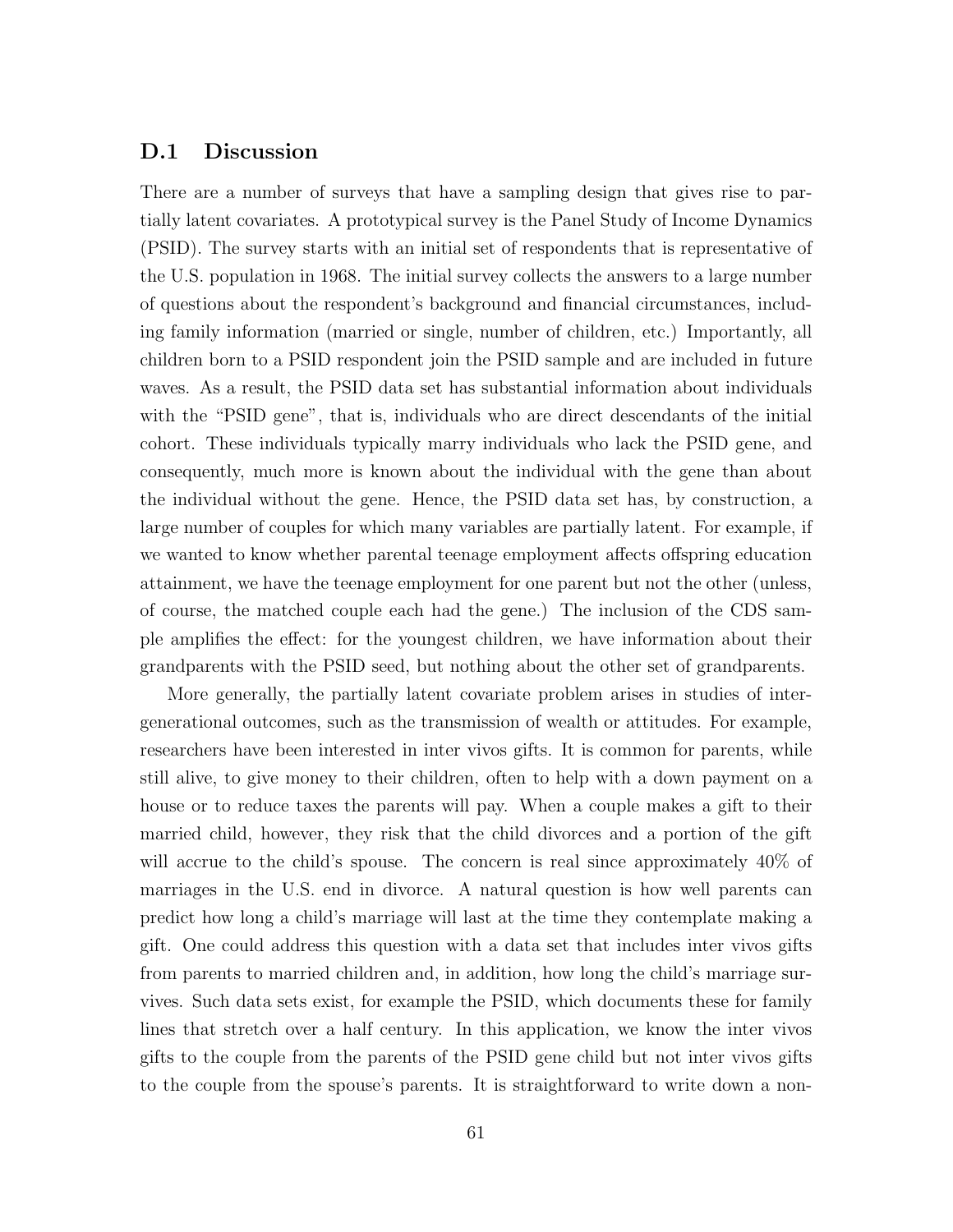cooperative model of intergenerational transfer, where the transfers of both sets of parents are monotonically increasing in the estimated probability that the marriage survives. Hence, the model satisfies our monotonicity assumption.

Similar data structures arise in the National Longitudinal Survey of Youth, American Community Survey, Health and Retirement Study, and the American Time Use Survey. The bottom line is that for a large set of questions relating to family economics and the intergenerational transmission of wealth, human capital, and attitudes, the data one might use is often survey data that often very naturally has partially latent variables. The methods developed in this paper are, therefore, central to improving our understanding intergenerational mobility and intergenerational poverty.[29](#page-61-0) This is not to say that the techniques in our paper will necessarily solve all such latent variable issues. However, we conjecture that the methods developed in this paper should provide useful insights into the study of a variety of questions related to intergenerational linkages.

### D.2 An Application: Achievement Functions

To illustrate these ideas, we consider, the Child Development Supplement of the PSID to study the transmission of human capital from parents to children. If a child grows up in a traditional family, it is likely that we observe inputs from both mother and father. However, traditional family arrangements have become less common during the past decades and thus the focus has shifted on evaluating the impact of growing up in less traditional environments. If a child grows up in a non-traditional family one of the two parents' inputs is often missing.

Our data is based on the four available waves of the Child Development Supplement (CDS). These are the cohorts interviewed in 1997, 2002, 2007, and  $2014<sup>30</sup>$  $2014<sup>30</sup>$  $2014<sup>30</sup>$ For these children, we have detailed time usage information of their parents on two days, each of which is randomly selected among weekdays and weekends, respectively. Based on this time diary information we can construct time inputs for mothers and fathers.[31](#page-61-2) The CDS can be linked to the original PSID survey using the family ID.

<span id="page-61-0"></span><sup>&</sup>lt;sup>29</sup>The NLSY, HRS and ATS contain more information about the initial respondents than their spouses. The ACS collects more data about the person filling out the questionnaire than the spouse.

<sup>30</sup>The CDS 1997 cohort consists of up to 12-year-old children and follows them for 3 waves (1997, 2001, 2007). The CDS 2014 cohort consists of children that were up to 17 years old in 2013.

<span id="page-61-2"></span><span id="page-61-1"></span><sup>31</sup>We exclude families with stepmother and stepfather from our sample.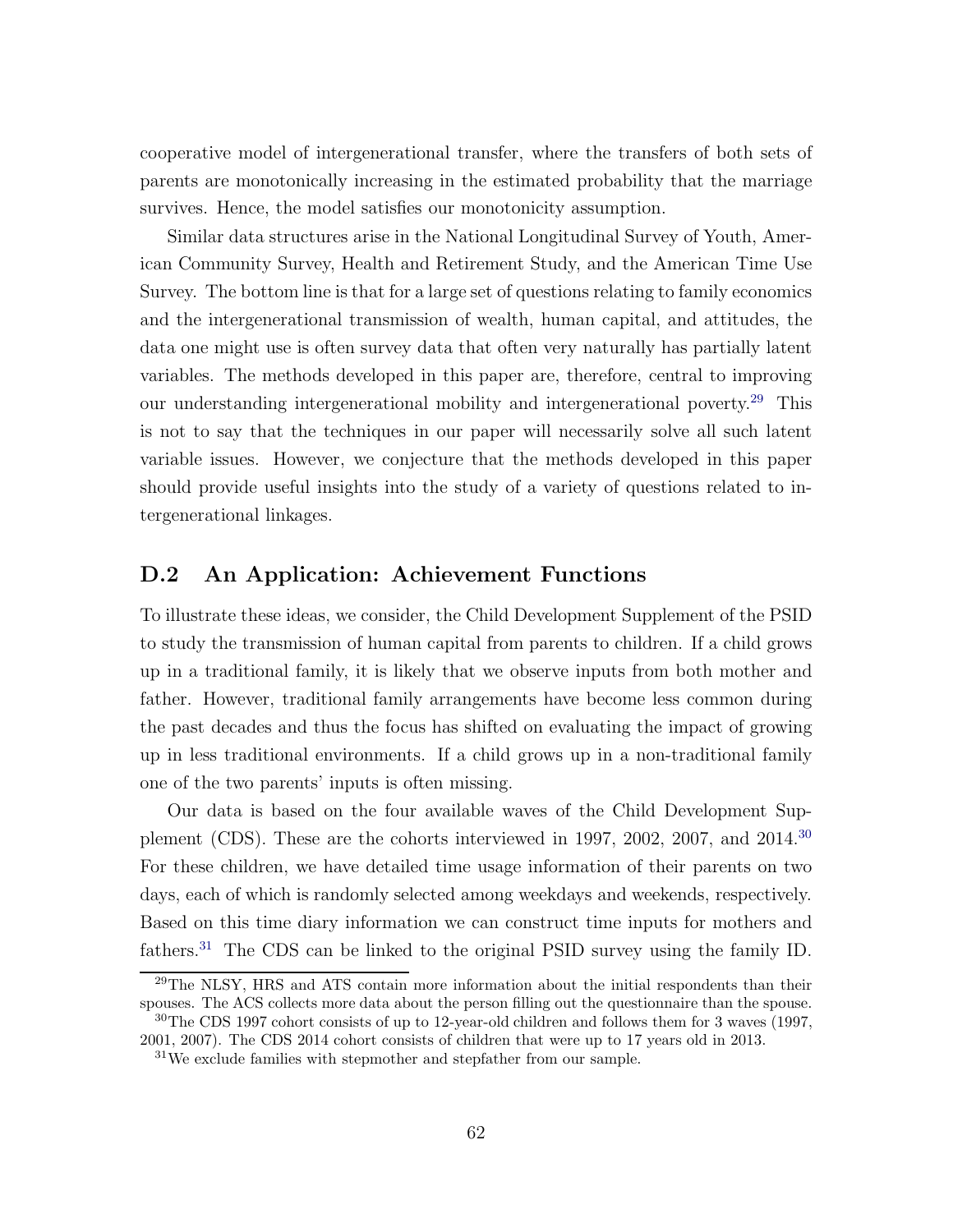Hence, we have detailed parental information such as education level, household income, and the number of children.

The CDS collects multiple measures of child development including both cognitive and non-cognitive skills. We focus on two important cognitive tests. First, we study the passage comprehension test which assesses reading comprehension and vocabulary among children aged between 6 and 17. Second, we analyze the applied problems test which assesses mathematics reasoning, achievement, and knowledge for children aged between 6 and  $17.^{32}$  $17.^{32}$  $17.^{32}$ 

Here we assume that a child's achievement  $y_i$  is a function of the mother's and the father's time inputs, denoted by  $x_{im}$  and  $x_{if}$ . Again, we consider a log-linear Cobb-Douglas specification given by

$$
y_i = \alpha_i + \alpha_m x_{im} + \alpha_f x_{if} + u_i \tag{25}
$$

where heterogeneity in the intercept is given by:

$$
\alpha_i = x'_i \alpha_0 \tag{26}
$$

Hence, we assume that the baseline marginal product of inputs  $\alpha_i$  varies with family characteristics, such as family income. As before, we can estimate the education production function using TSLS with wages as instruments for inputs as well as our "matched" TSLS estimator if some inputs are partially latent.

We begin by estimating an achievement function using the subsample of children who live in married households. Hence, we observe the mother's and the father's inputs in the data set. We observe 3,236 children with complete inputs and applied problem scores as well as 2,789 children with complete inputs and reading comprehension scores. Table [10](#page-63-0) provides descriptive statistics of the main variables in our sample.

We can estimate the model using the traditional TSLS estimator. We compare these estimates with our matched TSLS which is based on a sample in which we randomly omit one of the two inputs. This exercise allows us to compare the performance of both estimators when there is no latent input problem. We restrict our attention

<span id="page-62-0"></span> $32\text{We also analyzed the letter word test which assesses symbolic learning and reading identification}$ skills. There are also two non-cognitive measures. The externalizing behavioral problem index measures disruptive, aggressive, or destructive behavior. The internalizing behavioral problem index measures expressions of withdrawn, sad, fearful, or anxious feelings.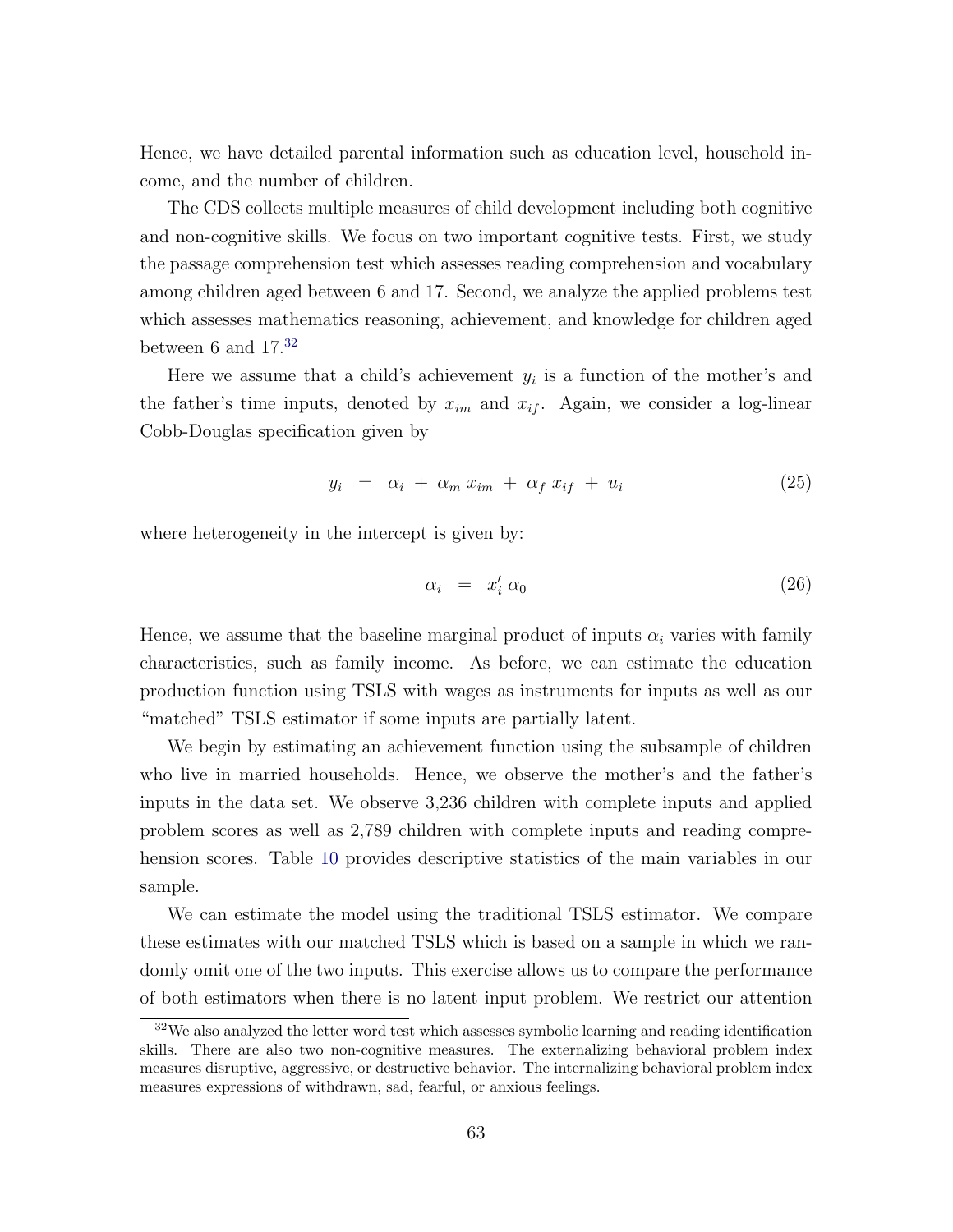| Table 10: Summary Statistics of CDS Sample    |                |                 |  |  |
|-----------------------------------------------|----------------|-----------------|--|--|
|                                               | Married Sample | Divorced Sample |  |  |
| Applied Problem Score (Standardized)          | 107.58         | 101.28          |  |  |
|                                               | (16.63)        | (16.92)         |  |  |
| Passage Comprehension Score (Standardized)    | 105.89         | 99.48           |  |  |
|                                               | (14.77)        | (14.49)         |  |  |
| Mother's Time Input                           | 20.77          | 15.18           |  |  |
|                                               | (14.32)        | (14.06)         |  |  |
| Father's Time Input                           | 13.87          | 4.34            |  |  |
|                                               | (11.96)        | (13.81)         |  |  |
| Total Number of Child In Family               | 2.17           | 2.1             |  |  |
|                                               | (0.9)          | (0.9)           |  |  |
| Child's Age At Interview                      | 9.68           | 11.37           |  |  |
|                                               | (4.74)         | (4.44)          |  |  |
| Total Household Labor Income (in 2011 Dollar) | 68941          | 24158           |  |  |
|                                               | (55732)        | (28616)         |  |  |
| Mother's Age                                  | 37.05          | 37.3            |  |  |
|                                               | (7.27)         | (6.85)          |  |  |
| Father's Age                                  | 39.1           | 38.81           |  |  |
|                                               | (7.7)          | (8.8)           |  |  |
| Mother's Years of Education                   | 13.51          | 12.92           |  |  |
|                                               | (2.57)         | (1.97)          |  |  |
| Father's Years of Education                   | 13.38          | 12.97           |  |  |
|                                               | (3.21)         | (1.9)           |  |  |
| Living With Mother                            |                | 0.88            |  |  |

<span id="page-63-0"></span>Table 10: Summary Statistics of CDS Sample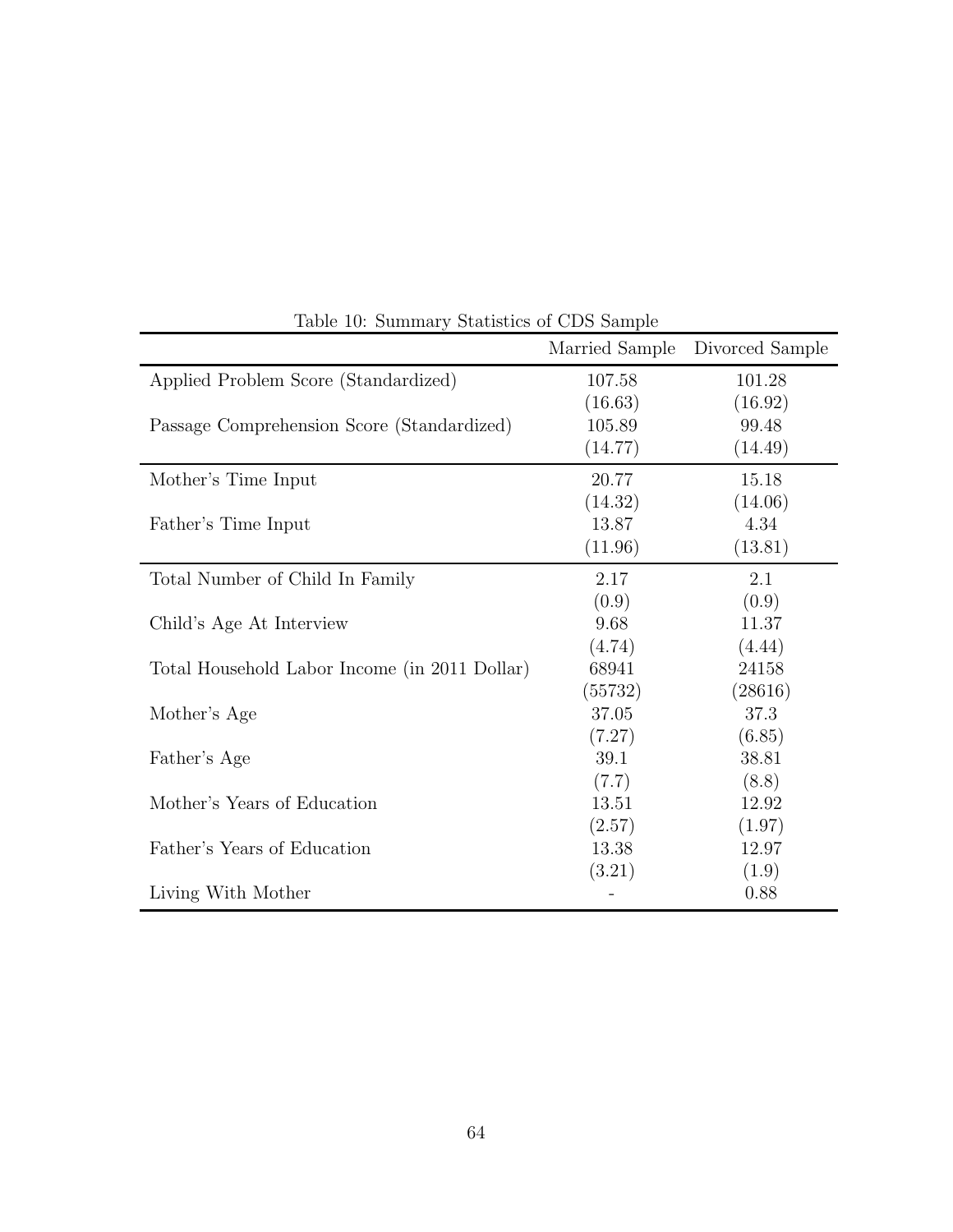to married couples with both spouses living together. We exclude families with more than 5 children. As instruments for time inputs we use education, employment status, hourly wage, age of children. To preserve the representativeness of our sample, we use the child-level survey weight for all analyses. Household labor income is measured in 10,000 dollars. Table [11](#page-64-0) summarizes our findings.

<span id="page-64-0"></span>

| Table 11: Education Production Function: Married Sample |                  |              |                       |              |
|---------------------------------------------------------|------------------|--------------|-----------------------|--------------|
|                                                         | Applied Problems |              | Passage Comprehension |              |
|                                                         | <b>TSLS</b>      | matched TSLS | <b>TSLS</b>           | matched TSLS |
| Mom Hour                                                | 0.016            | 0.027        | 0.100                 | 0.098        |
|                                                         | (0.008)          | (0.002)      | (0.012)               | (0.033)      |
| Dad Hour                                                | 0.032            | 0.021        | 0.017                 | 0.006        |
|                                                         | (0.007)          | (0.007)      | (0.009)               | (0.040)      |
| Num Child $= 2$                                         | $-0.011$         | 0.034        | $-0.051$              | $-0.097$     |
|                                                         | (0.008)          | (0.020)      | (0.013)               | (0.150)      |
| Num Child $=3+$                                         | 0.008            | 0.077        | $-0.030$              | $-0.059$     |
|                                                         | (0.009)          | (0.026)      | (0.014)               | (0.152)      |
| Household Labor Inc                                     | 0.008            | 0.006        | 0.010                 | 0.009        |
|                                                         | (0.001)          | (0.002)      | (0.001)               | (0.017)      |
| Constant                                                | 4.510            | 4.484        | 4.321                 | 4.380        |
|                                                         | (0.017)          | (0.026)      | (0.026)               | (0.223)      |
| <b>Nobs</b>                                             | 3,236            | 3,236        | 2,789                 | 2,789        |
| First-stage F for $x_m$                                 | 61.997           | 127.295      | 41.812                | 58.530       |
| First-stage F for $x_f$                                 | 62.636           | 117.966      |                       |              |

Overall, our empirical findings are reasonable. We find that investments in child quality decrease with the number of children in the family and increase with household income, as expected. Both parental time inputs are positive and typically statistically significant and economically meaningful. Comparing the TSLS with our matched TSLS estimator, we find that the results are remarkably similar, especially for the passage comprehension test. The results for the applied problem test are also encouraging although the differences in the estimates are slightly larger. Qualitatively, we reach the same conclusions with both estimators. We thus conclude that our matched TSLS performs well in this sample.

Next, we consider the subsample that consists of households that self-reported to be either divorced or separated. We exclude single households for obvious reasons. In all households in this sample one of the parents is not living in the child's house-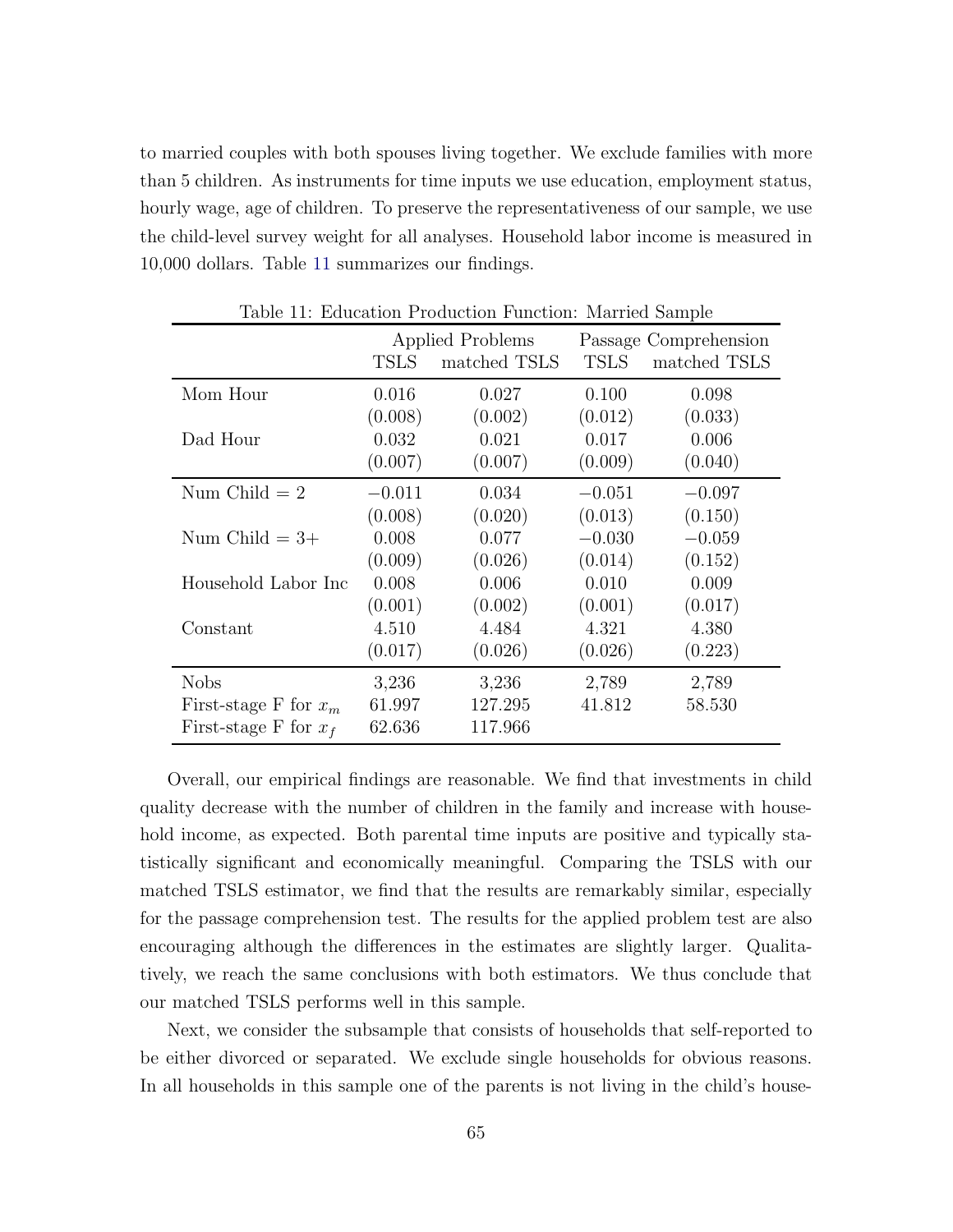| Table 12. Equeation Froquetion Function. Divorced Sample |                                  |                                       |  |  |  |
|----------------------------------------------------------|----------------------------------|---------------------------------------|--|--|--|
|                                                          | Applied Problems<br>matched TSLS | Passage Comprehension<br>matched TSLS |  |  |  |
|                                                          |                                  |                                       |  |  |  |
| Mom Hour                                                 | 0.050                            | 0.037                                 |  |  |  |
|                                                          | (0.028)                          | (0.015)                               |  |  |  |
| Dad Hour                                                 | 0.010                            | 0.001                                 |  |  |  |
|                                                          | (0.013)                          | (0.003)                               |  |  |  |
| Num Child $= 2$                                          | 0.051                            | 0.019                                 |  |  |  |
|                                                          | (0.055)                          | (0.039)                               |  |  |  |
| Num Child $=3+$                                          | 0.002                            | $-0.015$                              |  |  |  |
|                                                          | (0.056)                          | (0.066)                               |  |  |  |
| Household Labor Inc                                      | $-0.013$                         | $-0.006$                              |  |  |  |
|                                                          | (0.016)                          | (0.004)                               |  |  |  |
| Constant                                                 | 4.548                            | 4.529                                 |  |  |  |
|                                                          | (0.078)                          | (0.061)                               |  |  |  |
| <b>Nobs</b>                                              | 785                              | 723                                   |  |  |  |
| First-stage F for $x_m$                                  | 40.532                           | 35.264                                |  |  |  |
| First-stage F for $x_f$                                  |                                  |                                       |  |  |  |

<span id="page-65-1"></span>Table 12: Education Production Function: Divorced Sample

hold. We typically do not observe time inputs for these divorced parents. For the applied problem (passage comprehension) score we observe 785 (723) children with the mother's input. There are 103 (92) observations where we have the father's input, which we use for imputation purposes. Again, we use reported hourly wages for the observed parent and imputed hourly wages for the parent who are not in the household. Also, we use a few other variables as instruments such as education levels, years of work experience, and the employment status interacted with the wages of both parents. We acknowledge that instruments such as wages, employment status or work experience may be problematic since they may also be correlated with unobserved variables affecting child care decisions. We impute these instruments from observed characteristics of the household for the spouse whose input is latent in the data.[33](#page-65-0) Table [12](#page-65-1) summarizes our findings.

Table [12](#page-65-1) shows that the time inputs for mothers are positive, statistically significant, and economically meaningful. Moreover, the point estimates for the applied problem test are similar to the ones we obtained for the married sample reported in

<span id="page-65-0"></span><sup>33</sup>Note that the standard TSLS is no longer feasible in this subsample because of the latent variable problem.